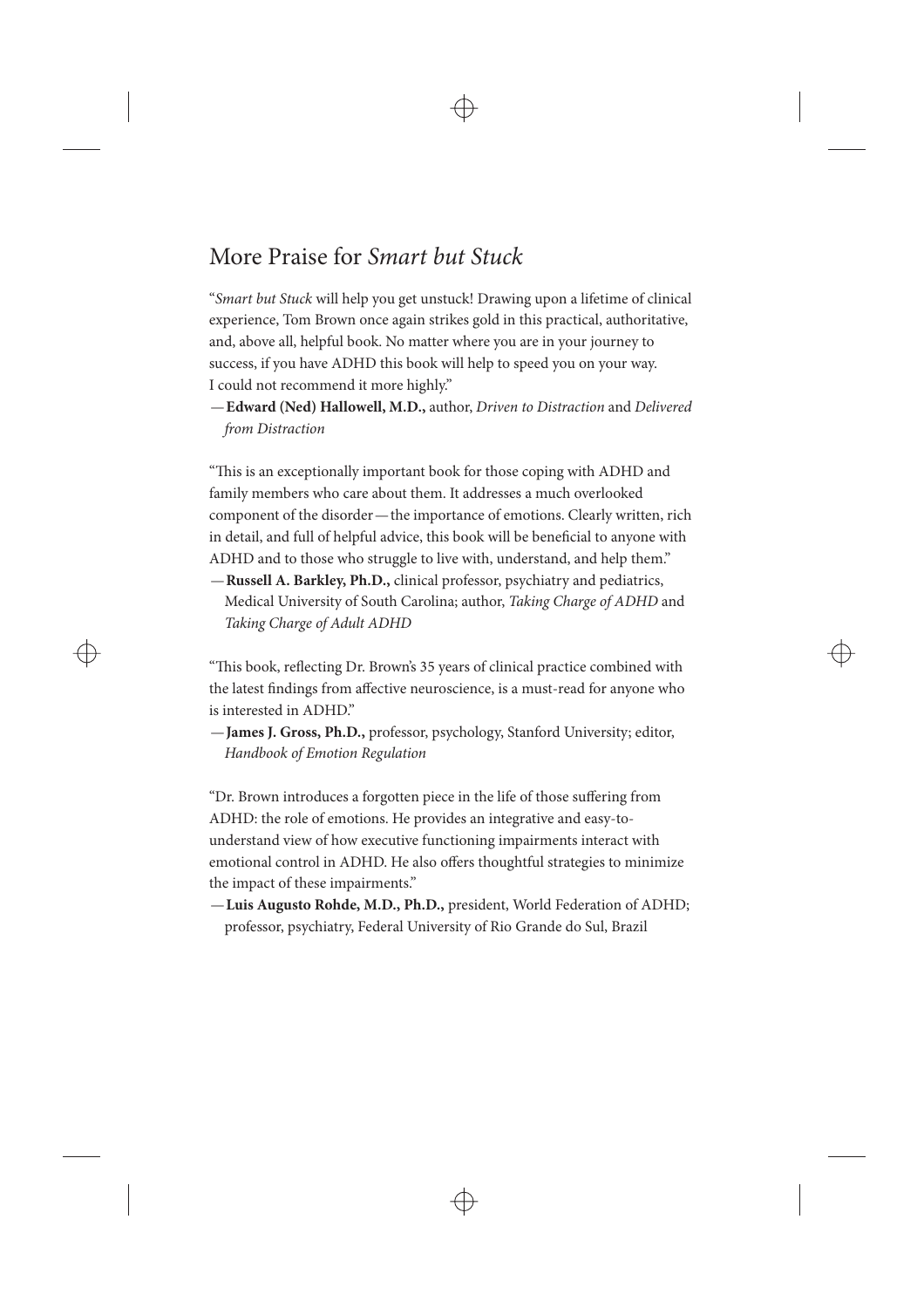"These engaging vignettes vividly bring to life emotional difficulties that, even for very intelligent teens and adults, can lead to frustration and failure in efforts to overcome their deficits in attention, organization, and motivation. Here Tom Brown combines a reader-friendly summary of relevant research with his clinical expertise in helping people with ADHD to get on track to success<sup>"</sup>

—**Mina K. Dulcan, M.D.,** professor of psychiatry, behavioral sciences and pediatrics, Ann & Robert H. Lurie Children's Hospital of Chicago and Northwestern University Feinberg School of Medicine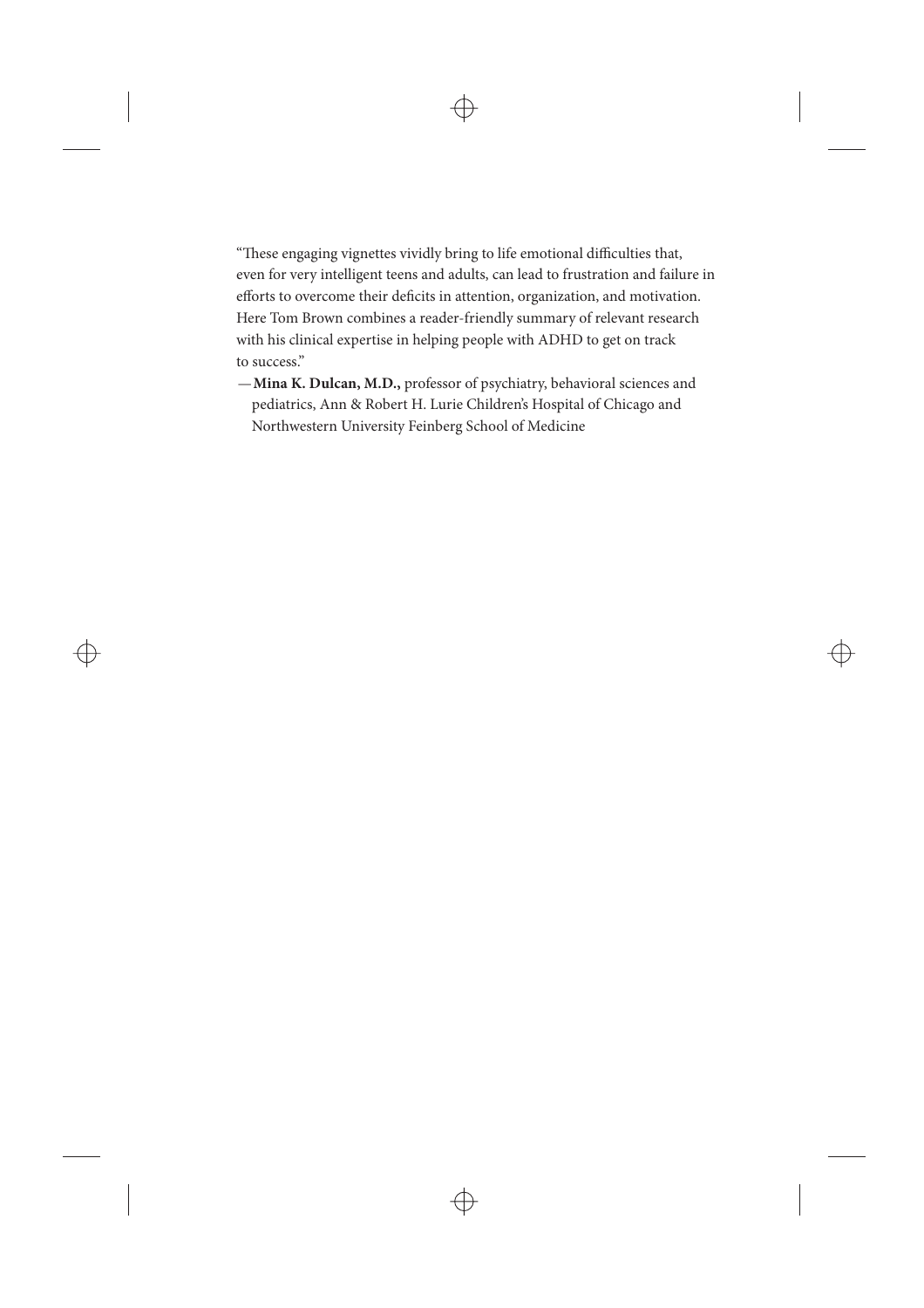# smart but stuck

## emotions in teens and adults with ADHD

thomas e. brown, ph.d.

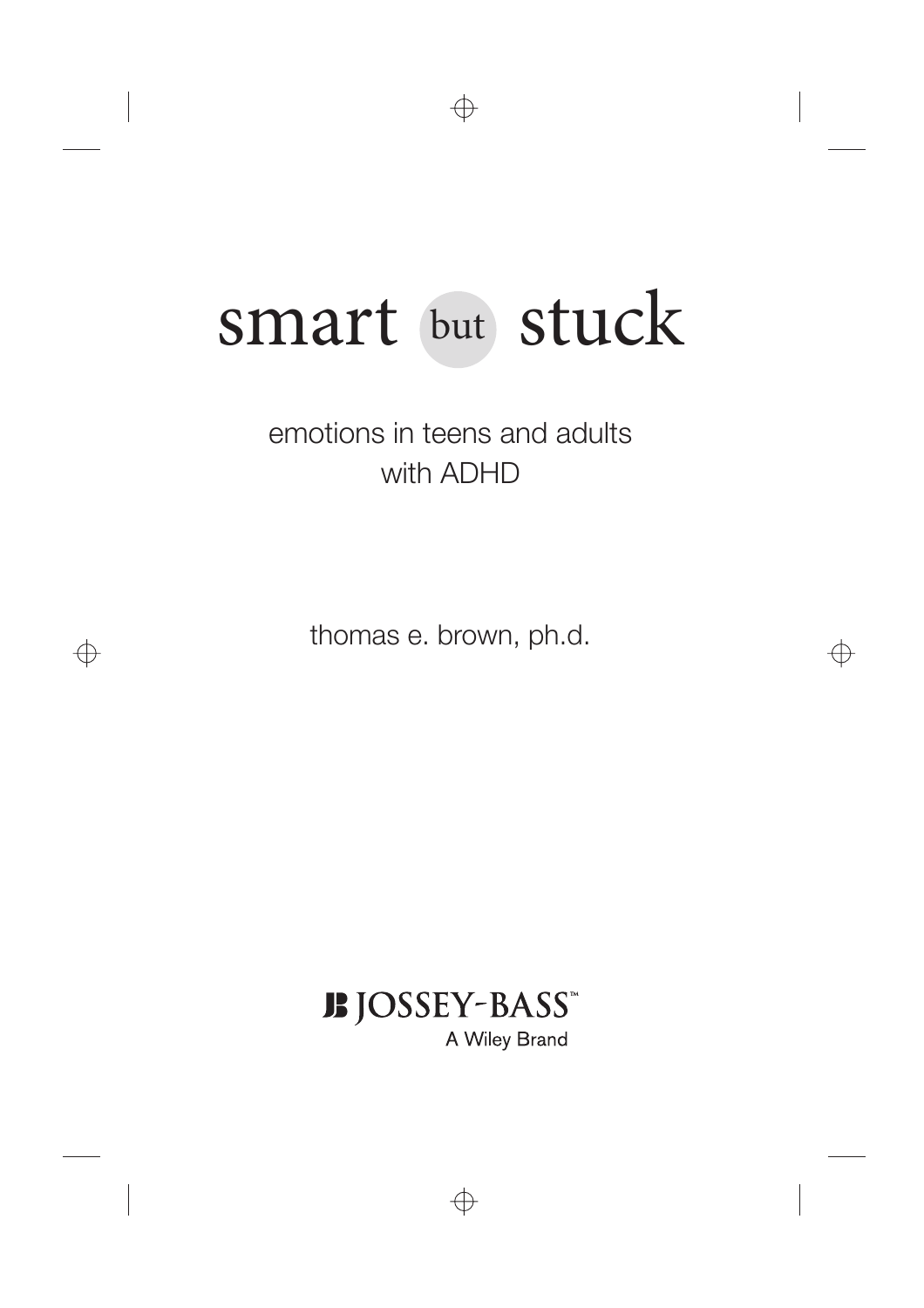Cover design by Jeff Puda Cover image © PM Images | Getty

Copyright ©2014 by John Wiley & Sons, Inc. All rights reserved.

Published by Jossey-Bass A Wiley Brand One Montgomery Street, Suite 1200, San Francisco, CA 94104-4594—www.josseybass.com

No part of this publication may be reproduced, stored in a retrieval system, or transmitted in any form or by any means, electronic, mechanical, photocopying, recording, scanning, or otherwise, except as permitted under Section 107 or 108 of the 1976 United States Copyright Act, without either the prior written permission of the publisher, or authorization through payment of the appropriate per-copy fee to the Copyright Clearance Center, Inc., 222 Rosewood Drive, Danvers, MA 01923, 978-750-8400, fax 978-646-8600, or on the Web at www.copyright.com. Requests to the publisher for permission should be addressed to the Permissions Department, John Wiley & Sons, Inc., 111 River Street, Hoboken, NJ 07030, 201-748-6011, fax 201-748-6008, or online at www.wiley.com/go/permissions.

Limit of Liability/Disclaimer of Warranty: While the publisher and author have used their best efforts in preparing this book, they make no representations or warranties with respect to the accuracy or completeness of the contents of this book and specifically disclaim any implied warranties of merchantability or fitness for a particular purpose. No warranty may be created or extended by sales representatives or written sales materials. The advice and strategies contained herein may not be suitable for your situation. You should consult with a professional where appropriate. Neither the publisher nor author shall be liable for any loss of profit or any other commercial damages, including but not limited to special, incidental, consequential, or other damages. Readers should be aware that Internet Web sites offered as citations and/or sources for further information may have changed or disappeared between the time this was written and when it is read.

Jossey-Bass books and products are available through most bookstores. To contact Jossey-Bass directly call our Customer Care Department within the U.S. at 800-956-7739, outside the U.S. at 317-572-3986, or fax 317-572-4002.

Wiley publishes in a variety of print and electronic formats and by print-on-demand. Some material included with standard print versions of this book may not be included in e-books or in print-on-demand. If this book refers to media such as a CD or DVD that is not included in the version you purchased, you may download this material at http://booksupport.wiley.com. For more information about Wiley products, visit www.wiley.com.

Library of Congress Cataloging-in-Publication Data has been applied for and is on file with the Library of Congress.

ISBN 978-1-118-27928-1 (cloth); ISBN 978-1-118-41975-5 (ebk); ISBN 978-1-118-42176-5 (ebk)

Printed in the United States of America FIRST EDITION *HB Printing* 10 9 8 7 6 5 4 3 2 1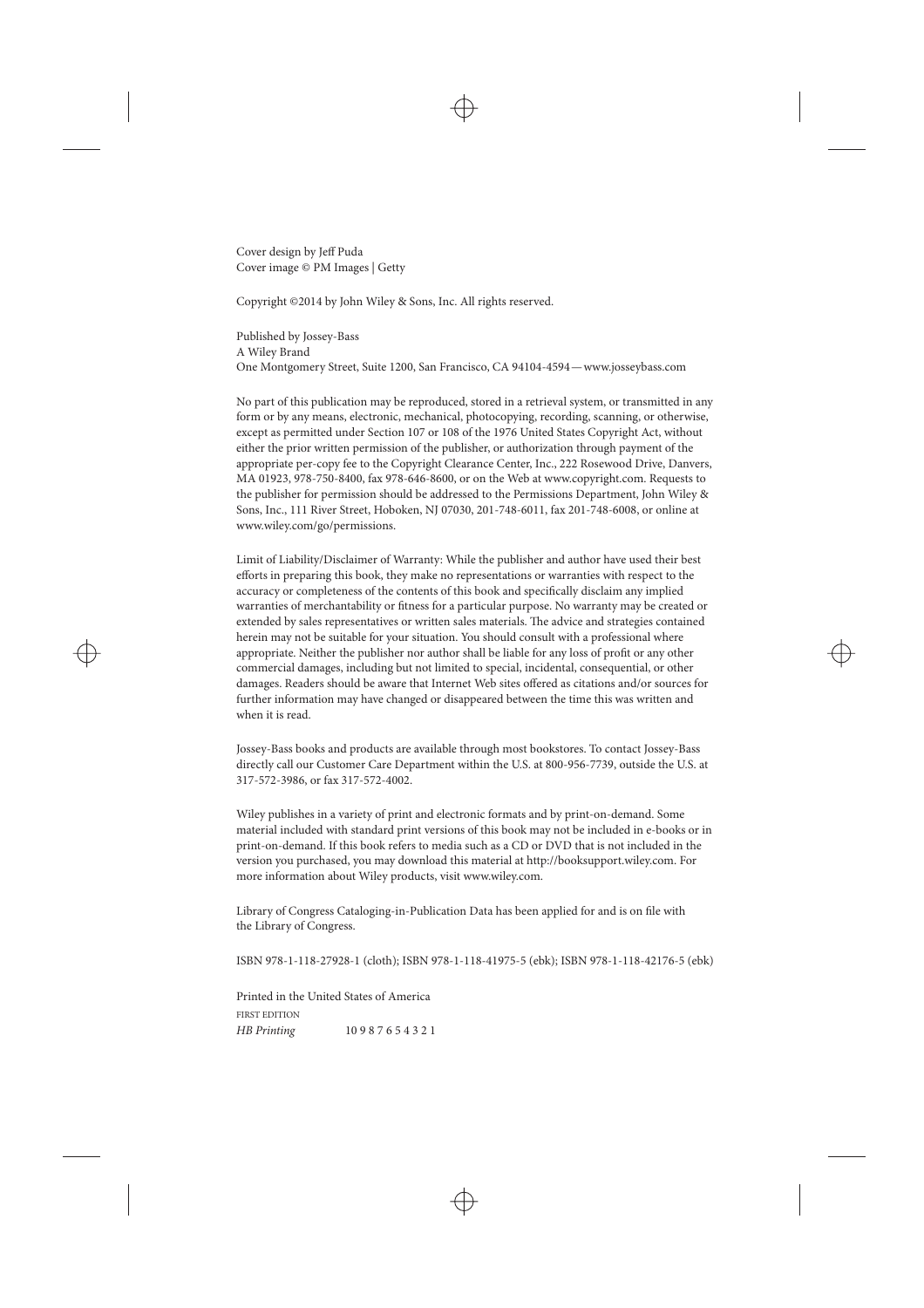## **contents**

| The Author                      | iх |
|---------------------------------|----|
| Acknowledgments<br>Introduction | хi |
|                                 |    |

*A new understanding of ADHD and emotions; why emotions can be so troubling in the lives of those with ADHD; how the ADHD brain processes emotions differently; the influences of temperament and experiences on emotions and motivations.*

### **2 Eric 43**

*"I'm in a great university where I want to do well, but I just can't get myself motivated to do the work. I did really well in high school; now my grades have tanked. I've been spending too much time hanging out with my girlfriend and smoking weed. I've tried some ADHD medicines, but they make me too jittery."* —20-year-old university student

#### **3 Karen 65**

*"My parents always taught me that I have an obligation to behave and achieve in ways that would not bring shame on my family. When I failed out of college, they helped me prepare to try again. I wanted very much to do it, but on that critical day when I was supposed to start the last two courses I needed to get readmitted, I was too afraid to walk in the classroom door."*

—22-year-old university student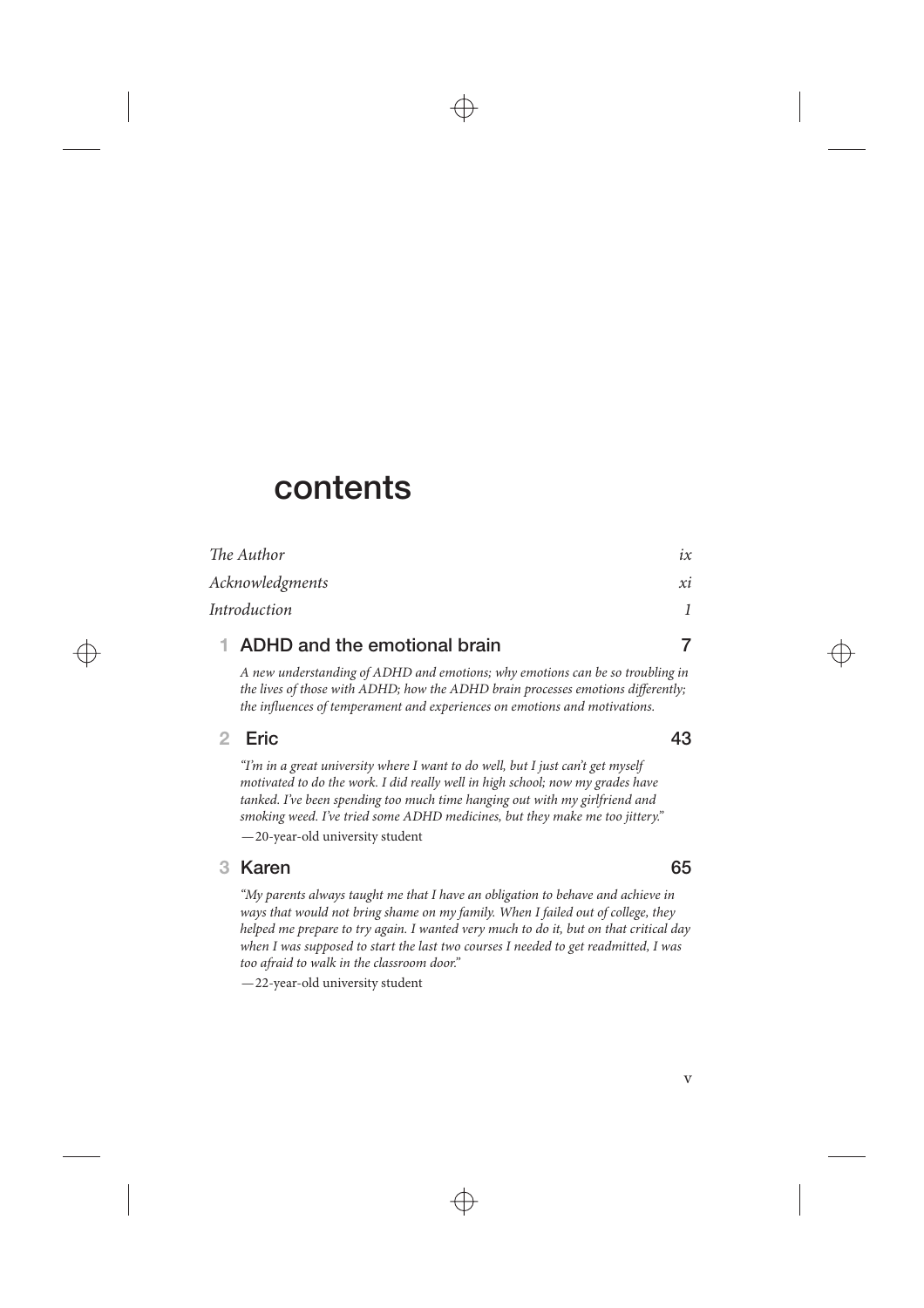### **4 Martin 81**

*"I'm in Mensa, but I earned no credits in my first two years at college— I was too baked to get myself to class. Now I'm doing well in a few courses where the professors are really interesting, but I can't get started on writing papers and often skip class. . . . With my miserable academic record, what's the use in my trying to graduate?"* —23-year-old university student

#### **5 Sarah 103**

*"I've been married twenty-five years, have three great kids, and had a decent career as a journalist, but I just got fired because I couldn't prioritize and keep up with my work. Since menopause I've had trouble keeping track of things and getting work done. I've always had some trouble with these things, but it's recently been getting worse."* —50-year-old homemaker and mother

#### **6 Mike 119**

*"My dad always said that I'm smart but just lazy; maybe he's right. I got put on academic probation, and now I have to drop out. I'm always spacing out and can't get myself started on anything until the last minute. I tried my friend's ADHD medicine and it helped a lot, but my dad doesn't want me getting evaluated for ADHD because he says the meds are like steroids."*

—21-year-old university student

#### **7 Lisa 137**

*"Other kids don't seem to get my jokes and aren't interested in who I am. I try to make friends, but no one ever calls me back when I call them. I try to talk with my parents about it, but my dad doesn't understand kids and my mom's always yelling at me. ADHD meds help me get schoolwork done, but they don't help with social stuff."* —15-year-old high school student

#### **8 Steve 155**

*"My wife divorced me three months ago, and then a month later I got fired from my job—both because of my ADHD! Meds help some, but not enough. I get stuck doing some things and don't get around to doing what's really important. I procrastinate, and everything takes me way too long. I'm good at programming computers, but not at programming myself."*

—32-year-old computer programmer

#### **9 Sue 169**

*"Until I got into middle school, I always got really good grades and never got into trouble. Now everybody thinks I'm hopeless just because I dress Goth and don't do much homework. My parents and teachers all look down on me just because of the friends I hang out with. They don't really know me or my friends!"*

—14-year-old high school student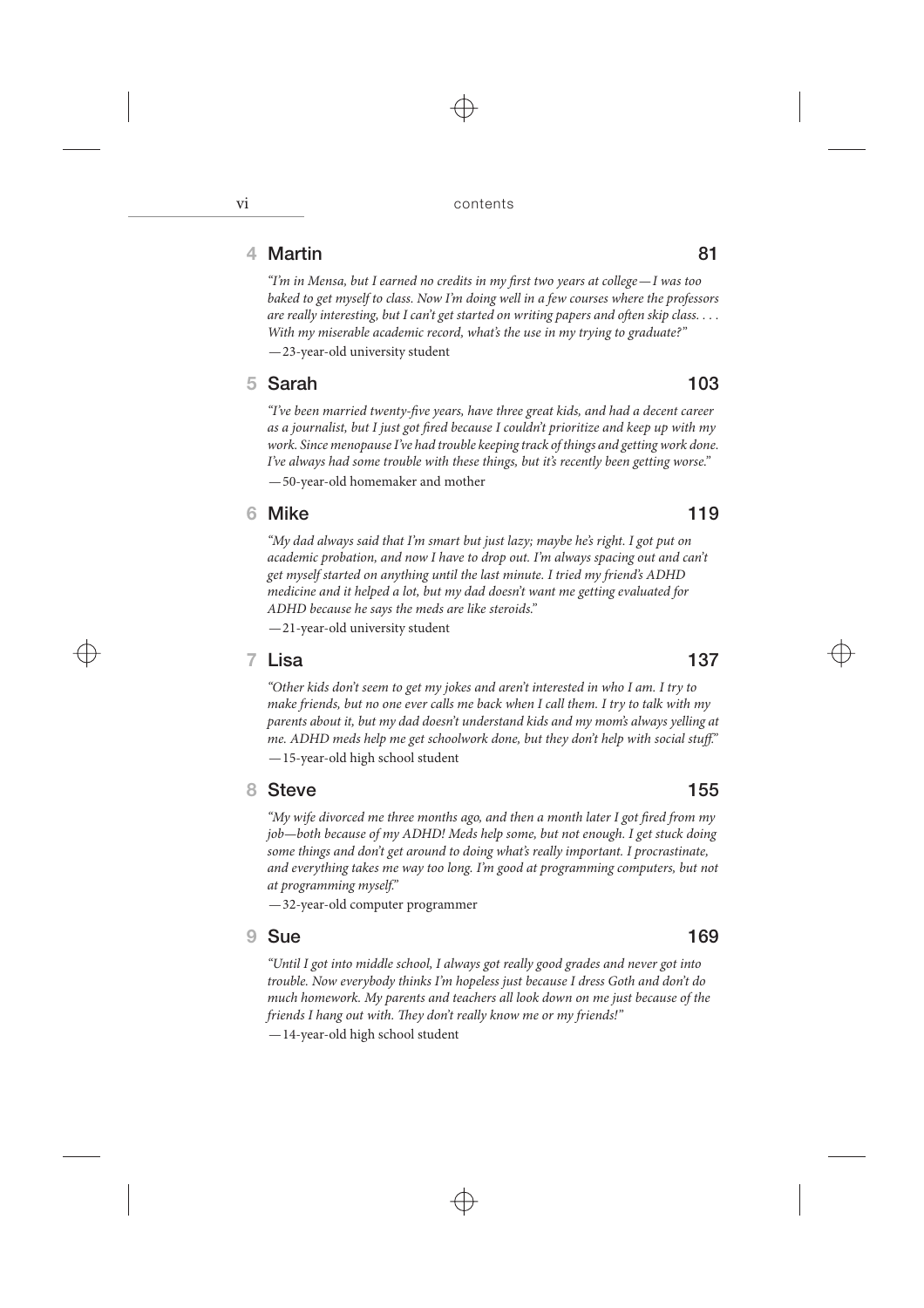#### contents vii

#### **10 Matt 185**

*"When I was in high school, I had friends. When I got to college, I didn't know anyone and was too shy to make friends. I just kept to myself and almost never left my room except to go to class or get meals. I got pretty depressed, and after a while my sleep got messed up. I've stopped going to some of my classes."* —18-year-old college student

### **11 Lois 203**

*"I teach special education, so I've taught a lot of kids with ADHD, but never realized I have it. I have trouble organizing my stuff and finishing paperwork on time, and sometimes I'm forgetful. I got through college and I've been teaching for ten years, but over the past year I've had a harder time, and those ADHD problems are getting worse—especially since difficulties at home began."*

—37-year-old school teacher

#### **12 James 219**

*"If I don't finish four papers this month, I'm going to be put on probation at school. I just can't get myself to finish. I've had this problem for a long time, but now it's worse than ever before. I've done the research for most of my papers, but I can't get myself past the first paragraph in any one of them. I'm stuck!"*

—20-year-old college student

### **13 Getting Unstuck 235**

*How do the emotions of these teens and adults affect their education, work, family interactions, and social relationships? What treatments are useful for helping people with ADHD get unstuck from these difficulties? What can family members, friends, teachers, clinicians, and counselors do to help?*

*Questions for Discussion 243*

*Notes and Additional Reading 251*

*Index 267*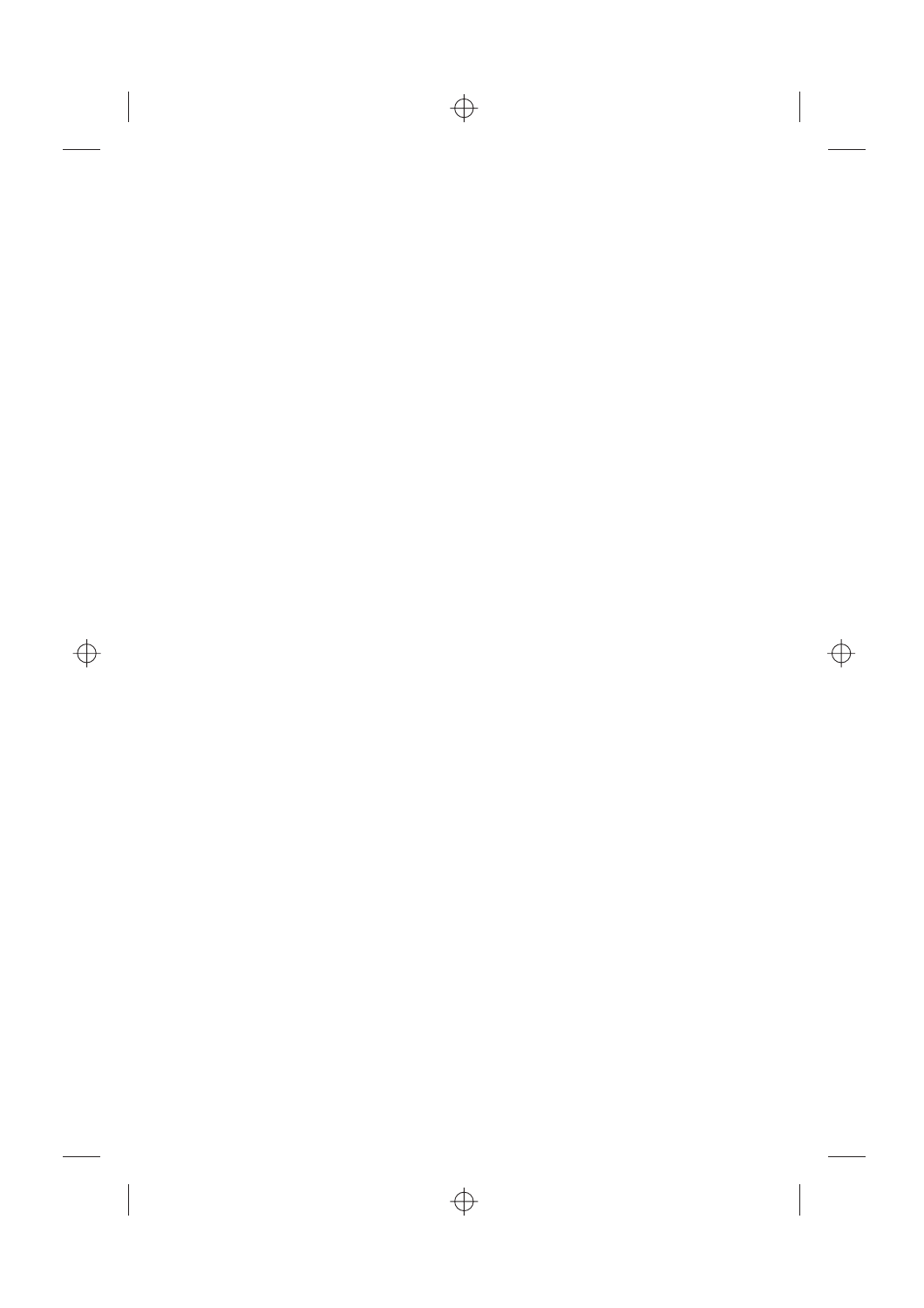## **the author**

**Thomas E. Brown, Ph.D**., is a clinical psychologist, assistant clinical professor of psychiatry at Yale University School of Medicine, and associate director of the Yale Clinic for Attention and Related Disorders. His award-winning book *Attention Deficit Disorder: The Unfocused Mind in Children and Adults* (Yale University Press, 2005) has been published in seven languages. He developed the Brown Attention Deficit Disorder Scales (PsychCorp/Pearson) and has published numerous articles in professional journals. His past books include *ADHD Comorbidities: Handbook of ADHD Complications in Children and Adults* (American Psychiatric Press, 2009) and *A New Understanding of ADHD in Children and Adults: Executive Function Impairments* (Routledge, 2013). To learn more, go to www.drthomasebrown.com.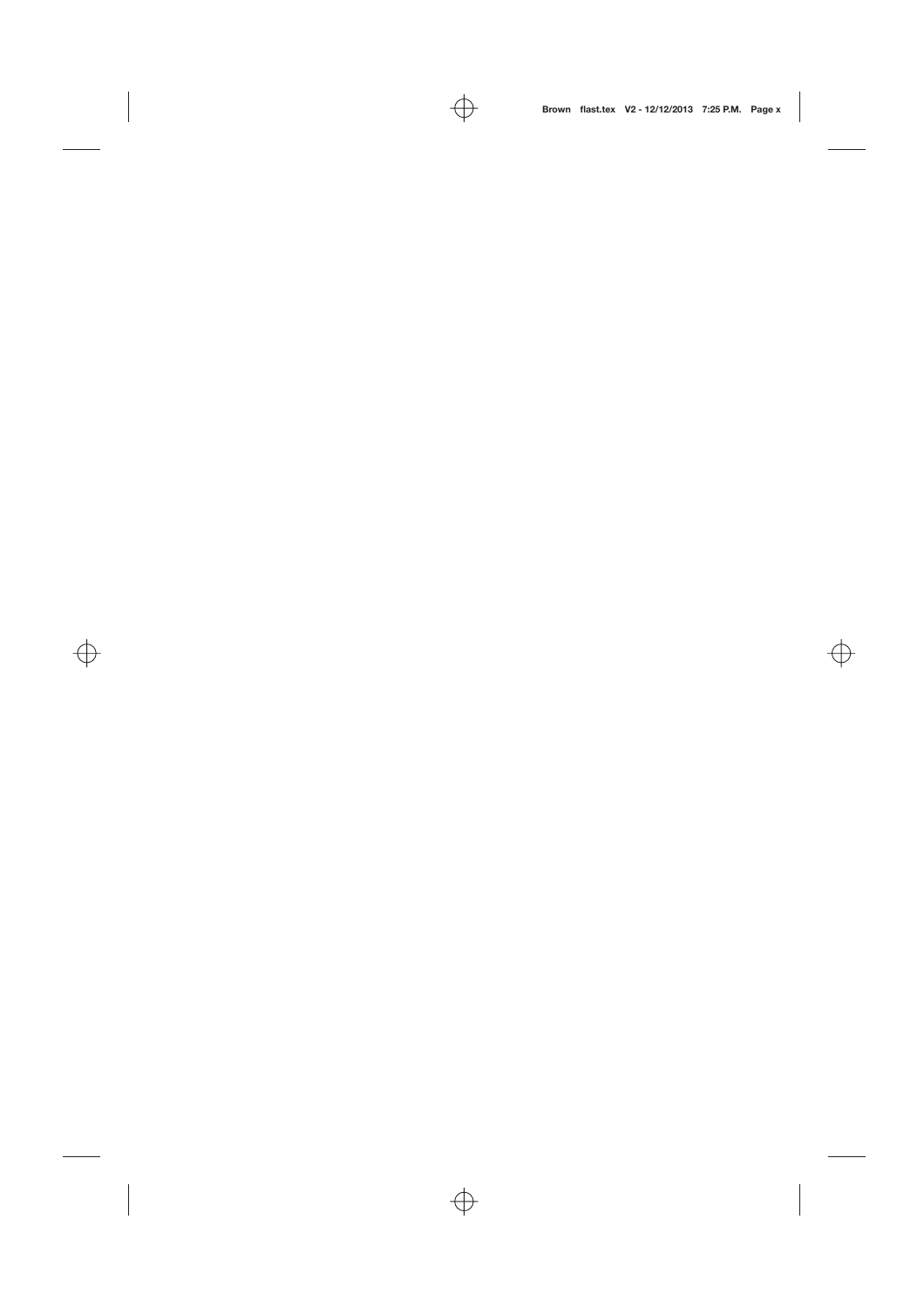## **acknowledgments**

Impetus for this book was sparked in a conversation I had several years ago with my son, Dave, while we were hiking a small mountain called Sleeping Giant. He asked what I considered to be the biggest missing piece in the current understanding of ADHD. My answer was "the importance of emotions." After I explained what I meant, Dave insisted: "You've got to make that your next book, and you have to explain it with real-life stories of patients so people will catch on!" Dave read and offered helpful comments on my initial draft of each chapter. I am deeply grateful for his nudging encouragement and love.

My administrative assistant, Lisa Dziuba, and my research assistant, Ryan Kennedy, have both contributed by assisting with countless details of organizing, checking, and preparing the manuscript as well as by helping me remain organized throughout the process of working on this project while I was also attending each day to a full schedule of caring for patients.

I am grateful also for the continuing love and support of Bobbie, my beloved wife, the light of my life. Thanks too to Liza, Abel, Nancy, Noah, and Simone, for their love, enthusiasm, and encouragement, which enrich my life.

Strong encouragement and much helpful guidance to render this book more readable have been provided generously by Margie McAneny, my editor at Jossey-Bass/Wiley. Thanks also to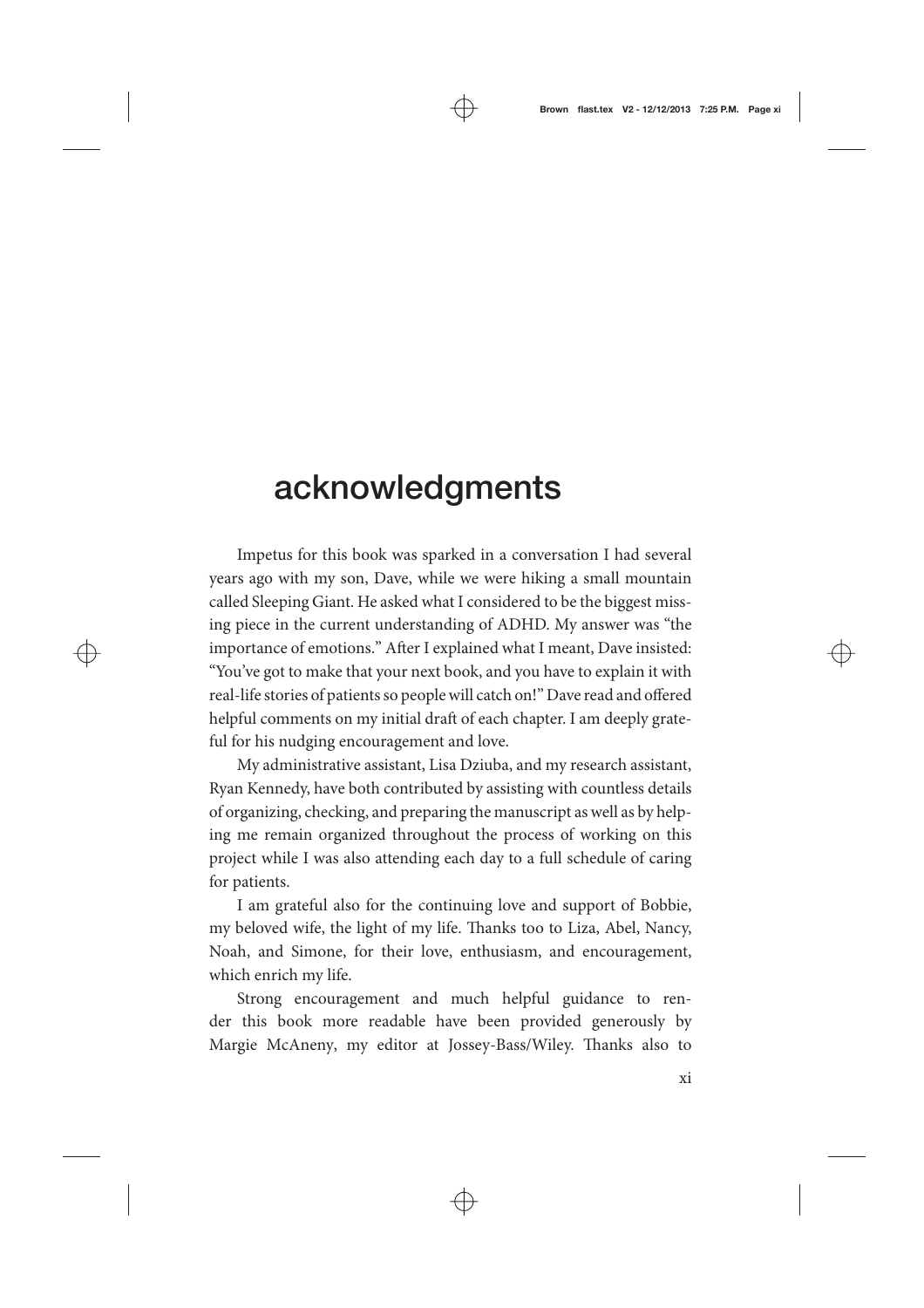Tracy Gallagher for her assistance with permissions, Pat Stacey for additional helpful edits and suggestions, Michele Jones for her very careful copyediting, and Joanne Clapp Fullagar for thoughtfully guiding the book through production.

Above all, I am deeply grateful to my patients— the children, adolescents, and adults who have trusted me with exploring their stories and have helped me learn of the subtle complexities of ADHD and the multiple intertwined and often conflicted emotions that can get any of us stuck—and can keep all of us going.

> Thomas E. Brown January 2014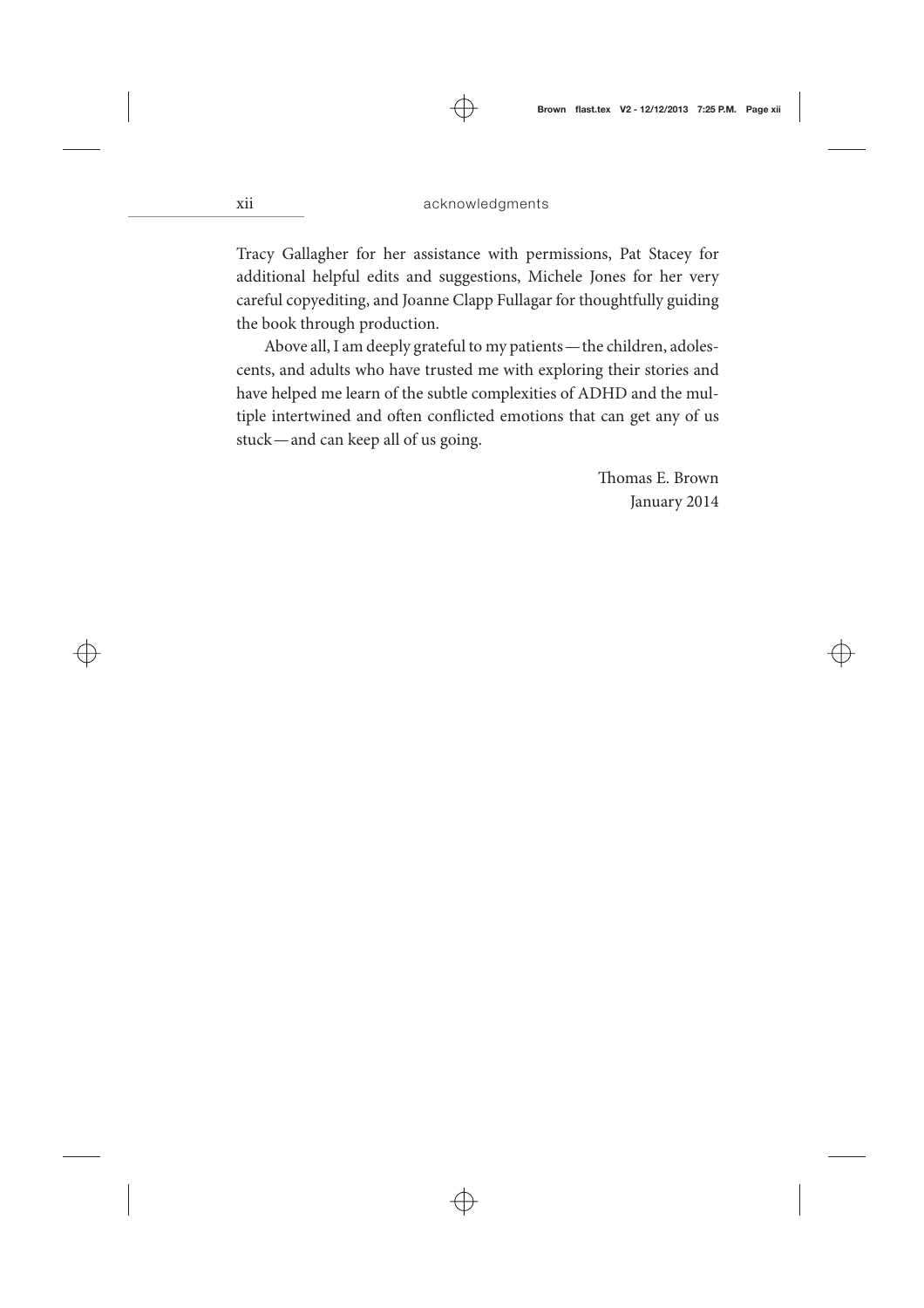## **introduction**

*All information processing is emotional . . . emotion is the energy level that drives, organizes, amplifies and attenuates cognitive activity.* —KENNETH DODGE, NEUROSCIENTIST

Although the scientific understanding of ADHD has changed dramatically over the past decade, most people affected by this disorder—and many who diagnose and treat them—have not yet had the opportunity to gain a clear, up-to-date understanding of this complex condition. As you'll read in the chapters that follow, ADHD is not a simple problem of misbehavior, lack of willpower, or inability to focus attention. In this collection of true stories about extremely bright teenagers and adults, you'll find multiple examples of the ways that ADHD can cause even very intelligent individuals to experience chronic frustration and failure, which gets them "stuck" in their schooling or work and many other aspects of daily life. Fortunately, in most cases it's possible for a person with ADHD to get unstuck, and in these pages you'll find numerous examples showing how effective treatment has helped those suffering from ADHD to get back on track.

NOTE: Throughout this book, the term ADHD is used to refer to the disorder currently understood as Attention Deficit/Hyperactivity Disorder (ADHD) and/or Attention Deficit Disorder (ADD).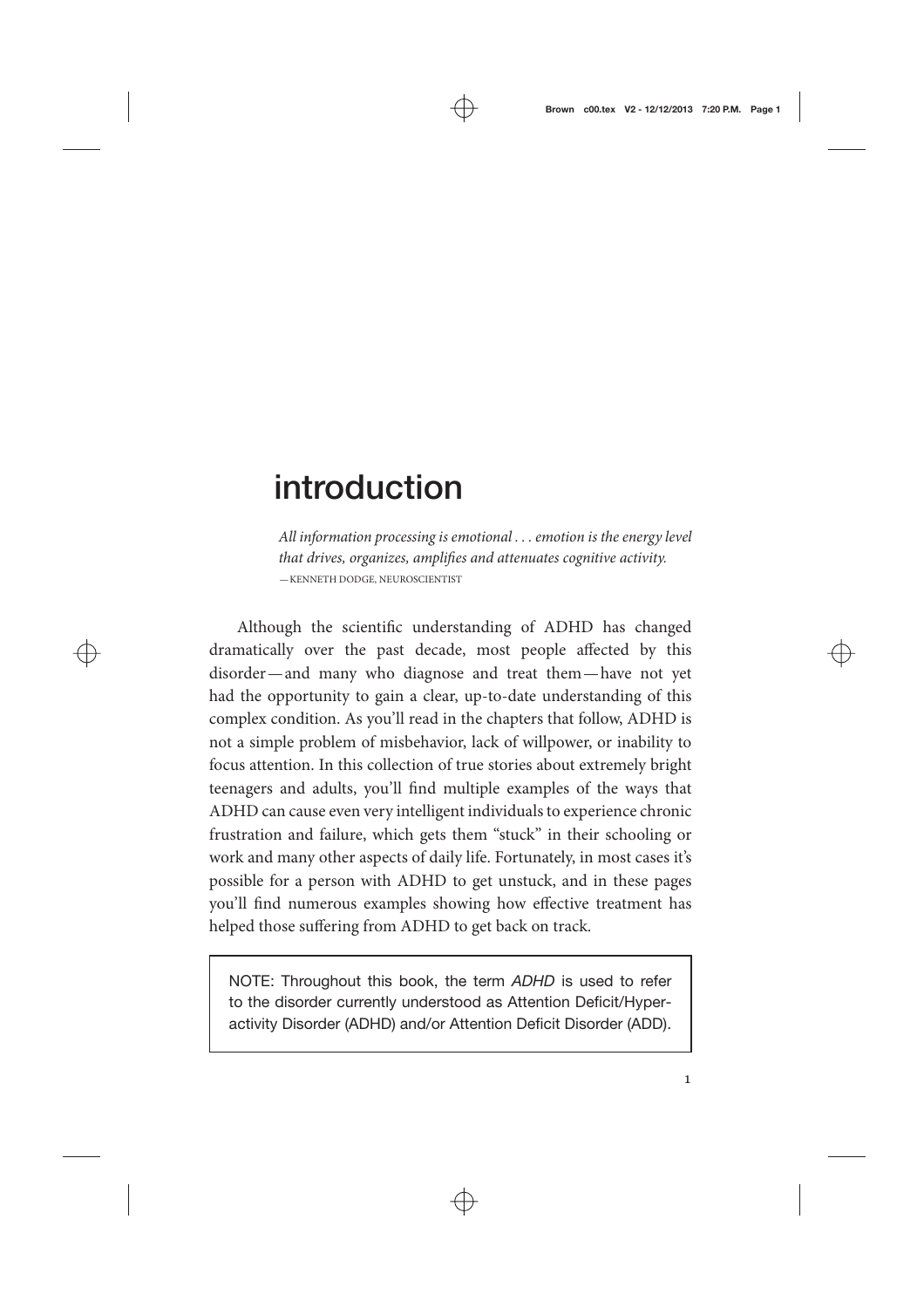Clinical and neuroscience research has revealed that ADHD is essentially a complex set of dynamically interacting impairments of the brain's management system, otherwise known as its "executive functions." These functions involve a number of critical operations of the brain, including the abilities to

- Get organized and get started on tasks
- Focus on tasks and shift focus from one task to another when needed
- Regulate sleep and alertness, sustain effort, and process information efficiently
- Manage frustration and modulate emotions
- Utilize working memory and access recall
- Monitor and self-regulate action

Everyone has trouble with these functions from time to time, but people with ADHD have much more difficulty with them than do their same-age peers. (I offer more detailed descriptions of these various executive functions in Chapter One.)

#### **°** the missing link: emotions

Despite progress made in ADHD research, one element has been lacking in most current descriptions of the disorder: the critical role played by emotions in every one of the executive functions. This book describes that missing piece. In 1996, neuroscientist Joseph LeDoux published*The Emotional Brain*, a book highlighting evidence of the central importance of emotion in the brain's cognitive functioning. He emphasized that emotions—mostly unconscious emotions—are powerful and critically important motivators of human thought and actions.<sup>1</sup> This understanding of the essential role of emotion in all aspects of human behavior has not yet been integrated into current thinking about ADHD.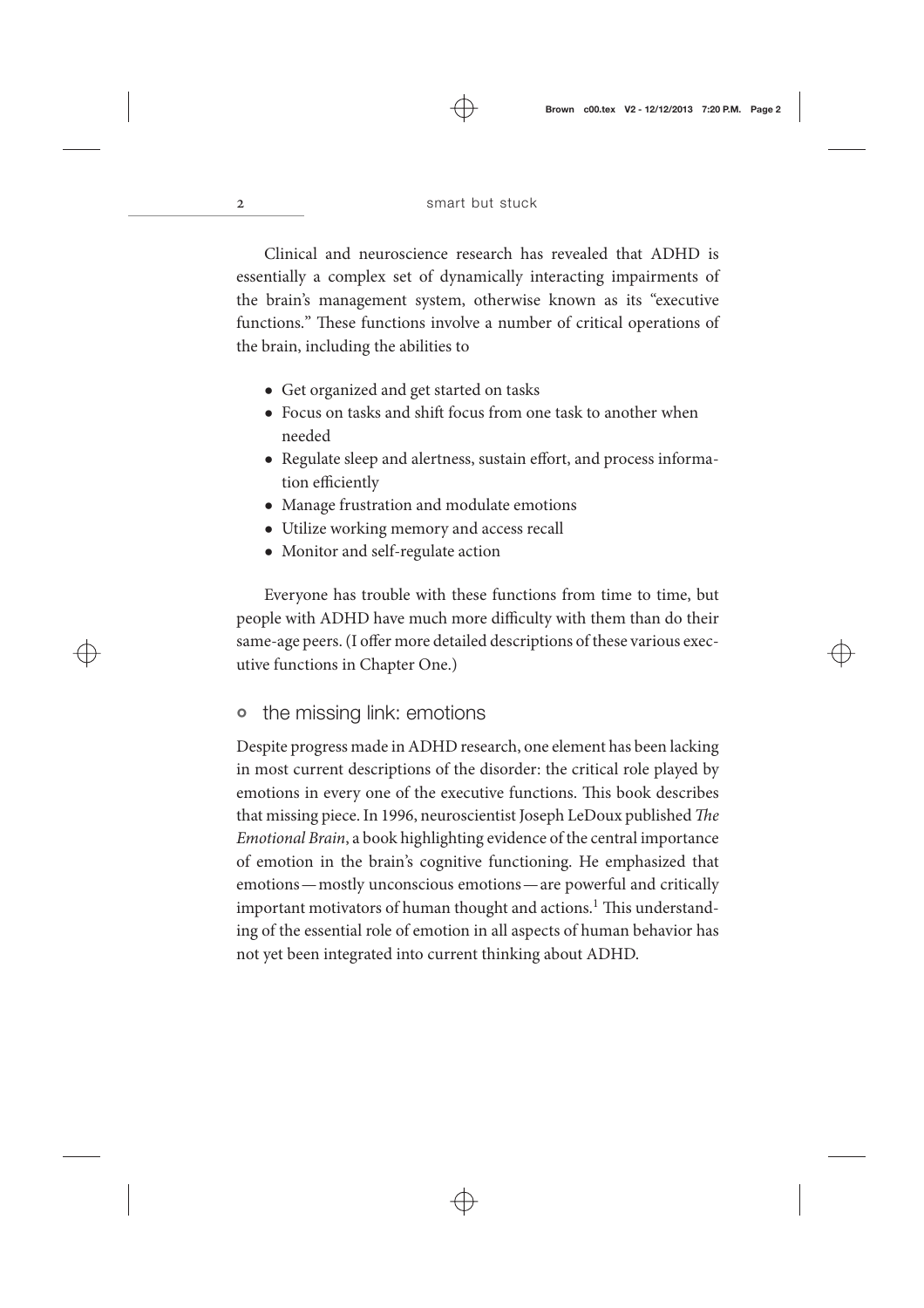We must recognize the critical role of emotions, both positive and negative, in initiating and prioritizing tasks, sustaining or shifting interest and effort, holding thoughts in active memory, and choosing to engage in or avoid a task or situation.

To fully understand the role of emotions in ADHD, we must not only recognize that those with the disorder often have a hard time managing how they express their emotions but also acknowledge the critical role that emotions, both positive and negative, play in the executive functions: initiating and prioritizing tasks, sustaining or shifting interest and effort, holding thoughts in active memory, choosing to engage in or avoid a task or situation. As was observed by neuroscientist Kenneth Dodge, "All information processing is emotional . . . emotion is the energy level that drives, organizes, amplifies and attenuates cognitive activity."<sup>2</sup>

Emotions—sometimes conscious, more often unconscious—serve to motivate cognitive activity that shapes a person's experience and action. For those with ADHD, chronic problems with recognizing and responding to various emotions tend to be a primary factor in their difficulties with managing daily life.

The stories in this book highlight the role that various emotions, positive and negative, played in the struggles of some of my patients with ADHD. Some readers of these stories might think, "Oh, this is a person with ADHD and several other disorders—anxiety, depression, or OCD.Their emotional struggles are just part of those additional disorders, not ADHD." My response is that ADHD is not one silo of cognitive problems with another silo of emotional difficulties beside it. Problems with responding to and managing emotions are intimately, dynamically, and inextricably involved in ADHD.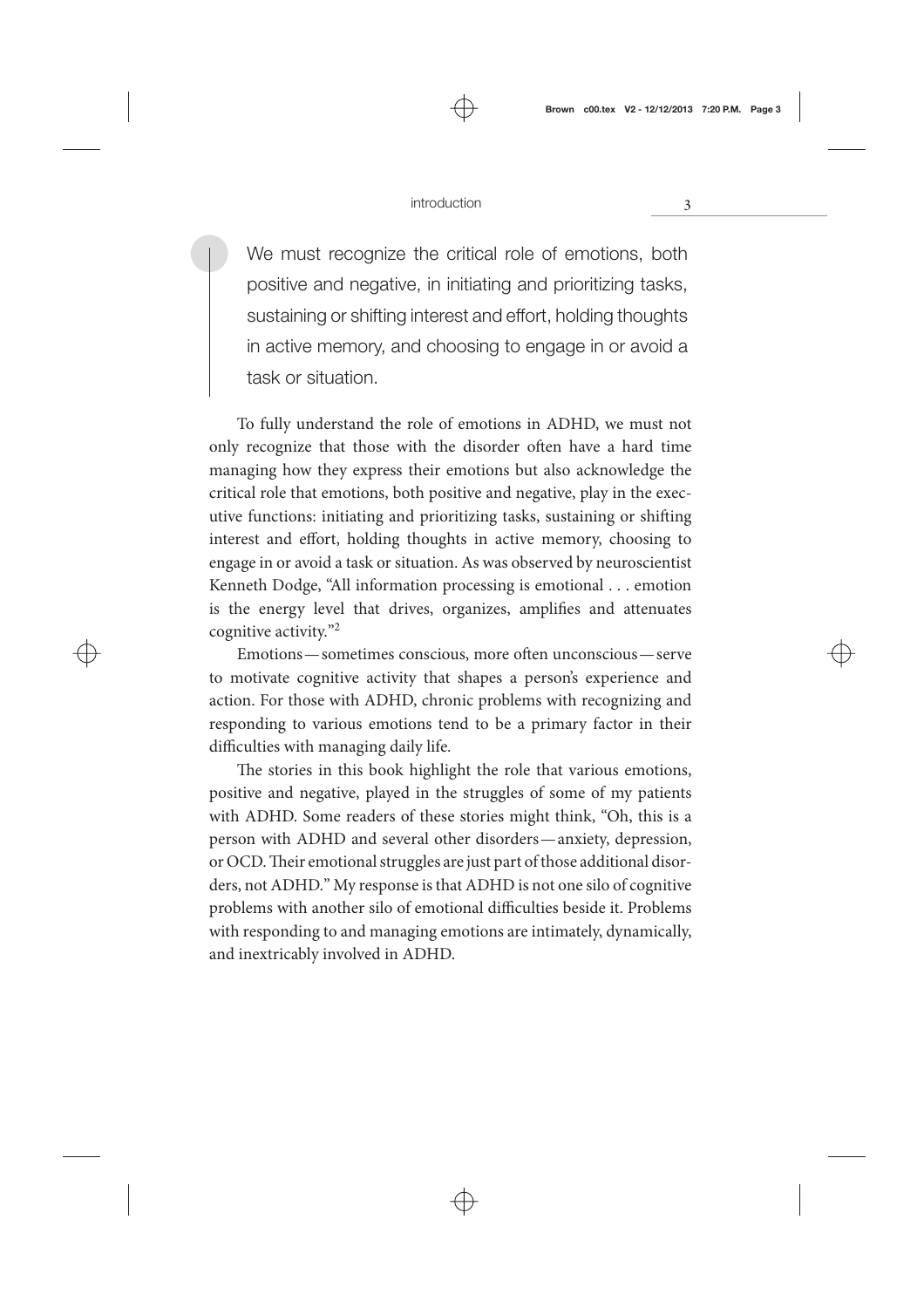Problems with responding to and managing emotions are intimately, dynamically, and inextricably involved in ADHD.

### **°** learning from patients and research

I am a clinical psychologist. For more than thirty-five years, I have spent most of my working hours talking with and listening to children, adolescents, and adults, most seeking help for problems related to ADHD. Many also have had additional difficulties with other problems involving emotions, learning, or behavior. My primary source of learning about ADHD has been the countless conversations with these patients—young and old alike—who shared with me ongoing stories of their struggles to recognize and overcome their attention impairments and to extricate themselves from feeling stuck in patterns of demoralizing frustration and failure. The stories in this book are based on my notes from conversations with some of these patients. All have been modified to protect the privacy of those involved, but the essential details of all are true.

Recently expanding research in neuroscience, psychology, and psychiatry has helped explain many puzzling facts reported by patients with ADHD, such as how they can focus and work energetically on a few favored activities, but simply can't get started or sustain enough effort for other activities that they know are important and want to do. In these pages, true stories of patients are intermingled with accessible explanations of research that will help you better understand each patient's struggles and the fuller nature of the relationship between ADHD and emotions.

One of my special interests over the years has been adolescents and adults who are especially bright. They have taught me that being smart is no protection from attention impairments. Not only is it possible for people with a high IQ to suffer from ADHD, but it's likely that they'll suffer longer without adequate support or treatment because the people in their lives assume, quite mistakenly, that anyone who is really smart can't suffer from ADHD.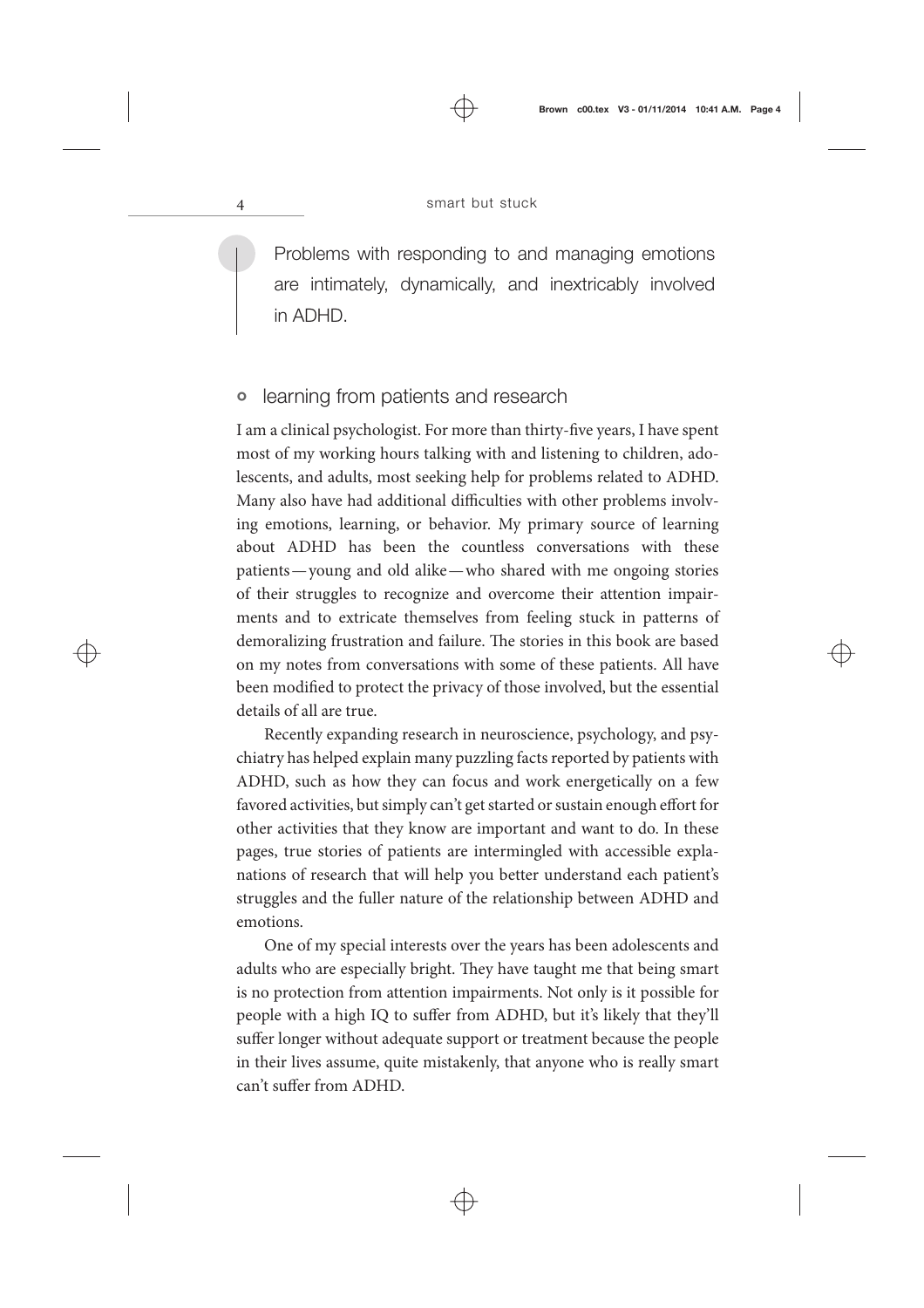Not only is it possible for people with a high IQ to suffer from ADHD, but it's likely that they'll suffer longer without adequate support or treatment because the people in their lives assume, quite mistakenly, that anyone who is really smart can't suffer from ADHD.

The patients I write about in this book are all extremely bright. They scored within the top 9 percent of the population on IQ tests, but they were stuck. They sought treatment because they were unable to get themselves out of chronically unproductive, self-defeating patterns of emotions, thought, and action. They felt trapped in their daily dealings with their education, their job, their relationships with others, or a combination of these. Their stories illustrate the persistent difficulties those with ADHD have in managing themselves and their emotions. Some are stories of amazing successes and impressive accomplishments; others are tales of ongoing frustration and tragic disappointment. Most are a mixed bag. Yet each story illuminates the complex role that emotions play in ADHD.

#### **°** what you'll find in this book

Chapter One describes this new understanding of ADHD, drawing on the latest research findings by clinicians, researchers, and neuroscientists. Chapters Two through Twelve offer stories of real teenagers and adults with ADHD, highlighting their particular struggles with the disorder, with their emotions, and with related problems in their family or various other contexts. The final chapter summarizes some of the ways that emotions affect the life experiences of those with ADHD and what can be offered to appropriately support and treat those affected.

The stories that follow illustrate the limitations of diagnostic "pigeonholes." The individuals you'll read about in these pages can't be neatly categorized under one or several diagnoses. Each person is a unique and complex combination of interacting strengths and difficulties in each of the shifting contexts in which he or she lives. There is great diversity among people with ADHD as well as in the varied settings in which they encounter daily life.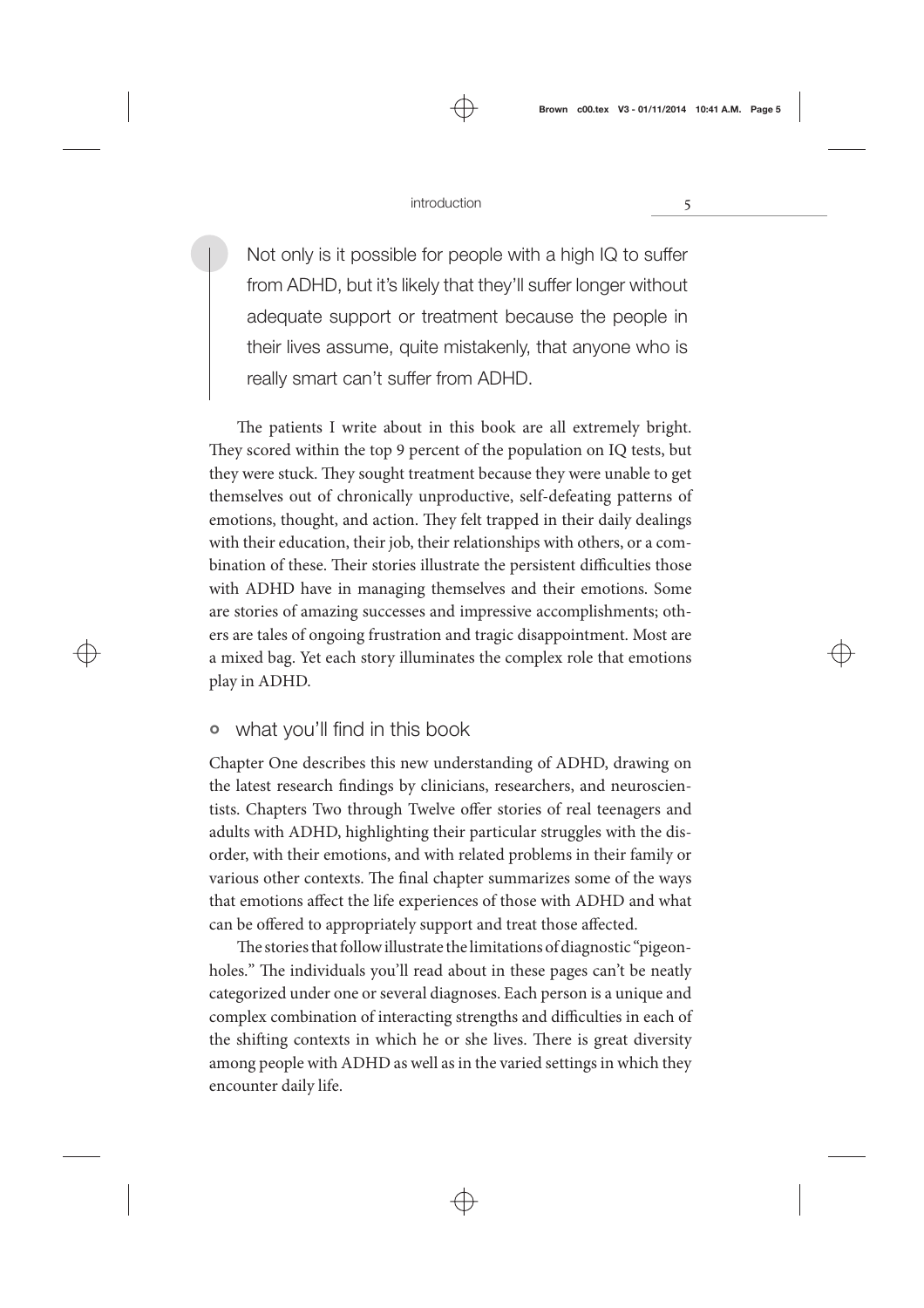smart but stuck

In telling stories of these adolescents and adults, I have also shared some of my own reactions and challenges as I tried to provide the help they sought from me. Many of the stories are success stories. I share the resources and strategies that contributed to these successes. Several stories also illustrate the significant obstacles and struggles that some people with ADHD may experience.

Stories in this book also illustrate what we currently know about how ADHD changes—sometimes for the better, sometimes for the worse—as a person progresses into the increasing challenges of adolescence and adulthood. Each story describes medications and other treatments provided to these individuals to help in alleviating their ADHD impairments.

In none of these cases were medications alone sufficient to resolve the complex difficulties. For each of these patients, therapeutic success also depended on a therapeutic relationship with many therapeutic conversations. These were essential for assessing and understanding the nature and emotional complexities of his or her difficulties. The therapeutic relationship also was the vehicle for close collaboration to develop effective treatments, help the patient to make necessary changes in environment and lifestyle, repair damaged self-esteem, and work through the frustrations, stresses, and puzzlement that inevitably arise in interactions among patients, their family members, and their doctors.

The emotional conflicts and struggles these patients experience aren't unique to those with ADHD—nor are they unique to those who are exceptionally intelligent. You will probably recognize emotional pressures, conflicts, and struggles that aren't so different from your own or from those of your family and friends.

Throughout this book, I've tried to illustrate not only the weaknesses and struggles of those with ADHD and their families but also their impressive strengths and diverse talents. There is much to respect and admire in each of the people described in these pages.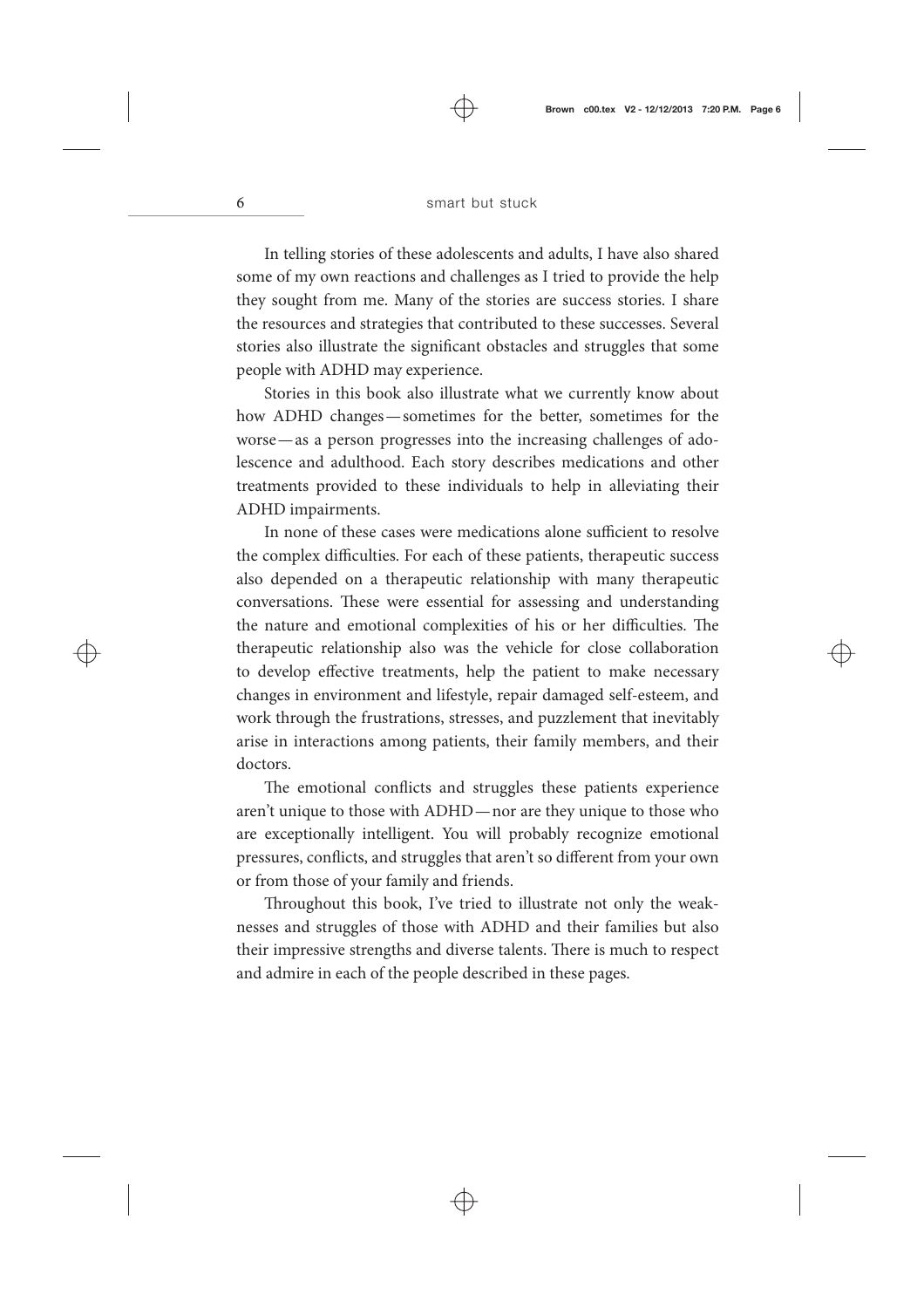## **ADHD and the emotional brain**

1

Emotions, and struggles with and between various emotions, play a central role in the daily life of all children, adolescents, and adults. Emotions guide what we notice and what we ignore, what we focus on intently and what we carefully avoid. Conflicting emotions can cause us to disrupt engagement with a task we want to accomplish, or lead us repeatedly to do what we consciously intend never to do again. In many ways—sometimes recognized, sometimes not, subtly and powerfully—we are pushed and pulled by our emotions. Yet we also exercise some control over them: we try to distract ourselves from uncomfortable emotions; we choose how much we want our emotions to show in our words or actions; we talk to ourselves to try to tone down or jack up how noticeable our emotions are to others and to ourselves. We manage and are managed by the complexity of our emotions.

In my work as a clinical psychologist, I've seen that emotional struggles play an especially large role in the daily life of people with attention deficit disorders.The same chronic impairments that interfere with other aspects of their cognitive functioning also tend to interfere with their ability to manage and be adequately guided by their emotions. People with ADHD often suffer chronic difficulties in responding to and sustaining emotions that motivate them for important tasks.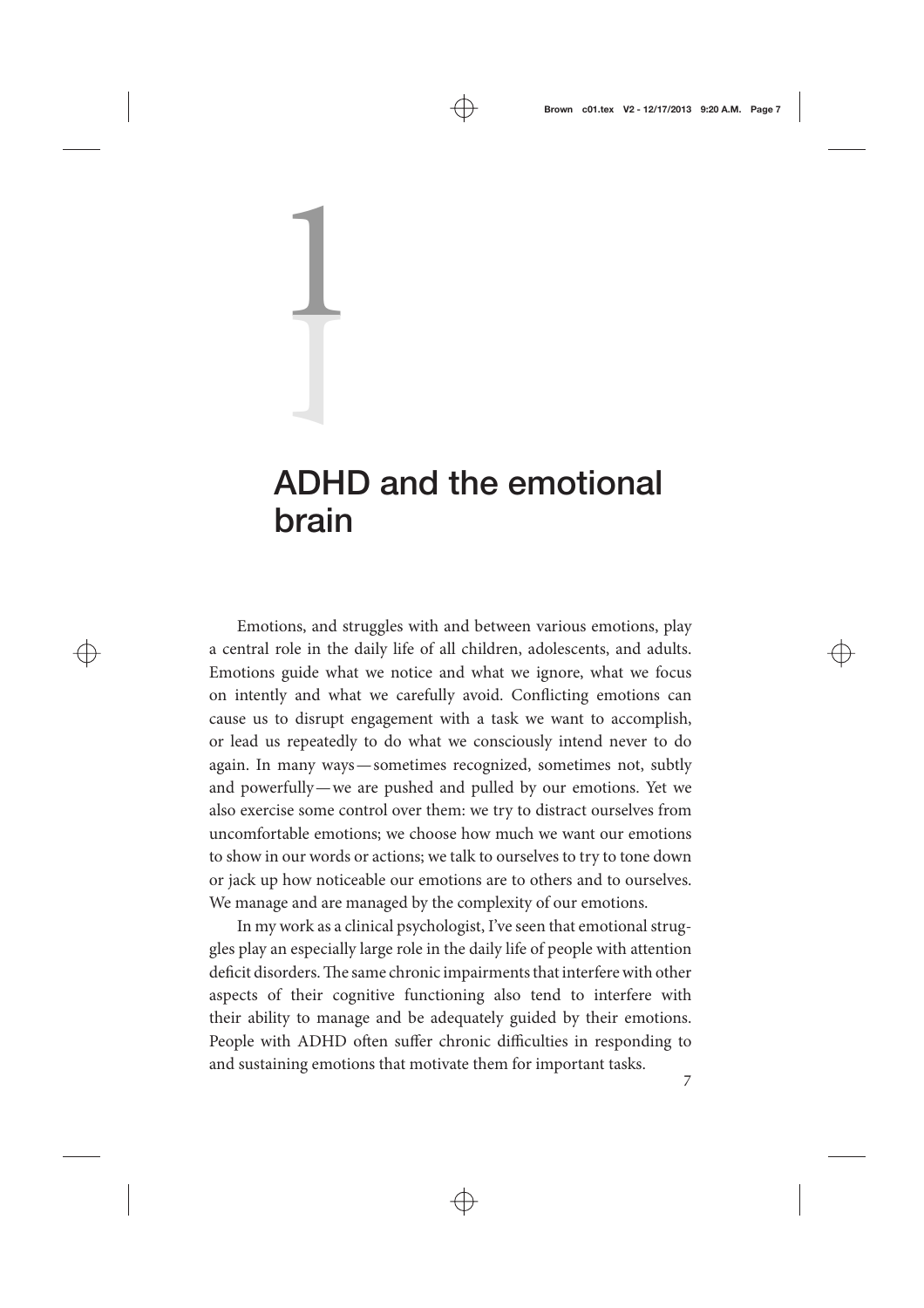Most people with ADHD experience the same frustrations, fears, sadness, pride, shame, excitement, and so on that spontaneously arise in everyone else in various situations. What is different is the chronic difficulty most people with this disorder experience in managing and responding to their emotions, particularly in the many situations where emotions are mixed and conflicting. As noted earlier, stories in this book illustrate the fact that being very smart does not prevent a person from struggling with these emotional problems, nor does it prevent having ADHD.

This book highlights the idea that emotions are linked to the brain. Often people think of emotion as distinct from the brain, as being "from the heart" or "in the gut," but these are metaphors that serve simply to suggest that emotions come from the depth of the person. The actual source of emotions is the brain.

The difficulties that people with ADHD have with emotions are similar to the problems they often have in prioritizing tasks, shifting focus, and utilizing working memory. While cleaning a room, they may get interested in some photos they pick up, soon becoming completely diverted from the job they had begun. While searching for some specific information online, they may notice a web page that draws them off the search they started and into a protracted investigation of something totally unrelated, derailing their original task. They may abandon a task they find boring, overlooking the fact that adequate and timely completion of this task is essential to gaining something they really want, and that failure to complete the task will inevitably bite them with a painful payback.

People with ADHD report that momentary emotion often gobbles up all the space in their head, as a computer virus can gobble up all the space on a hard drive, crowding out other important feelings and thoughts.

In a similar way, many people with ADHD tend to get quickly flooded with frustration, enthusiasm, anger, affection, worry, boredom, discouragement, or other emotions, not keeping in mind and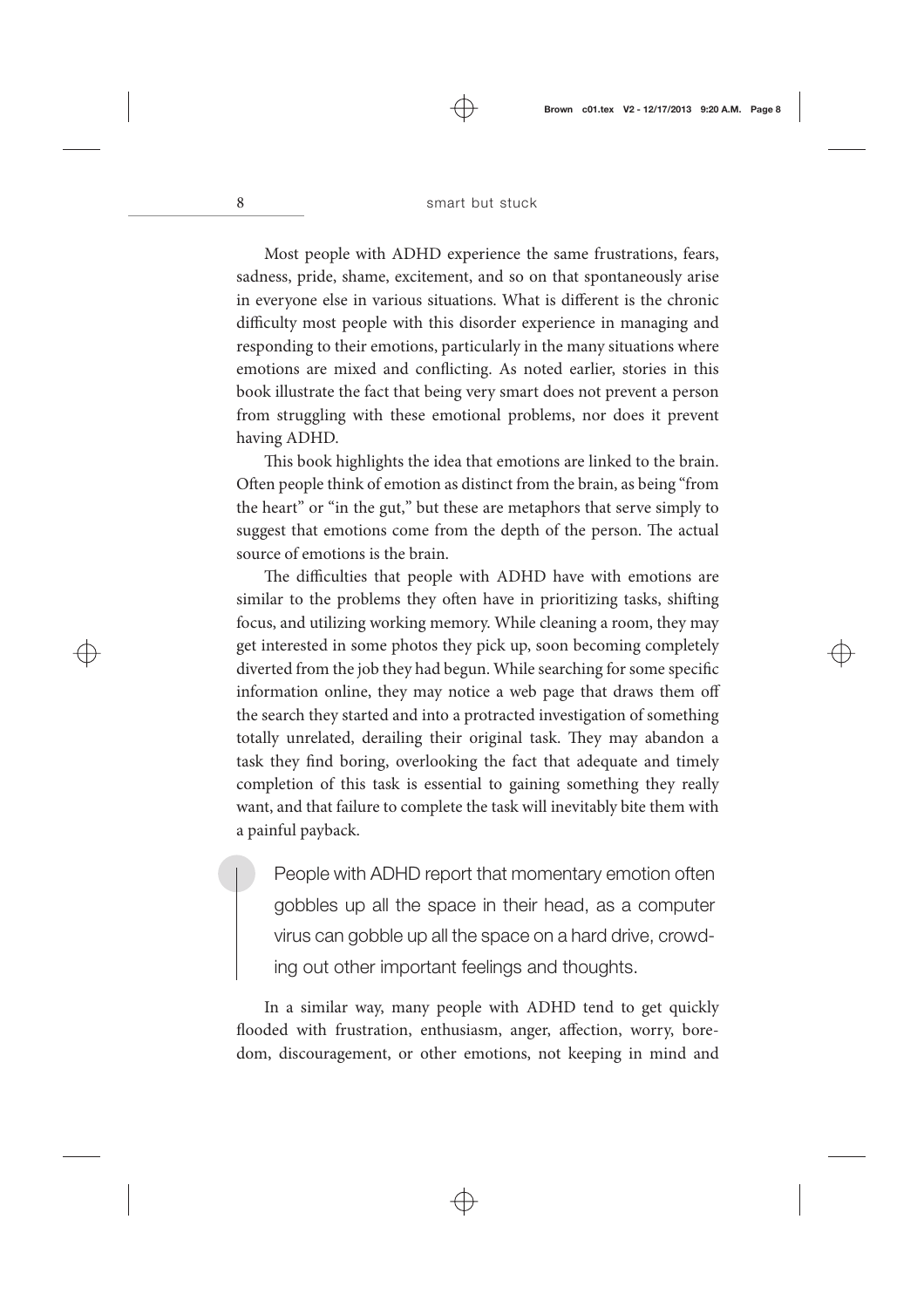responding to related emotions also important to them. They may vent their momentary anger on a friend or family member with hurtful intensity that does not take into account that this is a person whom they love and do not want to hurt. People with ADHD report that momentary emotion often gobbles up all the space in their head, as a computer virus can gobble up all the space on a hard drive, crowding out other important feelings and thoughts.

#### **°** "attentional bias"

Many with ADHD also report that they tend to have a lot of difficulty with *attentional bias*. They tend to be particularly alert and quick to notice any comments or actions that fit with the emotions that preoccupy them, often without paying much attention to the context or to other information that might provide a useful different view. Some seem to be constantly alert for signs of things to worry about; others are excessively alert for any signs of potential frustration or discouragement. They become too easily immersed in one especially salient emotion and tend to have chronic problems in shifting their focus to keep in mind other aspects of the situation that might call for a very different response. For example, someone hearing just a slight uncertainty in a coworker's reaction to a suggestion may interpret this as stubborn disapproval and quickly start arguing for his or her idea without listening adequately to understand the coworker's actual response. Attentional bias may fuel feelings of depression, anxiety, or argumentativeness or cause the person to lose interest in a particular goal.<sup>1</sup>

#### **Watching Basketball Through a Telescope**

For those with ADHD, life can be like trying to watch a basketball game through a telescope, which allows them to see only a small fragment of the action at any specific time. Sometimes that telescope stays too long on one part of the court, missing out completely on important events occurring elsewhere at the same time. At other times, the telescope may randomly flit from one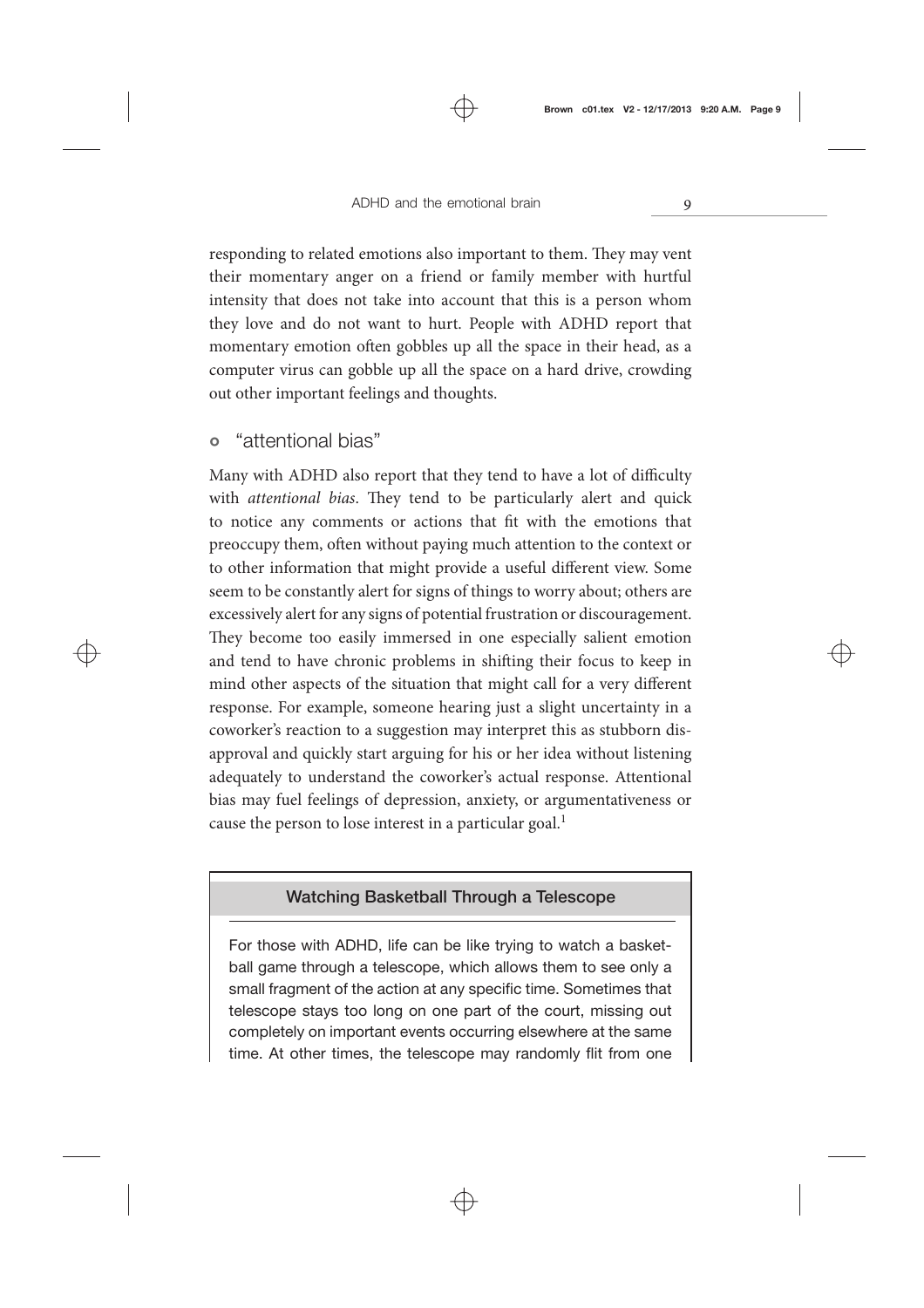bit of action to another, losing track of where the ball is and what various players are in a position to do. To follow what is going on in a basketball game, a person needs to be able to watch the whole court, noting movements of the ball and rapidly shifting positions of the players as they present multiple risks and opportunities in the game.

### **°** the unacknowledged role of emotions in ADHD

Current diagnostic criteria for ADHD include no mention of problems with emotions, but those who live with this disorder and those who care for them know very well that problems with experiencing and managing emotions—interest, comfort, desire, anxiety, frustration, worry, disappointment, hurt, excitement, anger, pride, sadness, and shame, in various blends and sequences—play a critical role in their daily difficulties. Sometimes people with ADHD are unable to manage expression of these emotions; at other times, they have trouble experiencing and clearly recognizing emotions in themselves that can guide them in social interactions and fuel behaviors important for achieving longer-term goals.

Researchers have recently been challenging the omission of problems with emotional regulation in current diagnostic criteria for ADHD. For example, a team of European researchers studied more than a thousand children with ADHD and found that almost 75 percent demonstrated significantly more intense and frequent problems with low frustration tolerance, irritability, hot temper, sadness, and sudden mood shifts than non-ADHD children of the same age.<sup>2</sup>

A longitudinal study of over a hundred hyperactive children and a matched comparison group followed into young adulthood showed that those whose ADHD persisted into adulthood continued to have significantly more difficulties with low frustration tolerance,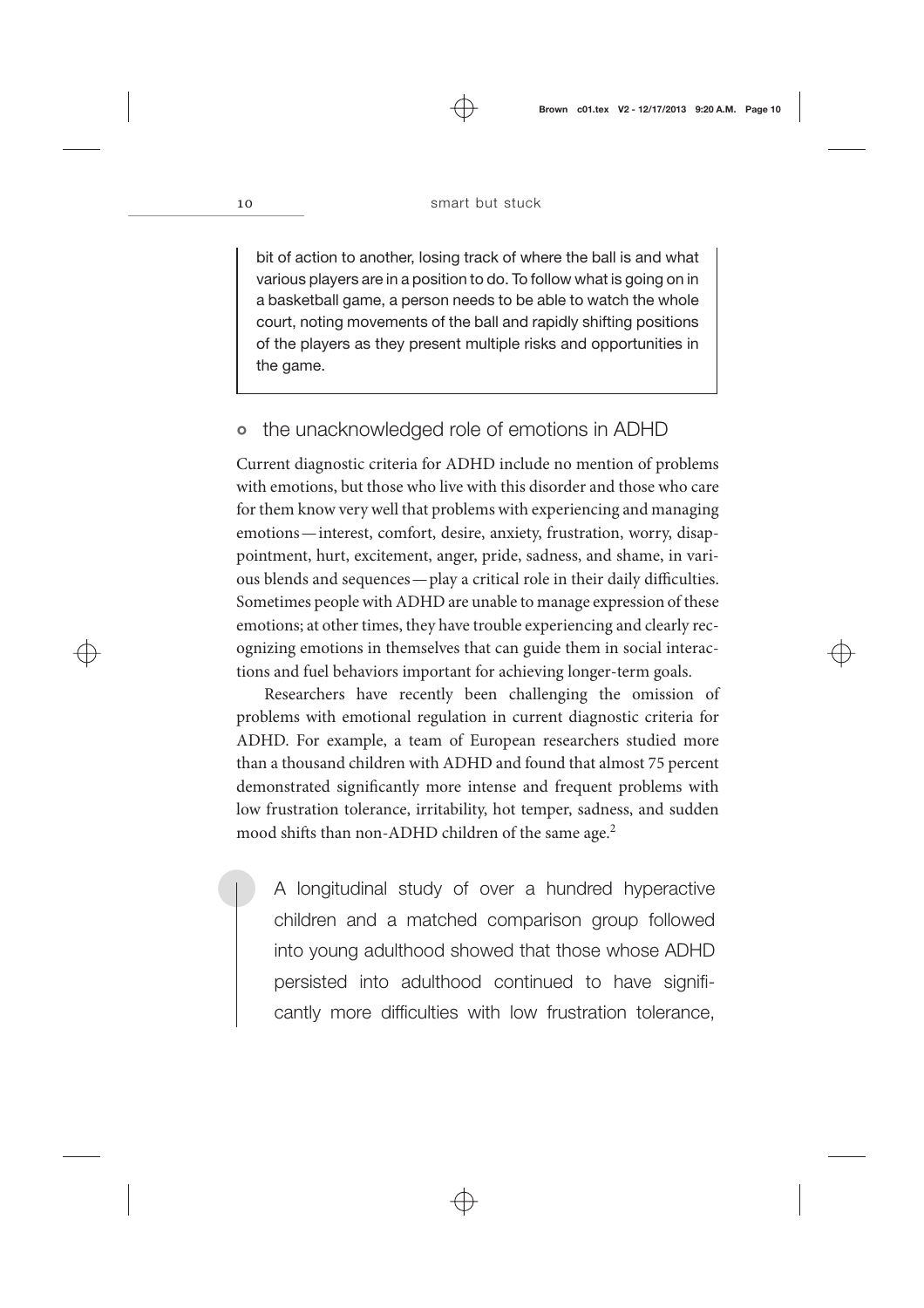impatience, irritability, hot temper, and emotional excitability than the comparison group.

Such mood problems tend to persist into adulthood for many people with ADHD. A longitudinal study of over a hundred hyperactive children and a matched comparison group followed into young adulthood showed that those whose ADHD persisted into adulthood continued to have significantly more difficulties with low frustration tolerance, impatience, irritability, hot temper, and emotional excitability than the comparison group. Another study demonstrated that deficient self-regulation of these negative feelings is found in a subgroup of adults with ADHD, and also that this type of emotional dysregulation tends to occur with greater frequency among siblings of those affected adults.<sup>3</sup>

These recent studies have explored the role of emotions in ADHD, but most dealt exclusively with the combined type of ADHD, excluding those without hyperactive symptoms. Also, these studies have been focused primarily on difficulties in controlling negative emotions such as irritability and anger; they have neglected the role of emotions that are central to positive motivations, such as interest, enthusiasm, desire, pride, and pleasure.These studies also have not adequately explored anxiety, discouragement, stress, and hopelessness, which often compromise a person's motivation to act.

In a comprehensive review article, Russell Barkley, a leading researcher, has argued that "deficient emotional self-regulation" should be included in diagnostic criteria for ADHD and considered a core component of the disorder, though only for the combined subtype. His emphasis is on insufficient control of more negative, disruptive emotions:

ADHD creates a state in which the normal emotion-generating properties of the limbic system, and particularly the anger, frustration, and aggression-generating properties of the amygdala, are inadequately regulated by higher cortical functions.  $(p. 10)<sup>4</sup>$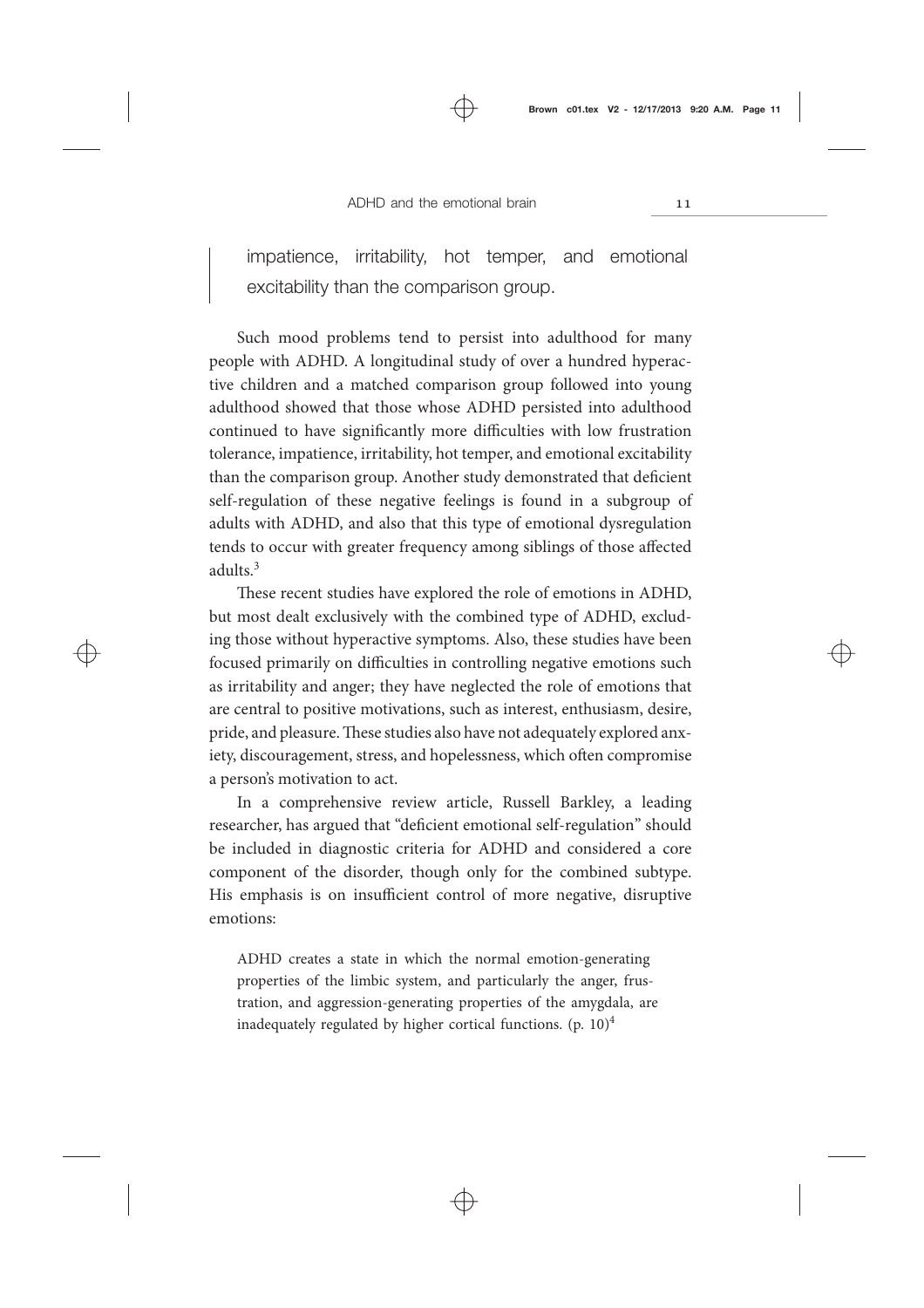#### **°** the problem of ignition and motivation

Thus far, researchers and clinicians have focused too much on how people with ADHD demonstrate problems in *putting the brakes* on expression of emotions.There hasn't been sufficient attention given to the emotional problems with *ignition*—chronic difficulties with getting started on necessary tasks and staying motivated to finish what needs to be done.

An important clue to understanding these problems with ignition in ADHD can be found in the most puzzling and frustrating fact about children, adolescents, and adults with attention deficit disorders: their symptoms are not consistent. A person's ADHD symptoms vary considerably from one situation to another, depending on the task or context in which he or she is operating and on the incentives involved. Despite their chronic problems with organizing themselves, getting started on tasks, and staying focused, all people with ADHD have a few activities in which they have no such problems. If you watch them while they engage in those activities, you would swear that they have no problem with attention at all.<sup>5</sup>

Thus far, researchers and clinicians have focused too much on how people with ADHD demonstrate problems in putting the brakes on expression of emotions. There hasn't been sufficient attention given to the emotional problems with ignition—chronic difficulties with getting started on necessary tasks and staying motivated to finish what needs to be done.

Typically each person with ADHD, young or old, is able to focus very well for a few activities in which he or she has strong personal interest. This might be playing a sport or video games, drawing or painting, repairing a car, playing music, or using Facebook. Yet for virtually all other activities and tasks, people with ADHD have extreme difficulty in achieving and maintaining focus, with the possible exception of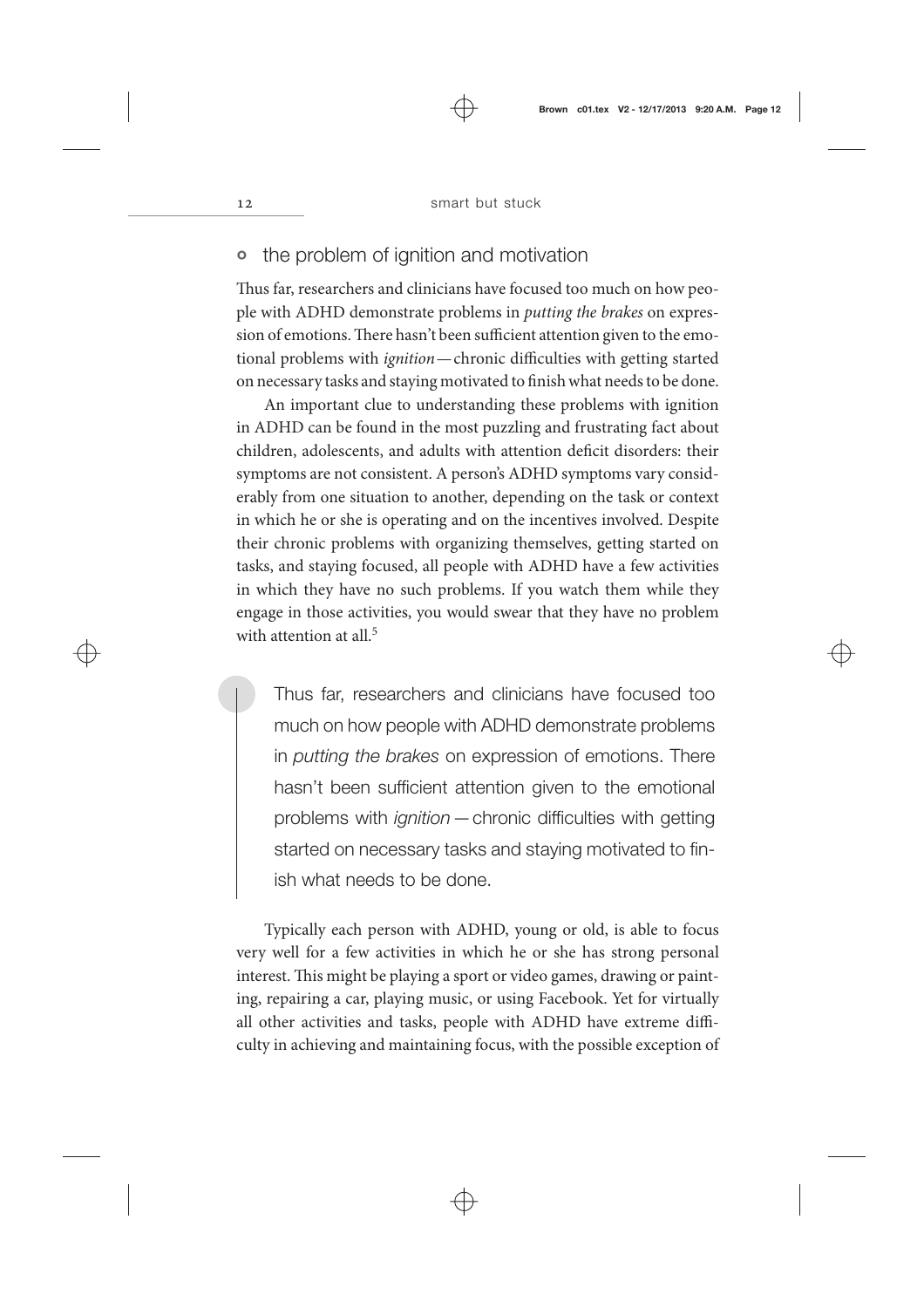situations where they expect a very immediate unpleasant consequence if they don't attend to the task at hand. If you ask a person with ADHD why he can focus for this and not for that, he will usually respond along the following lines:

I focus well on things that interest me, but if it's not something that really interests me, I just can't keep my focus. If I'm really freaked that something very unpleasant is going to happen quickly unless I take care of this right here, right now, that may help me focus for a while. But unless it feels like there is a gun to my head, I really have to be interested.

Because they can focus well on tasks that interest them, yet often focus very poorly or inconsistently on almost anything else, people with ADHD are often accused of lacking willpower. ADHD clearly looks like a problem with willpower, but it is not. One patient called his chronic difficulty with attaining and sustaining focus "erectile dysfunction of the mind." He said,

If the task is something that really interests me, I can get "up" for it and I can perform. But if it's not a task that "turns me on," I can't get up for it, and I can't perform. Doesn't matter how much I say to myself, "I need to, I ought to, I should." I can't make it happen. It's just not a willpower kind of thing.

### **°** immediate or delayed "payoffs" in the ADHD brain

Underlying this "can focus for this, but not for that" problem is an important problem with emotion in ADHD: difficulty in mobilizing and sustaining interest for activities that don't offer an immediate "payoff" of pleasure or relief. Most of us may not think of interest as an emotion, but it is in fact a critically important positive emotion. "Passionate interest" represents an intense level of sustained emotional engagement with a task or person, but interest occurs in varying degrees and with varying levels of persistence. Interest reflects the degree of a person's motivation and emotional engagement with a task or relationship. Psychologists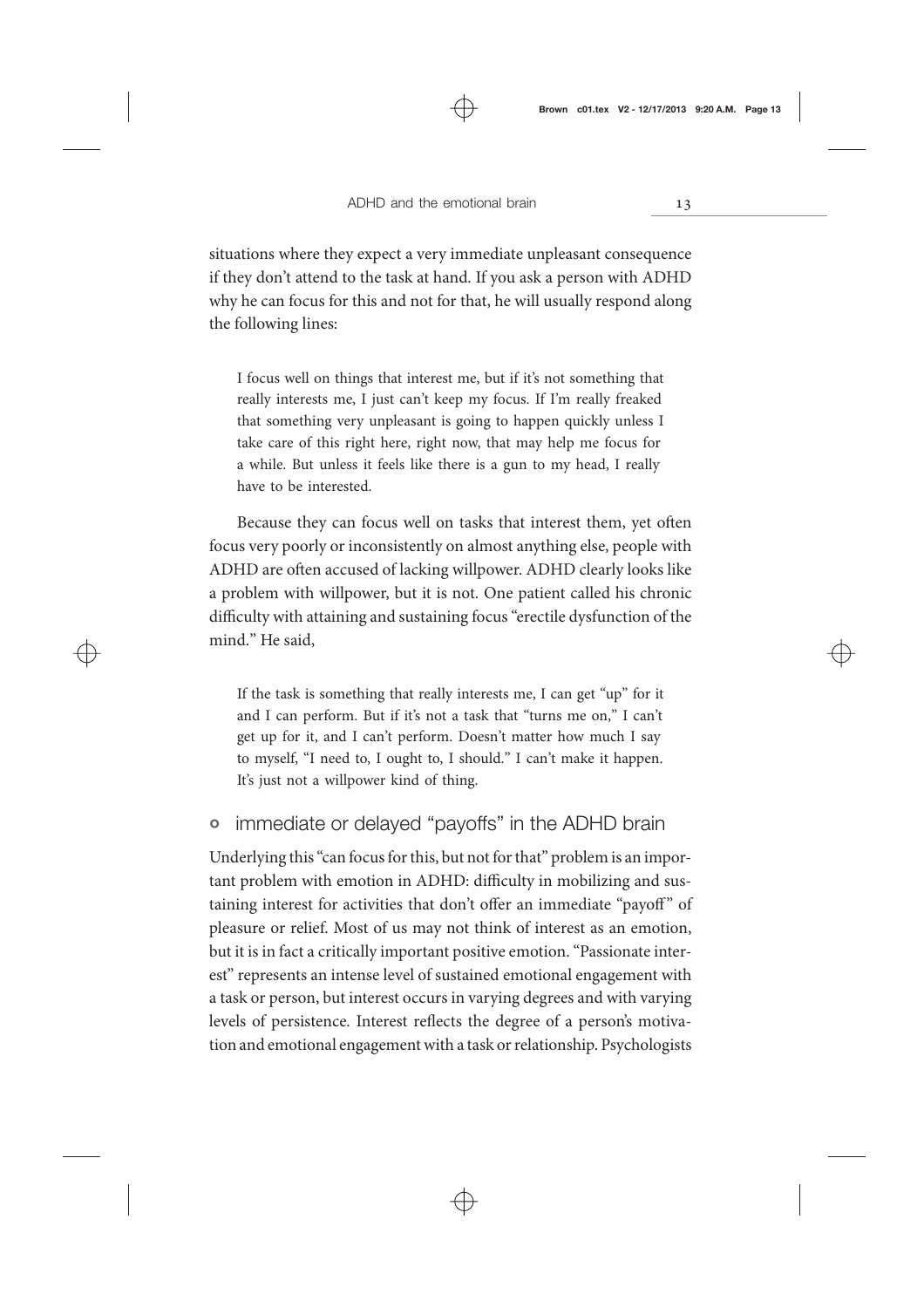James Gross and Ross Thompson have emphasized that "emotions not only make us feel something, they make us feel like *doing* something."6

PET imaging studies have demonstrated that chemicals which activate reward-recognizing circuits in the brain tend to bind on significantly fewer receptor sites in people with ADHD than do those in a healthy comparison group.

Emotions motivate action—action to engage or action to avoid. Many people with untreated or inadequately treated ADHD can readily mobilize interest only for activities offering very immediate gratification; they tend to have severe difficulty in activating and sustaining effort for tasks that offer rewards only over the longer term.

Problems of activating and sustaining motivation and effort for necessary tasks—lack of sufficient interest—may have to do with how people with ADHD are "wired": they may be less sensitive to potential rewards, as opposed to immediately available rewards, than are others of the same age.

PET imaging studies have demonstrated that chemicals which activate reward-recognizing circuits in the brain tend to bind on significantly fewer receptor sites in people with ADHD than do those in a healthy comparison group.<sup>7</sup> These and other imaging studies may help explain why people with ADHD tend to be less able than their peers to anticipate pleasure or register satisfaction with tasks for which the payoff is delayed. An important effect is that often they have great difficulty in activating themselves to get started on tasks that are not especially interesting to them and in sustaining motivation to complete tasks for which the rewards are not imminently available. I discuss implications of this research in Chapter Two.

Problems in activating and sustaining interest (focus) and effort for tasks are two of the multiple cognitive functions included in the complex syndrome currently identified as ADHD. As I noted in the Introduction,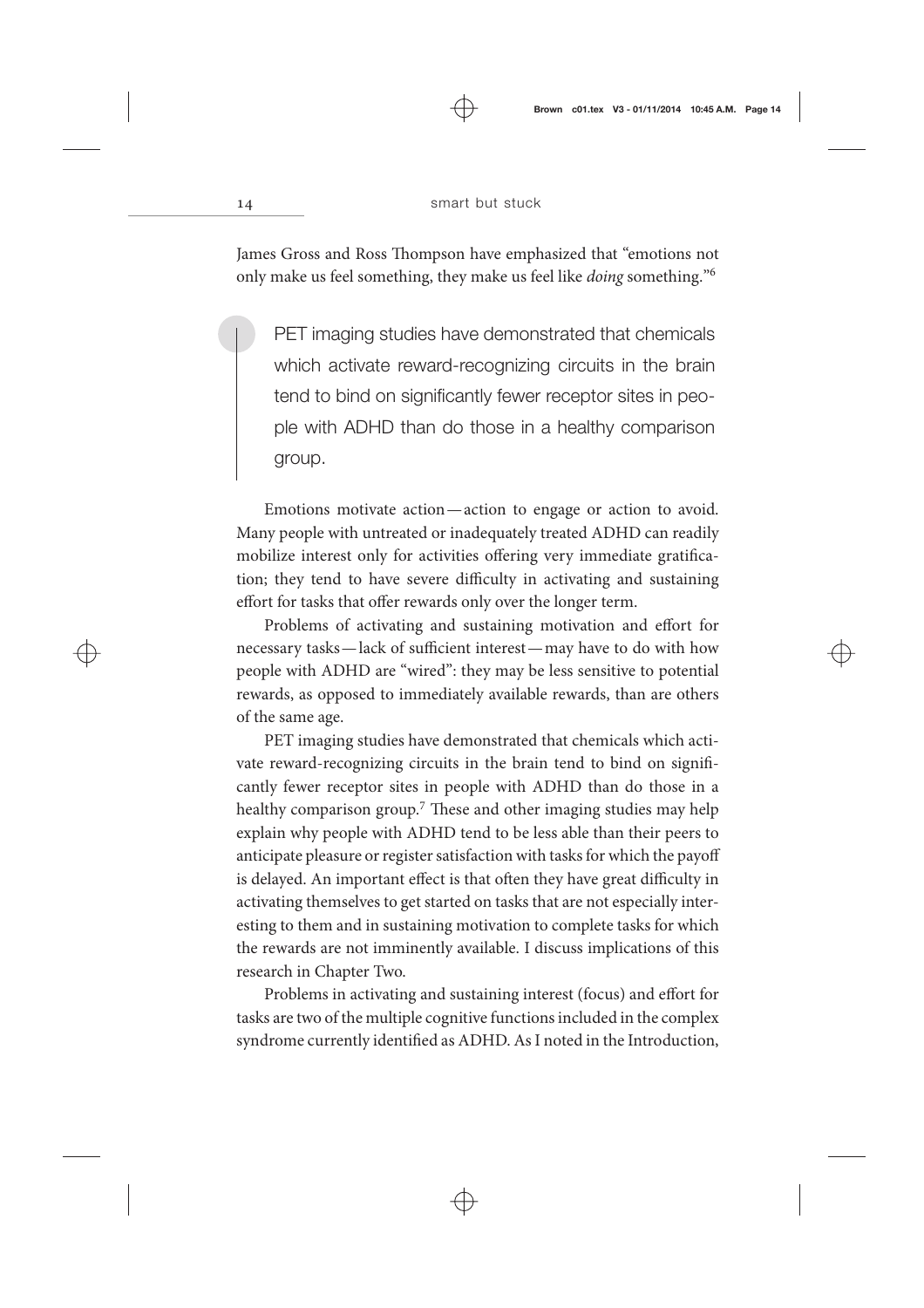this disorder is no longer seen as simply a problem of young children who misbehave. In fact, misbehavior is something of a red herring in the mystery of ADHD and has eclipsed the truly debilitating aspects of the disability as it often progresses to young adulthood and into middle age, bringing heartbreaking suffering, internal turmoil, and frustration in actualizing life goals. It is in fact now clear that many people with ADHD have never had significant behavioral problems, and even for those who did have such difficulties, problems with misbehavior usually tended to be among the least of their troubles. The primary problem for most individuals with ADHD, especially as they enter adolescence and adulthood, is a wide range of cognitive impairments in the management system of the brain. All of these impairments are linked to various problems with emotion.

### **°** emotions, ADHD, and executive functions

Neuroscience is quickly changing our understanding of the neurological underpinnings of psychological phenomena. Nowhere is this research more salient than in the study of ADHD, where we need better to understand how brain functions are intimately tied to emotional experiences, feelings, and decision-making processes. Here I offer a brief review of the model of executive functions (EFs) impaired in ADHD, as well as a model for how emotional processing has a special relationship to these brain functions.

#### understanding executive functions

In 2005, I published the book *Attention Deficit Disorder: The Unfocused Mind in Children and Adults*. Eight years later, I updated it with *A New Understanding of ADHD in Children and Adults: Executive Function Impairments*. <sup>8</sup> In those books, I described six clusters of chronic difficulties experienced by most people with ADHD. I explained how these six clusters together constitute a description of problems in the brain's management system, its executive functions. Building on my own research and the work of others, I have suggested the new working definition of ADHD shown here: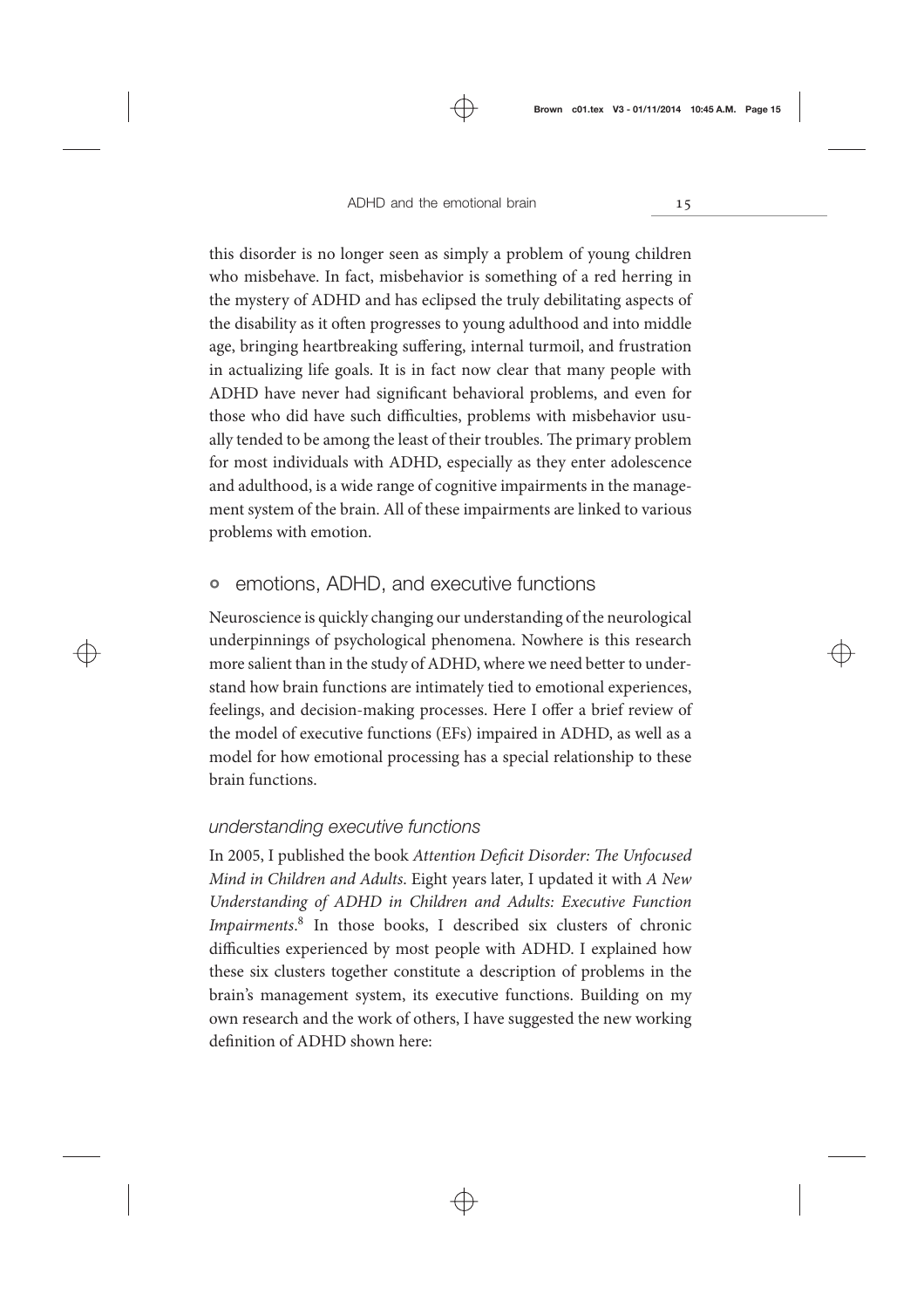#### **A New Working Definition of ADHD**

#### $ADHD =$

- a complex syndrome of
- developmental impairments of executive functions,
- the self-management system of the brain,
- a system of mostly unconscious operations.
- These impairments are situationally-specific,
- chronic, and significantly interfere with functioning in many aspects of the person's daily life.

Source: T. E. Brown, 2013, A New Understanding of ADHD in Children and Adults, New York: Routledge.

In those earlier books, I also highlighted the puzzling question of why those with ADHD tend to have chronic EF problems in most areas of daily life, yet have almost no difficulty in effectively deploying these same functions in a few specific activities. This book explains how problems with emotion underlie this ability of people with ADHD to focus on some tasks very intently while also being chronically unable to focus on many other tasks that they know are important.

Among the six clusters of this model, illustrated in Figure 1.1, there is one that includes problems in managing frustration and modulating emotions. This book is not focused only on that one aspect of EF; it is not only about emotion management. It is about the multiple and subtle ways in which problems with emotion underlie chronic difficulties in all six clusters of EF: problems of emotion in prioritizing and getting started on tasks, in holding focus and shifting focus appropriately, in regulating alertness and sustaining effort, and in utilizing working memory—all this in addition to problems with managing frustration and emotional expression and experience.

#### building blocks of the executive functions

The model in Figure 1.1 provides a way to think about the variety of cognitive functions that make up the executive functions of each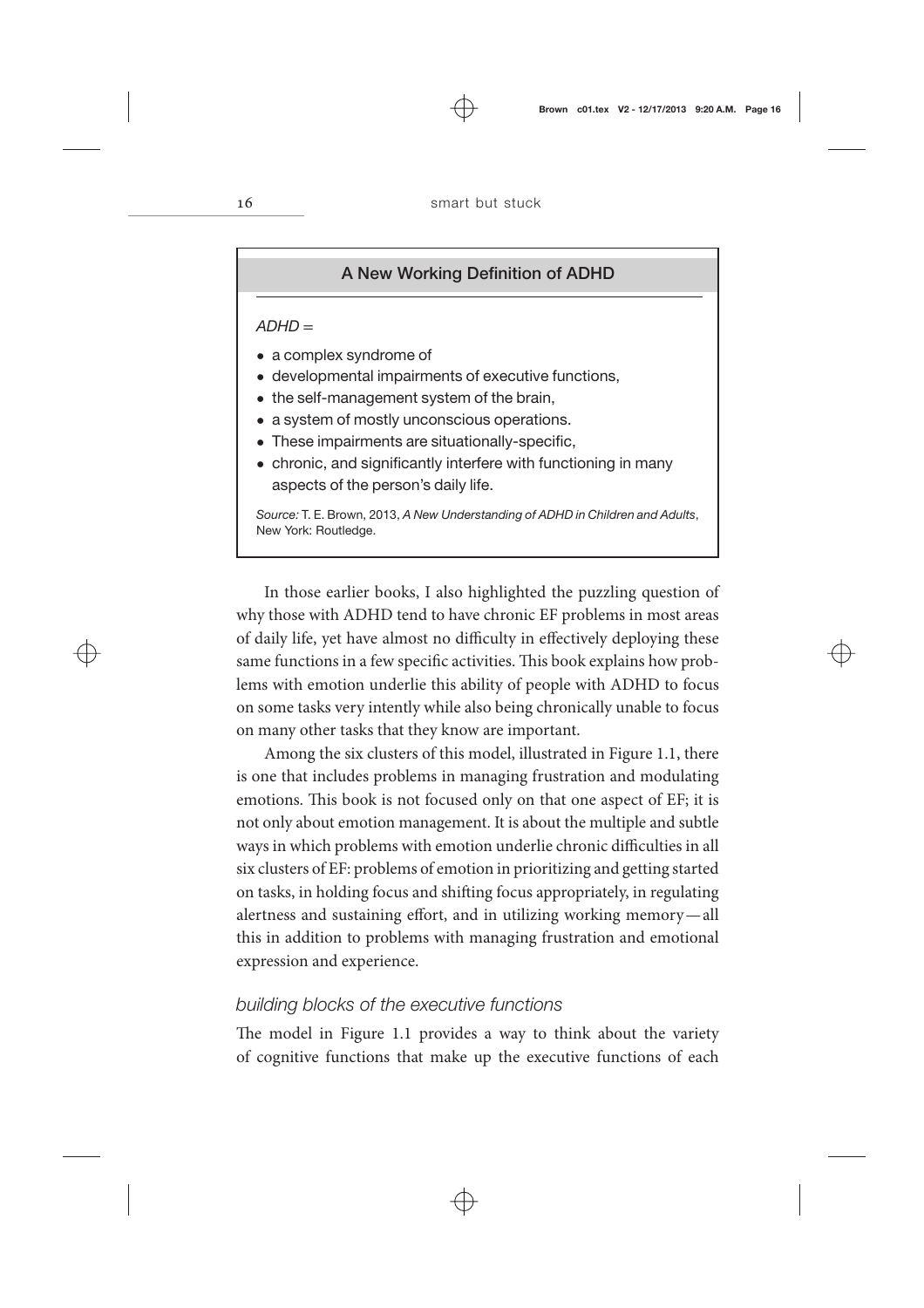

**Figure 1.1** Executive Functions Impaired in ADHD *Source:* From *Attention Deficit Disorder: The Unfocused Mind in Children and Adults* (p. 22), by T. E. Brown, 2005, New Haven, CT: Yale University Press. Reprinted with permission.

person's brain. The six boxes are not unitary variables like height, weight, or blood pressure—all one thing of which you can have more or less. Rather, each of these boxes represents a cluster of related cognitive functions. For most tasks that require self-management, several, if not all, of these six clusters of cognitive functions interact dynamically to do the task. Usually they operate so quickly that they are automatic, faster than lightning, not dependent on step-by-step conscious thought. The following list describes these six clusters in more detail:

- . **ACTIVATION**: organizing tasks and materials, estimating time, prioritizing tasks, and getting started on work tasks. Patients with ADHD describe chronic difficulty with excessive procrastination. Often they will put off getting started on a task, even a task they recognize as very important to them, until the very last minute. It is as though they cannot get themselves started until the point where they perceive the task as an acute emergency.
- . **FOCUS**: focusing, sustaining focus, and shifting focus to tasks. Some people with ADHD describe their difficulty in sustaining focus as similar to trying to listen to the car radio when you drive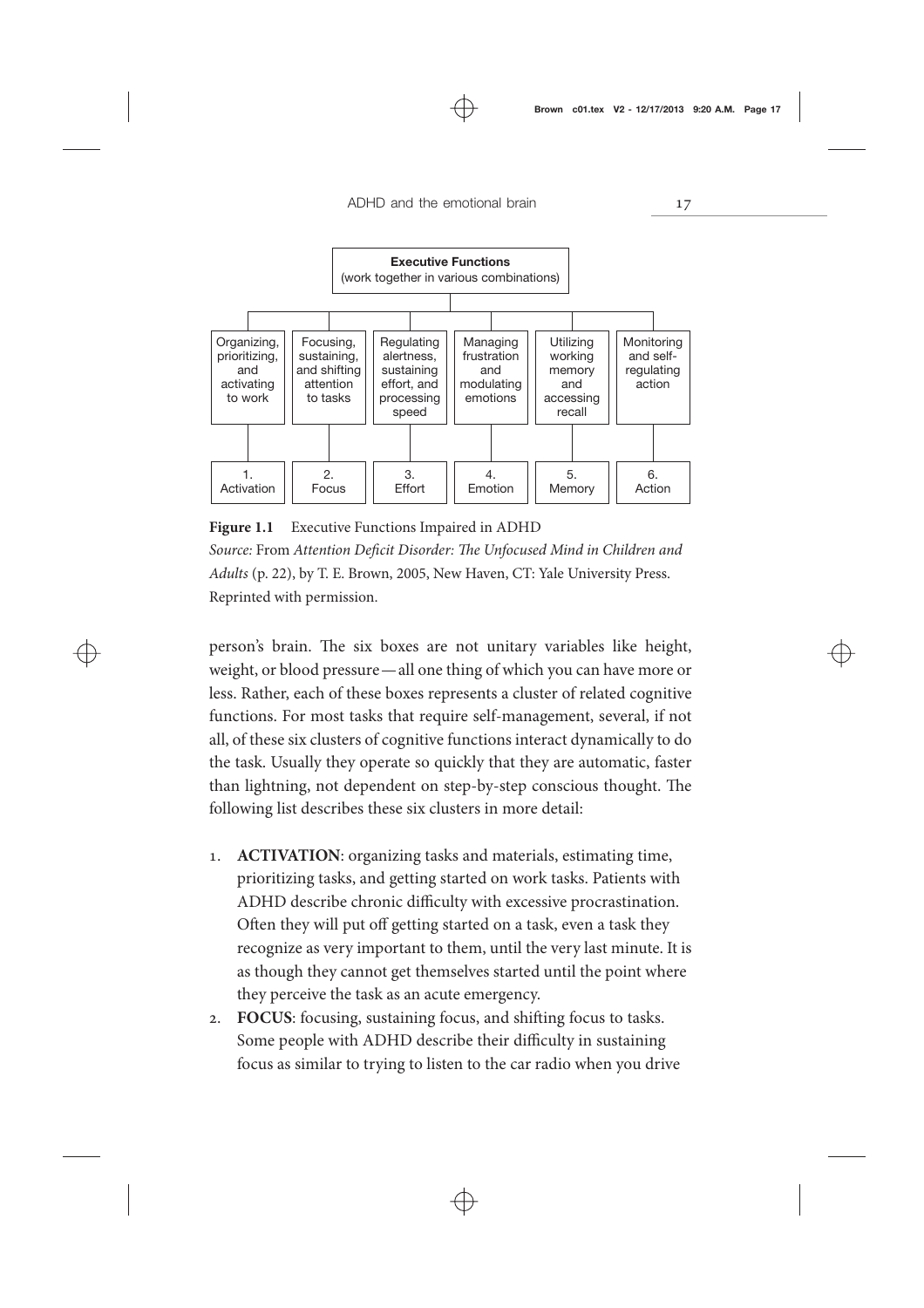too far away from the station and the signal begins fading in and out: you get some of it and lose some of it. They say they are distracted easily not only by things that are going on around them but also by thoughts in their own minds. In addition, focusing on reading poses difficulties for many. They can generally understand the words as they read, but often have to read the material over and over again to fully grasp and remember the meaning.

- . **EFFORT**: regulating alertness, sustaining effort, and working with adequate processing speed. Many with ADHD report that they can perform short-term projects well, but have much more difficulty with sustained effort over longer periods of time. They also find it difficult to complete tasks on time, especially when required to do expository writing. Many also experience chronic difficulty regulating sleep and alertness. Often they stay up too late because they can't shut their head off. Once asleep, they often sleep like dead people and have a big problem getting up in the morning.
- . **EMOTION**: managing frustration and modulating emotions. Although the most current version of the manual used for psychiatric diagnosis does not recognize any symptoms related to the management of emotion as an aspect of ADHD, many with this disorder describe chronic difficulties managing frustration, anger, worry, disappointment, desire, and other emotions. They speak as though these emotions, when experienced, take over their thinking the way that a computer virus invades a computer, making it impossible for them to attend to anything else. They find it very difficult to get the emotion into perspective, to put it to the back of their mind, and to get on with what they need to do.
- . **MEMORY**: utilizing working memory and accessing recall. Very often, people with ADHD will report that they have adequate or exceptional memory for things that happened long ago, but great difficulty in being able to remember where they just put something, what someone just said to them, or what they were about to say. They may describe difficulty holding one or several things "online" while attending to other tasks. In addition, people with ADHD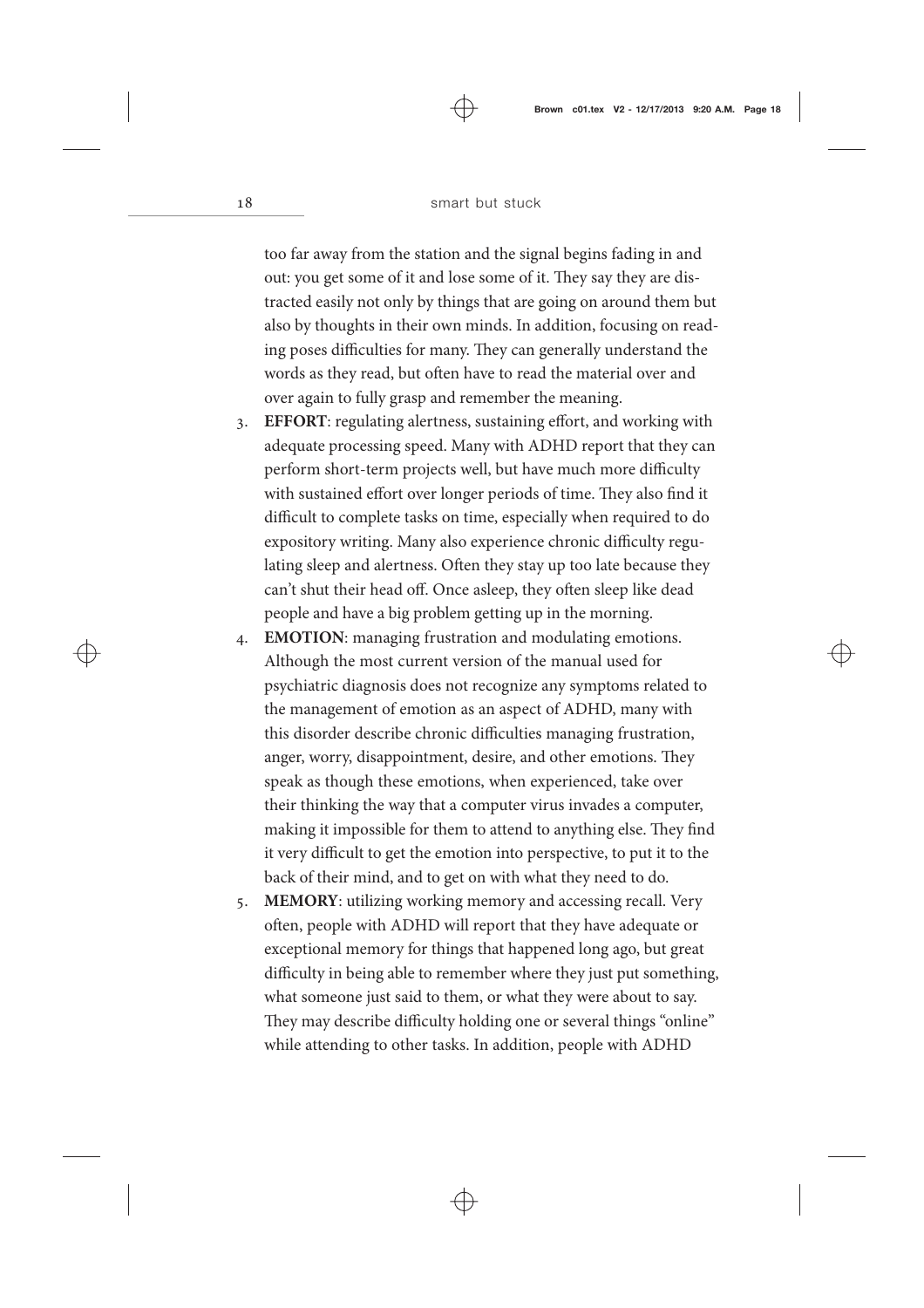often complain that they cannot retrieve from memory information they have learned when they need it.

. **ACTION**: monitoring and regulating self-action. Many people with ADHD, even those without problems of hyperactive behavior, report chronic problems in regulating their actions. They often are too impulsive in what they say or do and in the way they think, jumping too quickly to inaccurate conclusions. People with ADHD also report problems in monitoring the context in which they are interacting. They fail to notice when other people are puzzled, hurt, or annoyed by what they have just said or done and thus fail to modify their behavior in response to specific circumstances. Often they also report chronic difficulty in regulating the pace of their actions, in slowing themselves down or speeding up as needed for specific tasks.

In looking at this model, keep in mind that the capacity of any person to use these executive functions depends on a developmental process that starts in very early childhood and is not fully completed until the late teen years or early twenties. In other words, these cognitive functions mature and come online only gradually over the long course of development from early childhood to early adulthood.

The brain infrastructure needed for these executive functions is very slow to develop. The abilities to organize and start tasks on your own, sustain focus on a task, regulate your alertness and capacity to keep one thing in mind while doing something else—all these abilities and other EFs develop only in very rudimentary form during early childhood. For all humans, it takes almost two decades of gradual development for EFs to reach their mature capacity.

ADHD is essentially a developmental delay or ongoing impairment of these six clusters of EFs. Later in this chapter, I describe our current understanding of causes of ADHD; for additional information about how ADHD impairments appear in various forms at different ages, please refer to my two earlier books.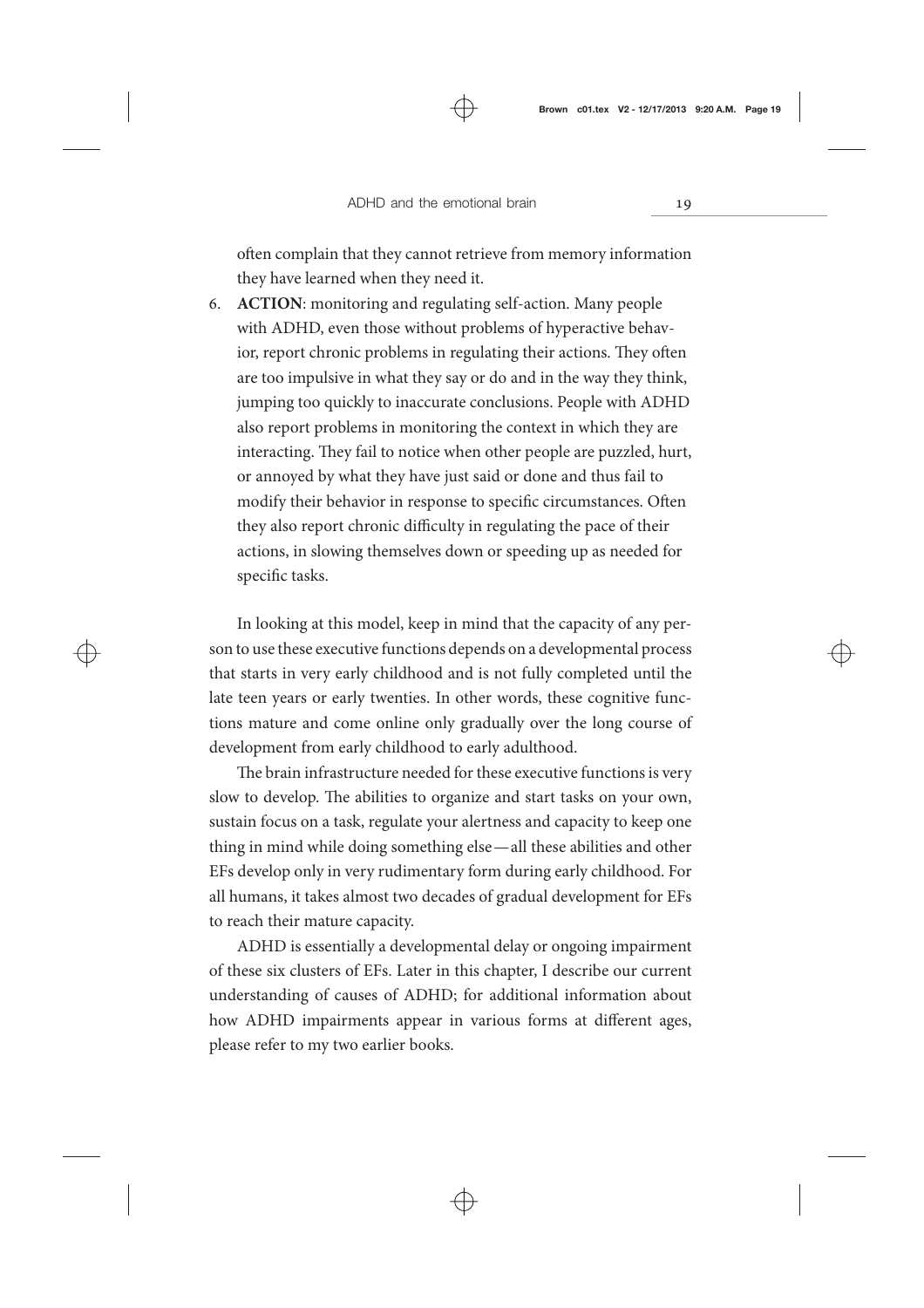#### **°** a critically important hub in the brain

The amygdala, a small region deep inside the brain, is the primary locus of the rapid initial processing of anything perceived, thought about, or imagined. This critically important hub links with almost every other region of the cerebral cortex to facilitate instantaneous emotional assessment—positive and negative—of current perceptions, thoughts, or imaginings. These assessments are then very rapidly communicated to various sections of the brain via the amygdala's output of a variety of neurotransmitter chemicals and hormones that quickly stimulate responses within the brain and throughout the body.<sup>9</sup>

Figure 1.2 illustrates the density of connections between the primate amygdala and other regions of the cerebral cortex. The amygdala, one of the emotional centers of the brain, is like a transit station through which massive amounts of processing take place.

The amygdala, shown in the center of the diagram, is directly linked to sixty of sixty-eight regions of the cortex, including many involved in reasoning and high-level decision making. No other area of brain is so fully and directly connected with the rest of the cortex. Within this matrix of brain connections, emotional reactions are assigned and adjusted moment by moment. There, in an instant, initial appraisals are made of how potentially appealing or dangerous that specific perception or thought seems to be for that person in that moment. These initial assessments may or may not be reconsidered and may or may not be followed by responsive actions, depending on how other areas of brain respond to the amygdala's initial assessment.

Two primary sources shape the brain's appraisal of what we see, hear, or think: instincts, and memories derived from past experiences. Instinctual reactions include quick withdrawal from perceptions associated with danger—for example, blinking and trying to get out of the way when a large, fast-moving object moves closely toward one's face, spitting out foods that smell or taste rotten. Likewise, we feel instinctively drawn toward people or activities that seem to promise comfort or pleasure.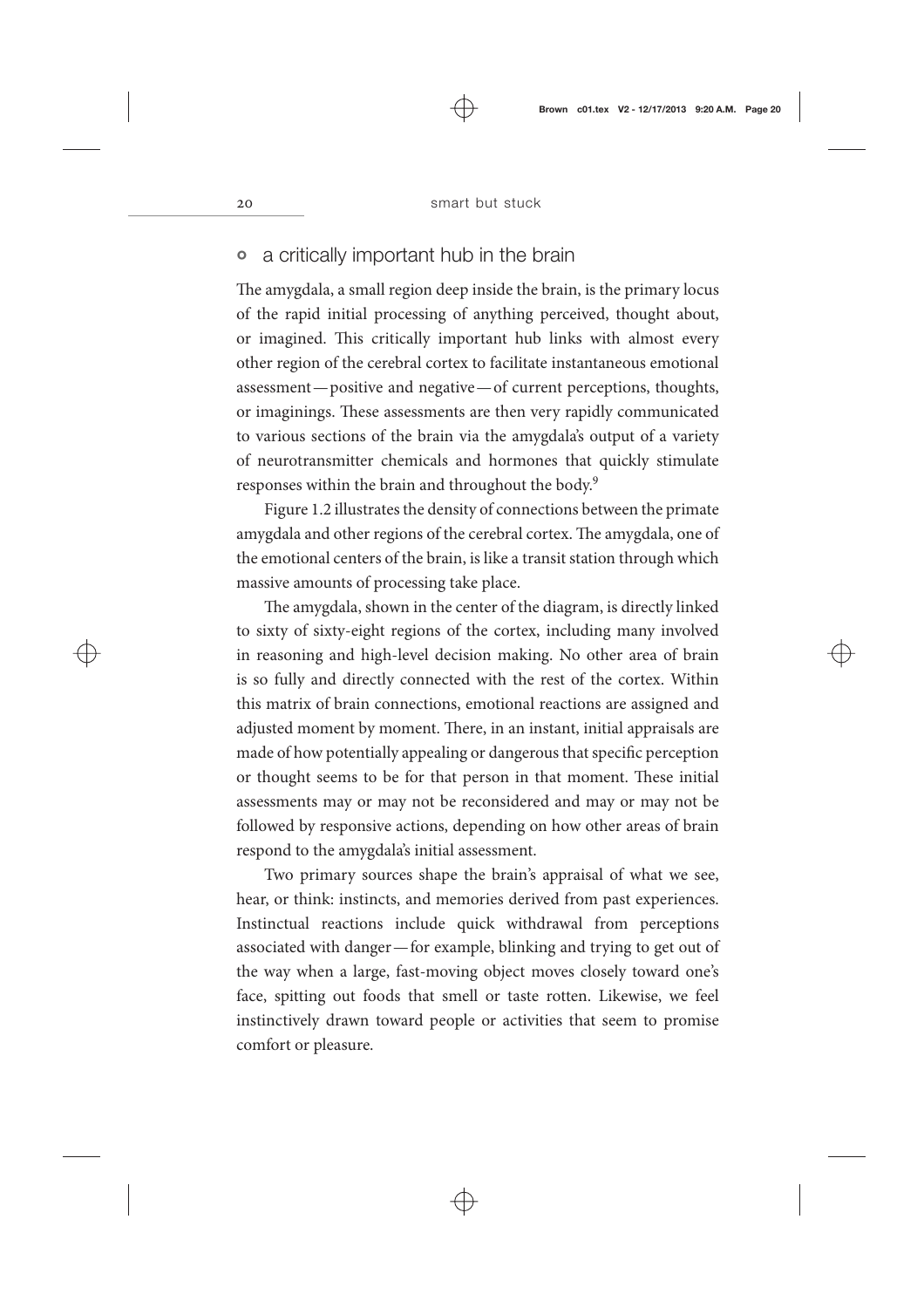

**Figure 1.2** Schematic Graph Showing the Complex and Widespread Output Connections Between the Amygdala and Most Other Areas of the Cortex *Source*: Figure 9 from "Analysis of Connectivity: Neural Systems in the Cerebral Cortex," by M. P. Young, J. W. Scannell, G.A.P.C. Burns, and C. Blakemore, 1994, *Reviews in the Neurosciences, 5*, p. 243. Reprinted with permission from Walter de Gruyter GmbH.

With amazing speed, the brain also accesses emotional centers that store and process memories, which have embedded emotions (see the later discussion of memory and emotions). It links whatever the person has seen, heard, thought, or imagined to relevant instincts or to memories that provide clues from past experiences. These memories weight the perception or thought with some degree of emotional significance, and the brain directs or redirects attention accordingly.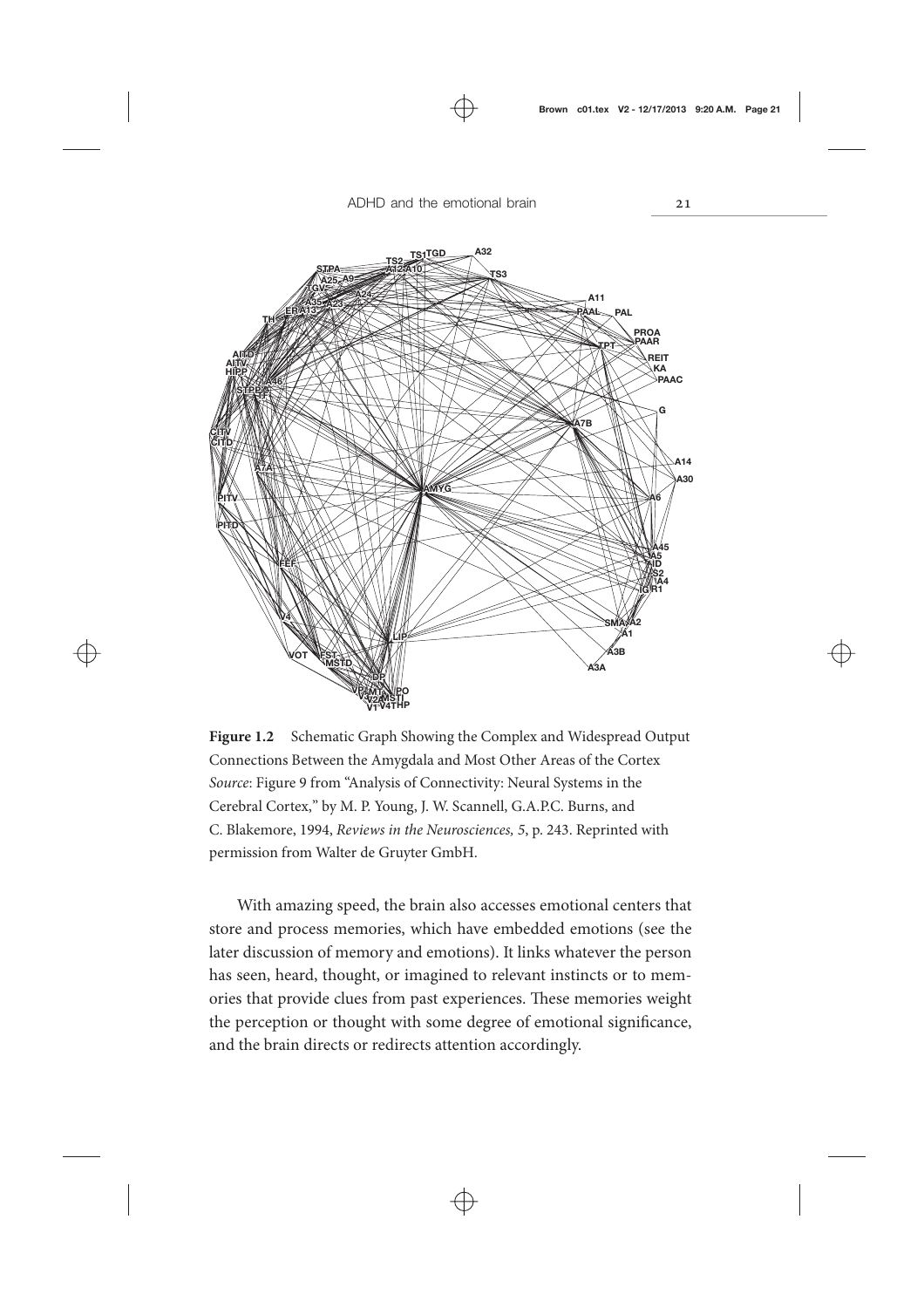### **°** "hot" and "cool" executive function

Links between EF and emotions are complex. Some researchers have proposed that EF might be categorized along a dimension of emotional intensity; they differentiate between "hot" EF for dealing with tasks involving relatively strong emotional involvement, and "cool" EF for dealing with more abstract, less emotionally charged tasks.<sup>10</sup> Others have suggested that hyperactive/impulsive ADHD symptoms involve more impairments of hot EF, whereas the inattention symptoms of ADHD involve more impairments of cool  $EF<sup>11</sup>$  Still others have argued that both hot and cool EF usually work in integrated ways. Stories in this book illustrate the complex and dynamic ways in which hot and cool aspects of EF interact in individuals with ADHD, regardless of subtype.

#### **°** it's all about context: situational influences

What causes "hot" intense involvement or "cool" disinterested involvement in any given task is not the task itself but how the person perceives the task—which includes his or her emotions related to the task—in any particular moment. One university student may be intensely engaged in trying to complete a term paper long before the deadline set by the professor; another student in the same course may feel only weak interest or not even care about getting the paper in on time.

These emotions can change readily. The student who usually works hard to get every paper in on time may suddenly not care at all about the paper while he is upset because his girlfriend has just broken up with him and is now dating someone else. The student whose interest in completing papers on time is usually just lukewarm may quickly intensify interest and work hard to get a specific paper in before the deadline if he learns that timely submission may make the difference between passing or failing the course and possibly losing eligibility to continue playing on the school football team. Depending on changes in a person's situation and viewpoint, any given task may suddenly appear far more hot or cold, or he or she may vacillate between extremes of emotional interest.

Emotions don't exist as independent abstract entities; they are always embedded in perceptions, thoughts, sensations, images, or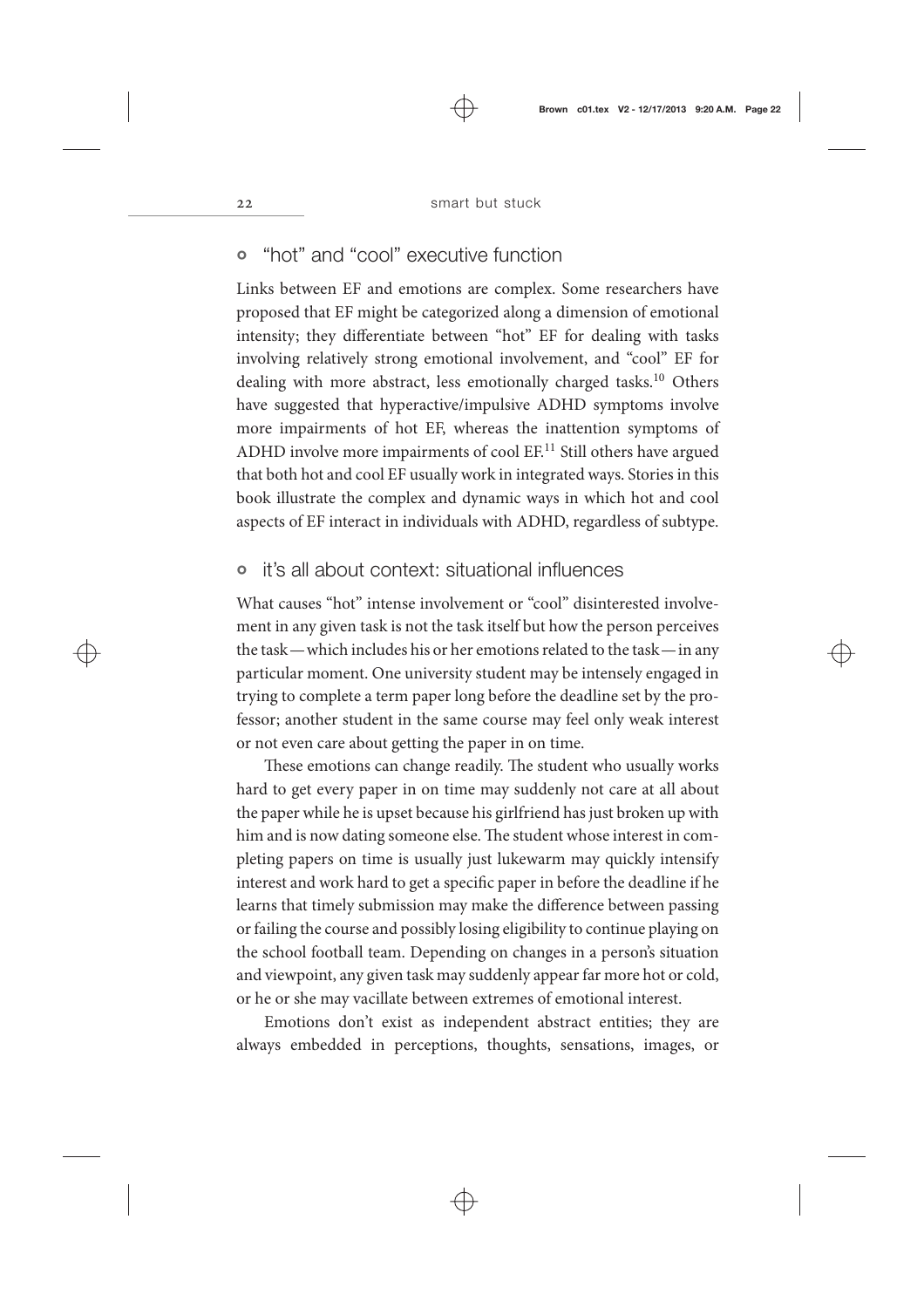imaginings as assessed by a given individual in a particular context at a particular moment in time. Sometimes an emotion is attached to a category of people or perceptions—for example, a special affection or dislike for people of a specific race, ethnic background, or appearance, or a persistent interest in or discomfort with particular erotic images or behaviors. But often even these generalized emotions can be traced back to specific experiences or events. It is true that some people manifest a more limited range of emotions, seeming to specialize in expressions of irritability, guilt, longing, pride, and so on; these are their more salient emotions, the ones most readily elicited and expressed. But most often a wide variety of emotions are attached to or embedded in the details of particular thoughts, sensations, perceptions, or imaginings.

Please note, however, that EF capacities are not primary determinants of emotional experience for people with ADHD or for anyone else. Emotions arise from biological processes that emerge in the temperament in infancy; these are gradually shaped by development and modified by countless life experiences. From his research with infants followed into adolescence, developmental psychologist Jerome Kagan has described and emphasized how

each child is born with a profile of temperamental biases . . . that creates initial tendencies to be vocal or quiet, vigilant or relaxed, irritable or smiling, and energetic or lethargic with regard to particular events or situations. Parental behaviors, sibling rivalries, friendships, teacher attitudes, emotional identifications with family, ethnic class, religious or national categories, and even the size of the community during the childhood years combine with a host of chance events to sustain, or more often to alter, the relative strength and exact form of the traits the early biases produced.<sup>12</sup>

Emotional responses arising within each person, shaped by that person's inborn temperament and modified by his or her ongoing life experiences, are often referred to as the "bottom-up" aspect of emotional experience. This book presents examples of people who vary widely in the bottom-up flow of temperament into their experience. Some, by nature, tend to be much more anxious; others are more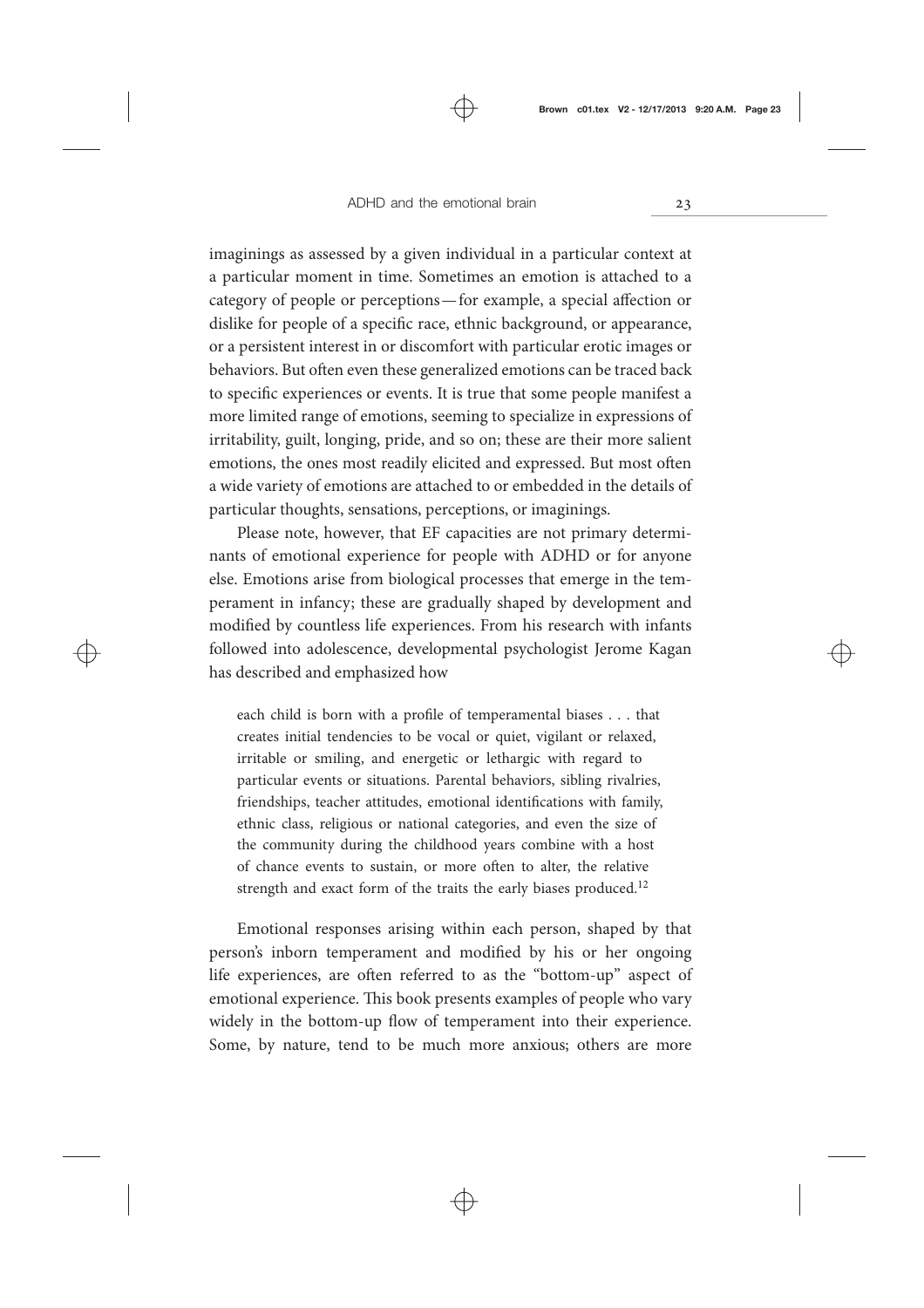quick to give up in discouragement. However, in these stories, I will emphasize the "top-down" aspect of emotional experience for people with ADHD: their ability or lack of ability to utilize their EF capacities to recognize, modulate, and respond to the complexities of their emotional experience. These top-down processes can guide, shape, and alter the way people perceive and react to situations.<sup>13</sup>

#### **°** the profound importance of memory

To understand the role of emotions in ADHD, it is essential to appreciate the intimate connection between emotions and memory. The brain's emotional reactions are guided by our personal memories linked to what we are seeing, hearing, thinking about, or imagining. Just as a search engine like Google can instantly pull up from the Internet a vast array of sites associated with a few key words, so the brain can far more quickly, in fractions of a second, select specific fragments and clusters of memories associated with any given perception, thought, or imagining, each memory carrying its own "charge" of associated emotion. Some memories derive directly from actual experiences in our remote or recent past that may seem relevant; other memories may emerge less directly from stories we've heard or movies we've seen or from recall of what happened to others whom we have observed in an apparently comparable situation. Some memories carry a "charge" of fear or shame; others are charged with desire and attraction; many are complicated by multiple layers and blends of emotion.

Without any conscious thought, in just milliseconds, the brain automatically appraises incoming perceptions, thoughts, or imaginings and generates reactions— to jump back or move forward, to pursue or to ignore. Often this initial appraisal leads to no significant reaction; the particular stimulus simply does not seem interesting or important in the moment. In some circumstances, the incoming perception primes us to generate more intensive or sustained reactions, which may arouse conscious awareness, thoughts, and associated memories.

Regardless of the source, within those milliseconds, the brain does its calculus and yields emotionally loaded reactions to signal further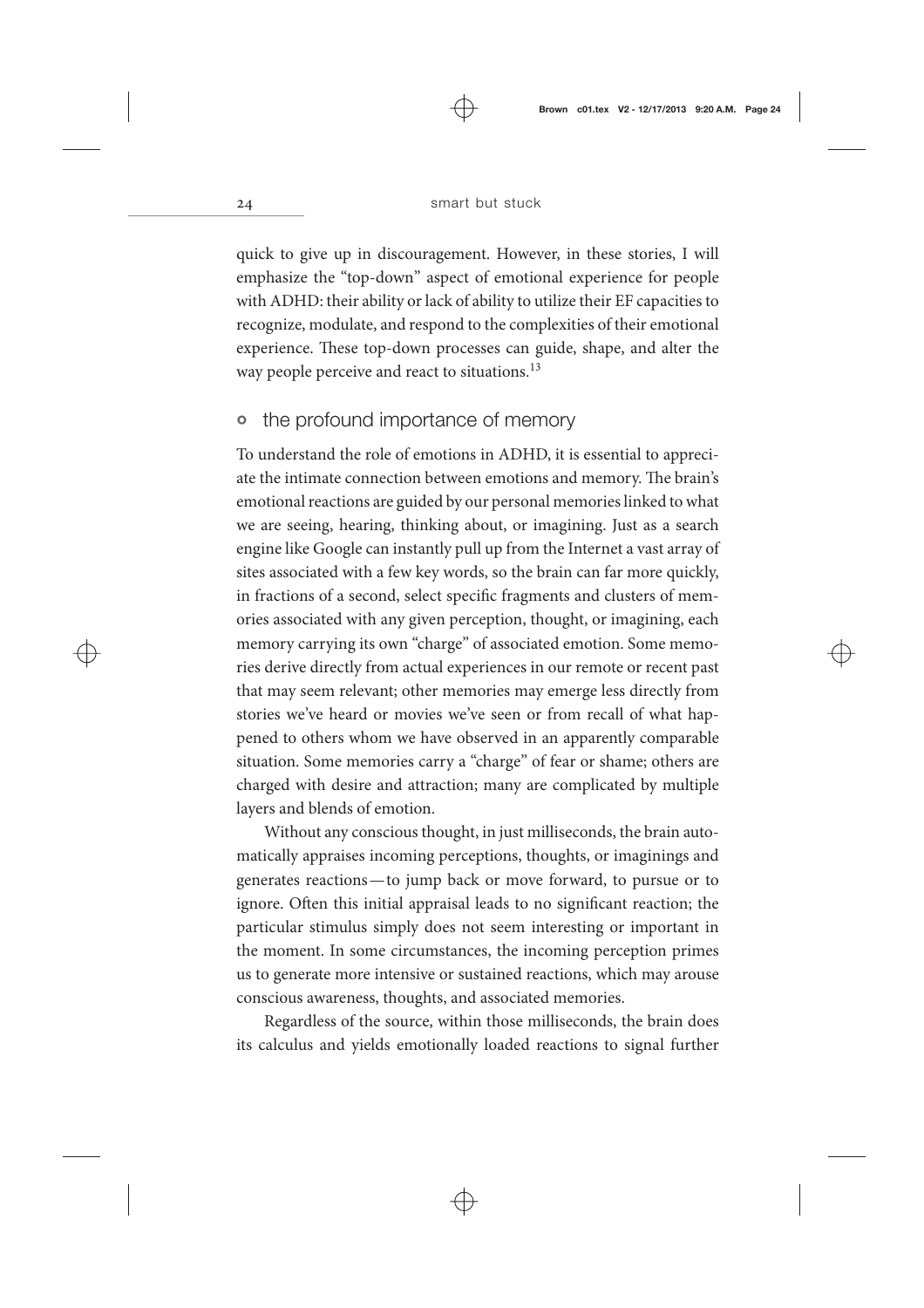approach and engagement. This process of calculating weights of emotion attached to relevant memories is the amazing mechanism by which the brain assigns valence, positive or negative value, and relative importance to every passing perception and thought. These instantaneous, automated emotional reactions, strong or relatively weak, are the basis on which the brain allocates attention to specific perceptions, thoughts, actions, or situations, and ignores others.<sup>14</sup>

Some emotions are readily recognizable, intense and clear; more often they are subtle and blended, jumbled and conflicting, layered and sequential. Some are brief and transient; others are recurrent or long persisting, but they are all generated by the brain and embedded in our perceptions and thoughts.

Each trace of memory is charged with one or, more often, multiple emotions that may vary in intensity from insignificant to overwhelming. Sometimes these emotions are linked specifically to the initial content of the memory trace—for example, a pleasurable or embarrassing or frightening situation. For other memories, associated emotions may be added later—for example, delayed pride, guilt, or resentment over a past thought or experience. It is the emotional charge attached to our countless strings of associated memories that provides what the neuroscientist Dodge described as "the energy level that drives, amplifies and attenuates cognitive activity."<sup>15</sup> We depend on working memory to pull up the relevant information and associated emotions to help us size up situations and to guide us in coping with the countless tasks and interactions of daily life. Understanding of these processes is complicated, however, by the fact that emotions do not operate only at the level of consciousness. In fact, most emotional activity goes on outside our conscious awareness.

#### **°** the role of unconscious emotions

Many people think of emotions as involving only conscious feelings, limited to sensations of sadness, anger, pleasure, worry, and so on that a person is fully aware of and generally able to identify. Neuroscience research has shown that conscious feelings are only the tip of the massive iceberg of emotion that operates within each person to motivate executive functions.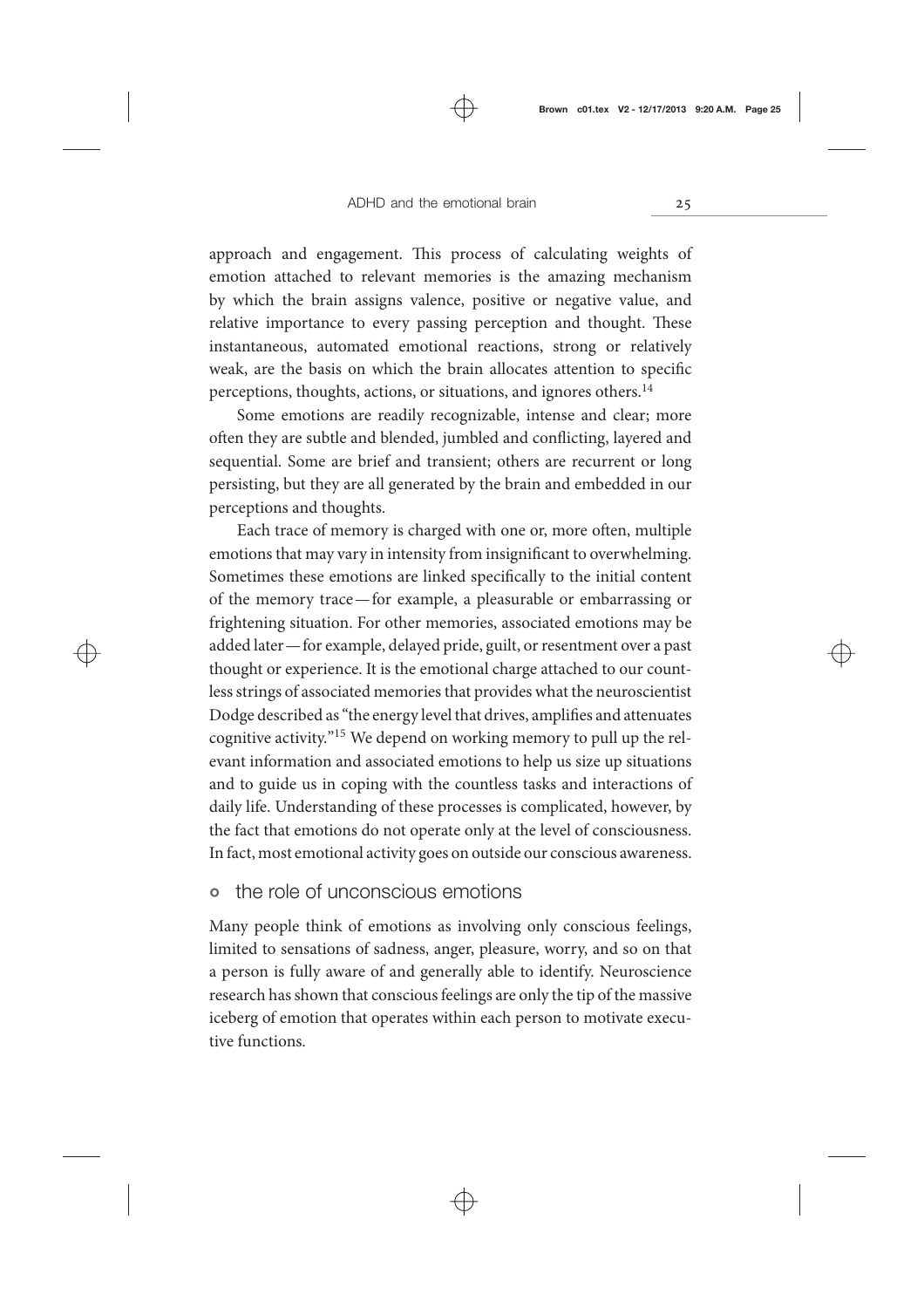#### emotions at various levels of consciousness

Much of emotional processing goes on outside of our awareness, and the less conscious emotions are often subtle, contradictory, and complex. Emotions involved in activities or relationships are often difficult to assess because they operate on multiple levels of consciousness. Often a person consciously thinks of a particular task as quite important, honestly believing that she wants to give it immediate attention and full effort, yet she does not act accordingly. She may continue to procrastinate, busying herself with work on other tasks that are not as urgent, or repeatedly interrupting work on the seemingly important task and actually making little progress at all. Or she may actively seek out distractions by initiating contact with friends, surfing the Internet, getting high, or going to sleep. Such contradictions make sense only when we realize that emotions often are not fully conscious and often are conflicting. We may be powerfully influenced by emotions we don't even know we have. For those with ADHD who are seriously stuck, talk therapy is often essential to unraveling their emotions and helping them move toward recovery.

Neuroscientist Antonio Damasio was describing these unconscious influences of emotions on EF when he wrote that

the emotional signal can operate entirely under the radar of consciousness. It can produce alterations in working memory, attention and reasoning so that the decision-making process is biased toward selecting the action most likely to lead to the best possible outcome, given prior experience. The individual may not ever be cognizant of this covert operation.16

#### Another neuroscientist, Joseph LeDoux, argued that

many of the things we do, including the appraisal of the emotional significance of events in our lives and the expression of emotional behaviors in response to those appraisals, do not depend on consciousness, or even on processes that we necessarily have conscious access to.17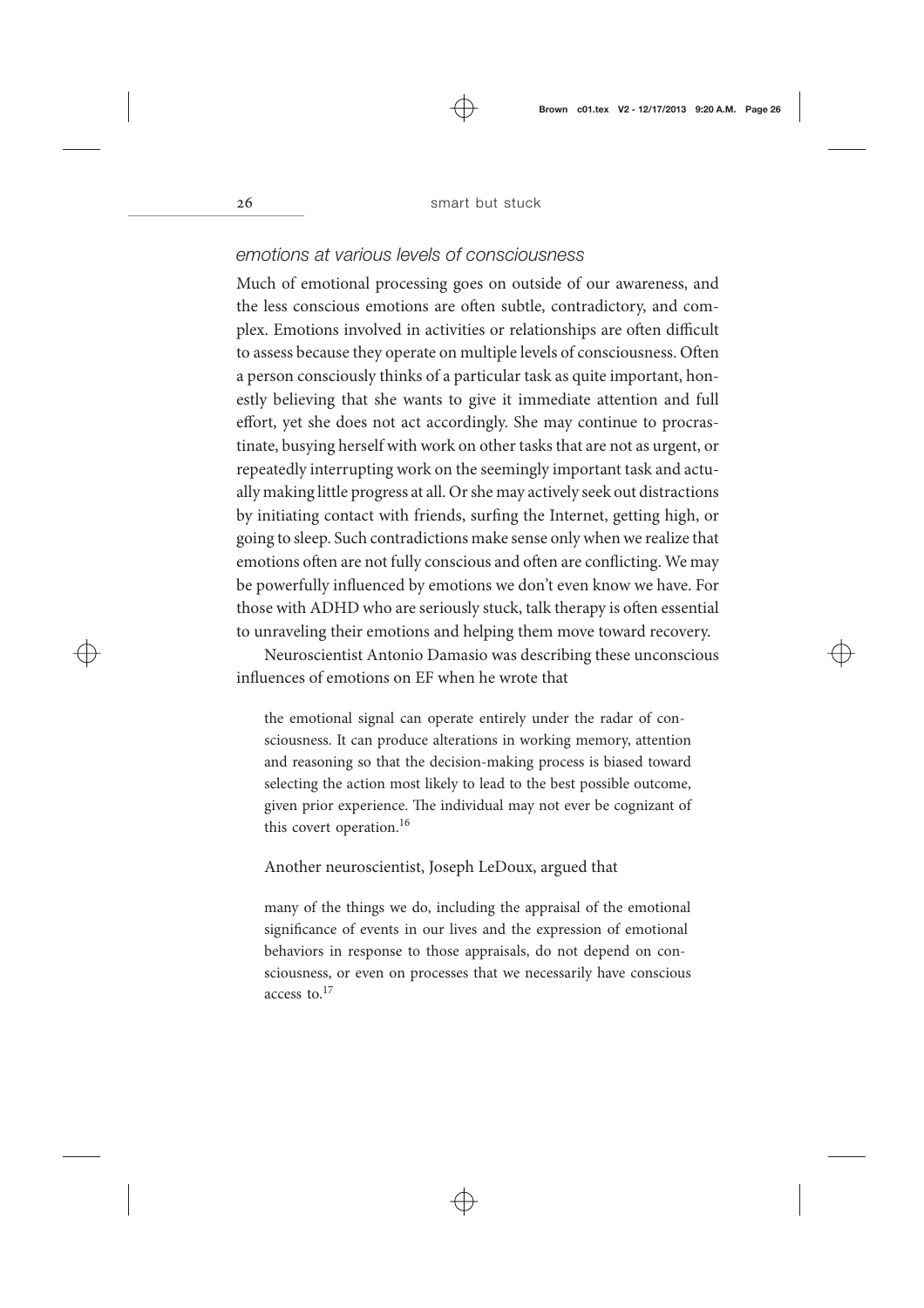Social psychologists have demonstrated that much of our behavior is shaped or primed in a given situation by situational factors that we don't consciously recognize. These situational factors may stir up, accentuate, or diminish various emotions without our being at all aware of their influence. One study showed that university students who completed a short writing task unscrambling sentences that included words referring indirectly to rudeness were significantly more quick to interrupt an experimenter when kept waiting for a long time to hand in their survey forms after completion than were other students whose task forms had had a similar number of words related not to rudeness but to politeness. It appeared that even indirect references to rudeness or politeness activated thoughts and emotions that primed students to act more politely or more rudely when frustrated.<sup>18</sup>

#### automaticity, not repression

These influences tend to be unconscious, not in the psychoanalytic sense of repression, but in the more modern sense of "automaticity," which refers to rapid activation of attitudes, emotions, or behaviors that emerge in that specific context without any conscious thought to direct them.<sup>19</sup>

Sometimes decisions are more conscious and may depend largely on the interpersonal situation. My wife and I were once on a transatlantic flight during which the flight attendants prepared freshly baked chocolate chip cookies. I was dieting to lose some weight, and my wife tended to serve as the food police to remind me of what I should not eat. The cookies smelled delicious as they were being baked, and my wife was asleep beside me as the flight attendant came down the aisle to serve them. If my wife had been awake, I certainly would have declined the delicious cookie and felt proud of my self-restraint. However, she was asleep, and I wanted the cookie. After briefly struggling with the decision, I accepted from the flight attendant not only a cookie for myself but also one for my sleeping wife. I then promptly ate both of them and hastily returned the plate to the galley to dispose of the evidence. Often what we do depends heavily on who is with us and what they are doing!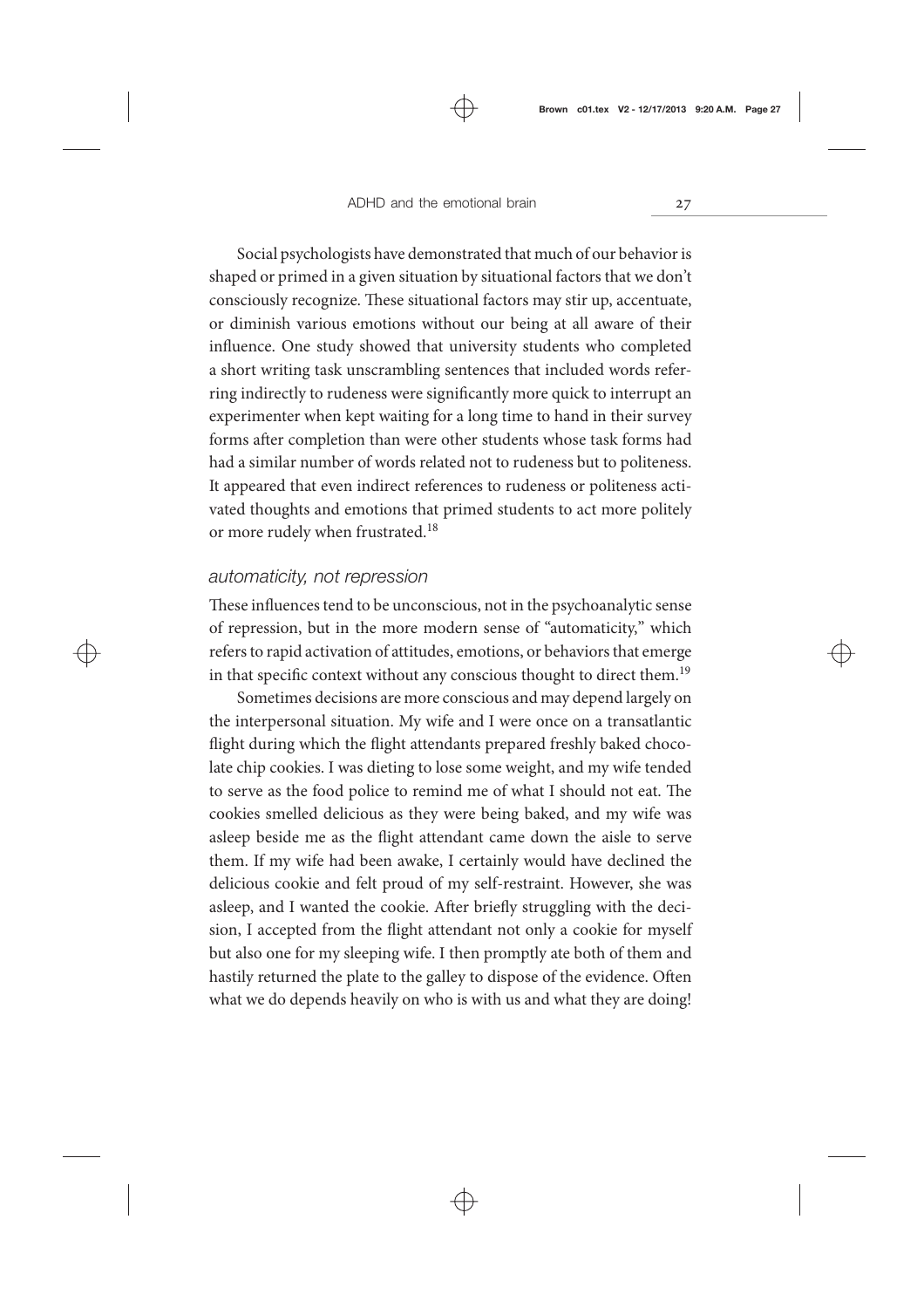Psychoanalytic clinicians emphasize the multiple levels of emotion that we may experience simultaneously, only some of which may be in our awareness at any given moment.<sup>20</sup> You might feel strong dislike for a new friend of your old friend, making critical remarks about that new friend's interests, appearance, or abilities, realizing only much later that the intensity of your dislike was fueled by jealousy or worry that this new friend might bring the loss of your own closeness to the old friend. At yet another level, your hostile feelings about the newcomer might also mask feelings of attraction to the new friend. It is not unusual for your feelings about a person or task to be contradictory or shifting between extremes, particularly in close relationships.

Having conflicting or unrecognized emotions about certain people or tasks isn't unusual for anyone, with or without ADHD. But managing these complicated emotions and the tasks and relationships they affect is considerably harder for those with ADHD.

The same contradictory emotions may be true in your reactions to a task. You may want very much to work hard on a term paper to earn a good grade, yet this does not rule out the possibility that you may also feel like not putting out much effort for the paper because the teacher who assigned it has been unhelpful or because your parents have been too persistent in reminding you about the importance of doing well on it or because you expect your classmates to hand in papers that will be much better.

Having conflicting or unrecognized emotions about certain people or tasks isn't unusual for anyone, with or without ADHD. However, as illustrated in the stories in this book, *managing* these complicated emotions and the tasks and relationships they affect is considerably harder for those with ADHD than for most others of the same age.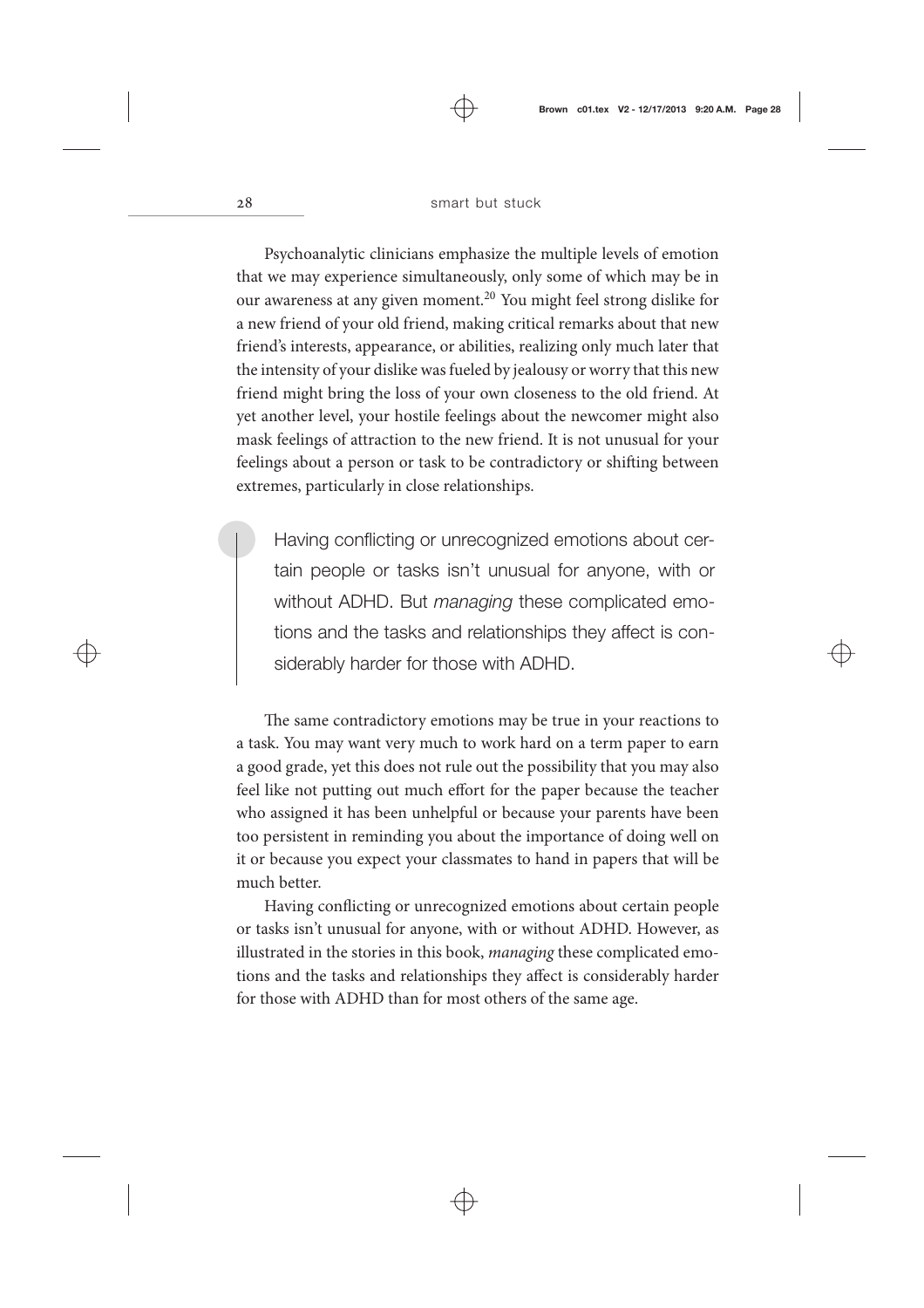**°** how do ADHD impairments of the brain affect processing of emotions?

Sometimes the working memory impairments of ADHD allow a momentary emotion to become too strong; the person is flooded with one emotion and unable to attend to other emotions, facts, and memories relevant to that immediate situation.

There are two primary ways in which emotions play a critical role in the chronic difficulties of people with ADHD. Both are related to working memory impairments— the person's limited capacity to keep in mind and use multiple bits of emotion-laden information at the same time. Sometimes the working memory impairments of ADHD allow a momentary emotion to become too strong; the person is flooded with one emotion and unable to attend to other emotions, facts, and memories relevant to that immediate situation. At other times, the working memory impairments of ADHD leave the person with insufficient sensitivity to the importance of a particular emotion because he or she hasn't kept other relevant information sufficiently in mind or factored it into his or her assessment of the situation. To understand how and why these problems with emotions become more complicated in persons with ADHD, it is necessary to begin with a brief review of what is now known about the problems of the brain that contribute to the impairments of ADHD.

### **°** structural and chemical brain impairments that underlie ADHD

Over recent years, research in neuroscience has demonstrated four aspects of brain development and functioning that tend to be different in people with ADHD compared to most others of the same age.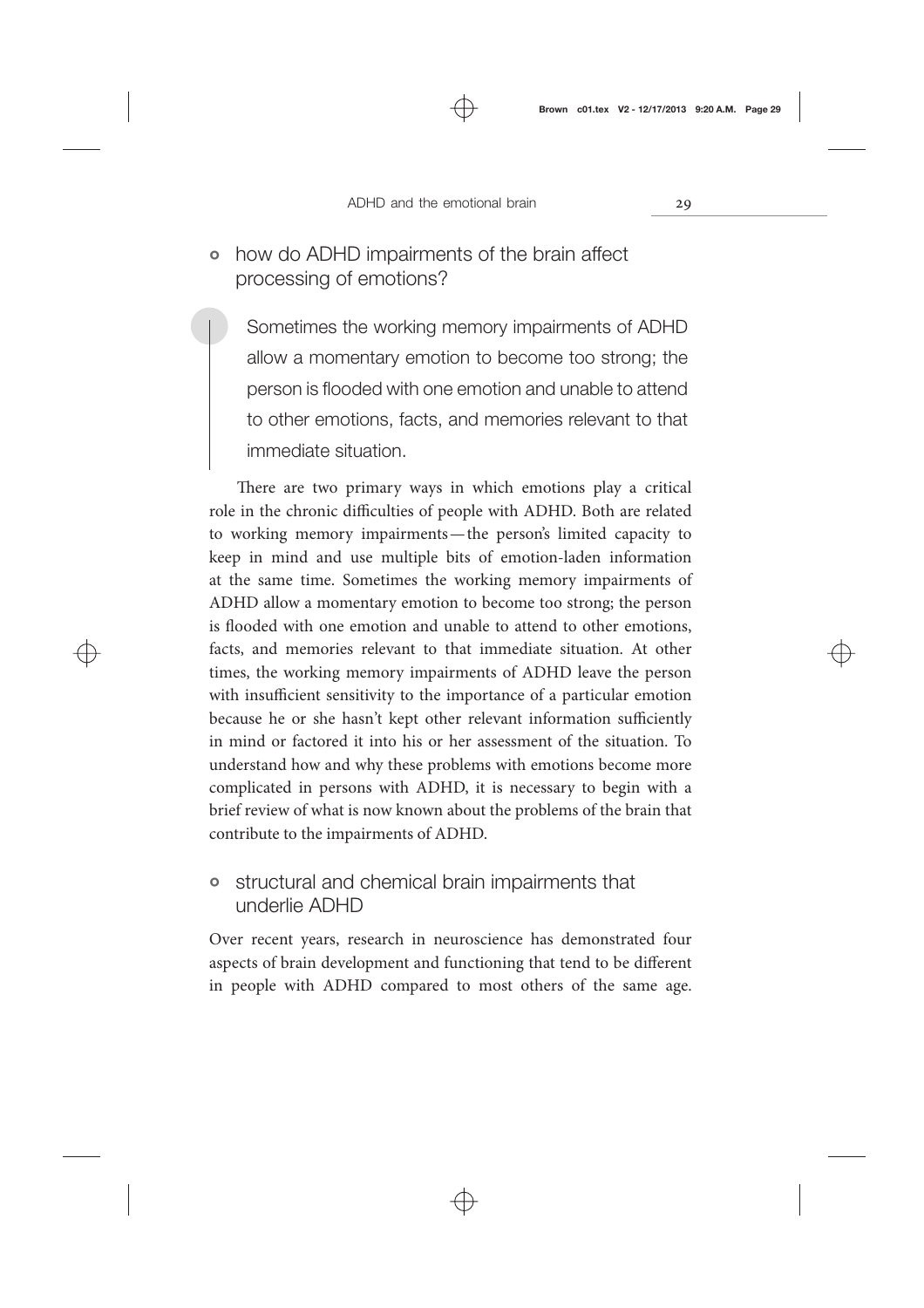These involve impairments in brain connectivity and in coordination of brain rhythms, delays in brain maturation, and differences in the dynamics of brain chemistry. For those with ADHD, any or all of these may be involved in their impairments of executive functions and in the related complexities of emotions.

#### impaired brain connectivity

The networks that carry information related to emotion and other aspects of brain functioning tend to be somewhat more limited in individuals with ADHD compared to most others. Years ago, most scientists thought that impairments of ADHD were due primarily to problems within specific regions of the brain, particularly the prefrontal cortex. New technologies, however, have shown that some of the impairments of people with ADHD may be more related to networks of fibers that support interactive communication between various regions of the brain  $21$ 

One type of communication between brain regions occurs via connections referred to as "white matter." Dense networks of these fibers, most buried deep in the brain, rapidly carry messages from one area of the brain to the other. Some are very short, less than an inch; other fibers extend considerably longer. The total volume of white matter in the brain is huge. If all the white matter fibers in the brain of a twenty-year-old male were laid end to end, they would stretch over 109,000 miles (176,000 kilometers).22

Imaging studies have shown abnormalities in the structure of white matter in brains of children, adolescents, and adults with ADHD; such abnormalities may explain some of the difficulties these individuals have—for example, with keeping one thing in mind while doing something else.<sup>23</sup> One study has shown that methylphenidate, a medication used to treat ADHD, can normalize the connectivity limitations in the motivation and reward networks of children with ADHD when they are performing some assigned tasks.24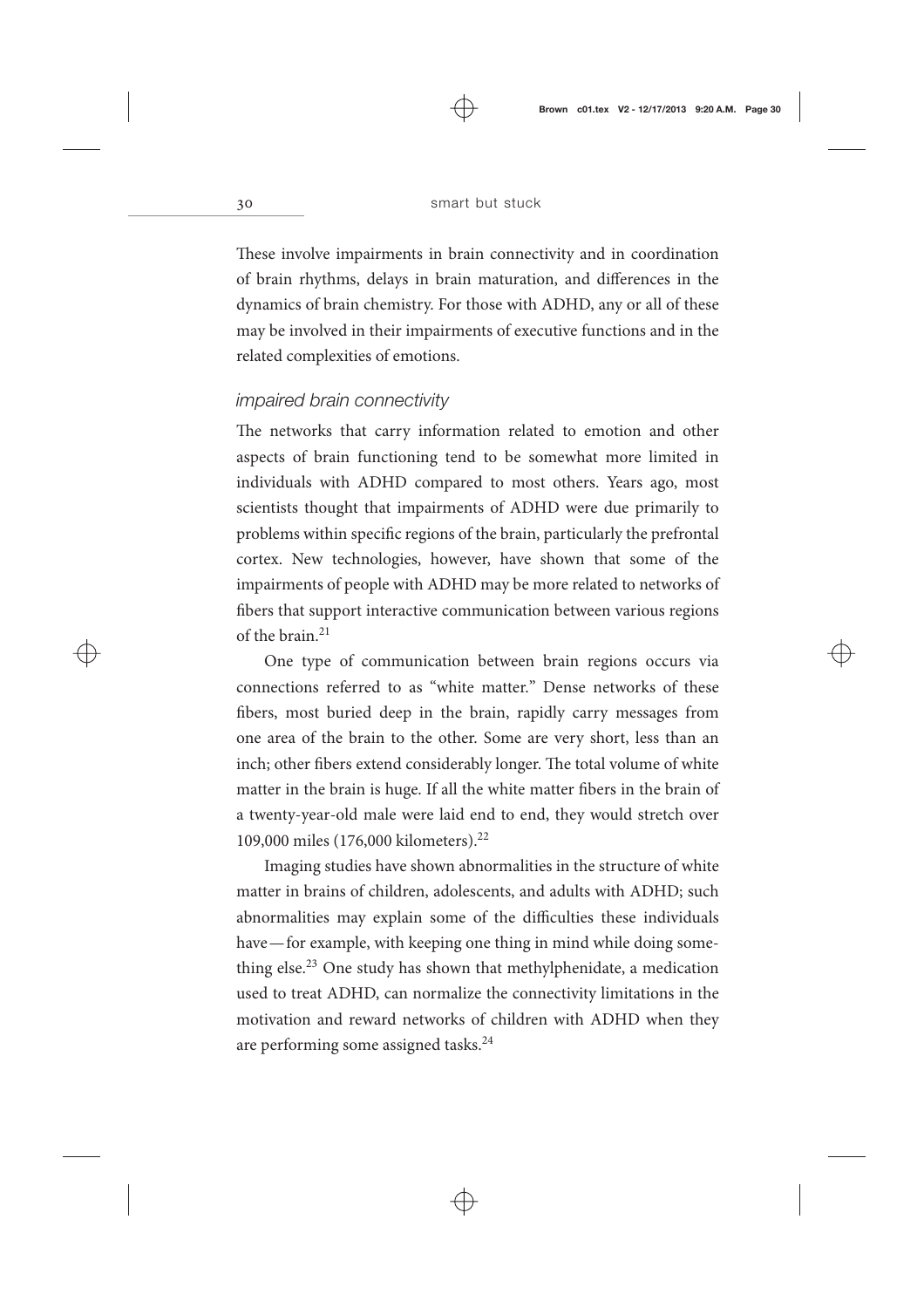#### impairments in coordination of brain rhythms

One of the important ways in which the brain coordinates and synchronizes activities essential to emotional regulation, attention, and memory is through dynamic shifts in the rate and rhythms of oscillations in groups of nerve cells. Recent research has shown that when the mature brain isn't busy with specific tasks, it doesn't shut down; it shifts into a default pattern of relatively slow oscillations that become coordinated across a network of regions within the brain. In this mode, the conscious mind tends to wander, without specific focus, while less conscious aspects of the brain activate in ways that organize and integrate information. When we are faced with a task requiring more attention, this default mind-wandering mode is supposed to be turned down or off. Otherwise, we tend to be less alert; we slow down in responding, intermittently space out, and tend to make more mistakes.<sup>25</sup>

Imaging studies have shown that people with ADHD tend to have more problematic connections between those regions of the brain that support coordinating functions of the default network. Studies have also demonstrated that people with ADHD, compared to peers, tend to have more difficulty in turning down or shutting off the default mode in order to attend to specific tasks that require more active attention.<sup>26</sup> Some studies have also demonstrated that stimulant medication used for ADHD significantly improved the ability of children and adolescents with ADHD to suppress the default mode so that they could more adequately pay attention to assigned tasks.<sup>27</sup>

#### delays in brain maturation

Sometimes EF impairments experienced by those with ADHD are simply delays in development. The cognitive functions we all depend on to manage our emotions and activities in daily life aren't fully developed in childhood; these executive functions are among the slowest developing aspects of the human brain. The brain infrastructure on which EF depends develops very gradually, not reaching mature functioning capacity until late adolescence or early adulthood.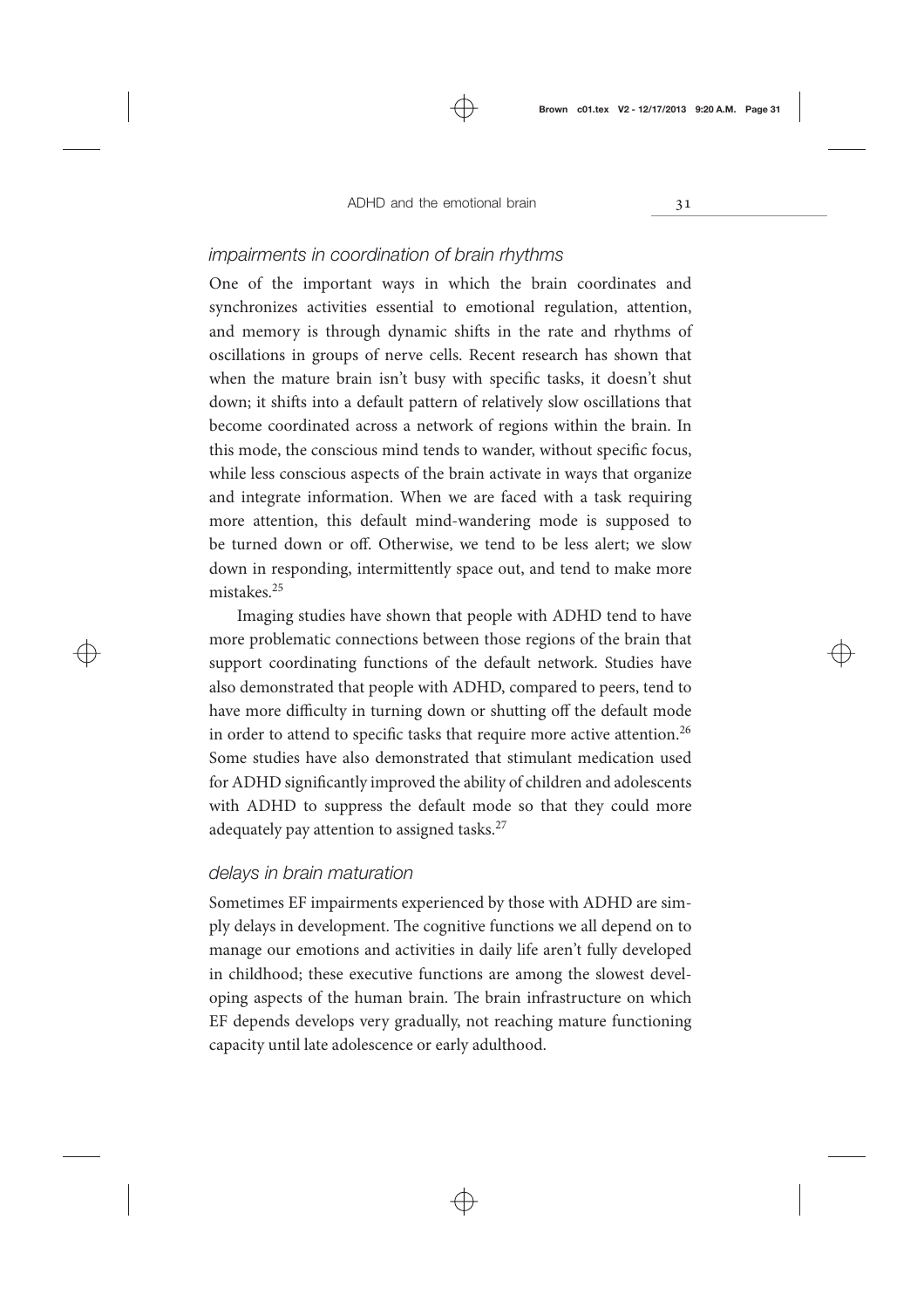There are many ways in which EF can become impaired— trauma or diseases, for example—but those types of impairment usually occur in people who have had normal EF development and then lose it as a result of damage to brain tissue. ADHD is now understood as a *developmental* impairment of EF whereby the neural networks in the brain that support EF simply do not unfold and "come online" at the time they usually appear in most others of the same age.

An imaging study compared a sample of over two hundred children diagnosed with ADHD and a matched comparison group, conducting repeated brain scans over childhood and adolescence. The study reported that, on average, those with ADHD were about three to five years later than most age mates in reaching maturity of brain networks that support EF. Other structures of the brains of those with ADHD seem to develop at the same rate as most others in the same age group.<sup>28</sup>

This delay causes many with ADHD to function during childhood and adolescence with significantly less maturity in tasks involving EF, and with less ability to manage associated emotions, than do most others of the same age. For many, though not all, with ADHD, this development may catch up later, perhaps in early adulthood. The problem, of course, is that during those years of developmental immaturity of the EFs—critical years of education and preparation for adult life— the person can suffer considerable damage to his or her learning, relationships, and self-esteem. People who experience this delay in the development of these important self-management functions often suffer significant long-term consequences, as do those individuals with ADHD whose EF capacity seems never to develop fully.

#### brain chemistry dynamics

ADHD is not related only to developmental anomalies in structures and connections of the brain. Another critically important aspect of the EF impairments of ADHD has to do with the dynamics of neurotransmitter chemicals manufactured in the brain. These chemicals facilitate communication within and between networks of neurons, the wiring of the brain. There is considerable evidence that ADHD impairments result from inadequate release and reloading of two critical neurotransmitter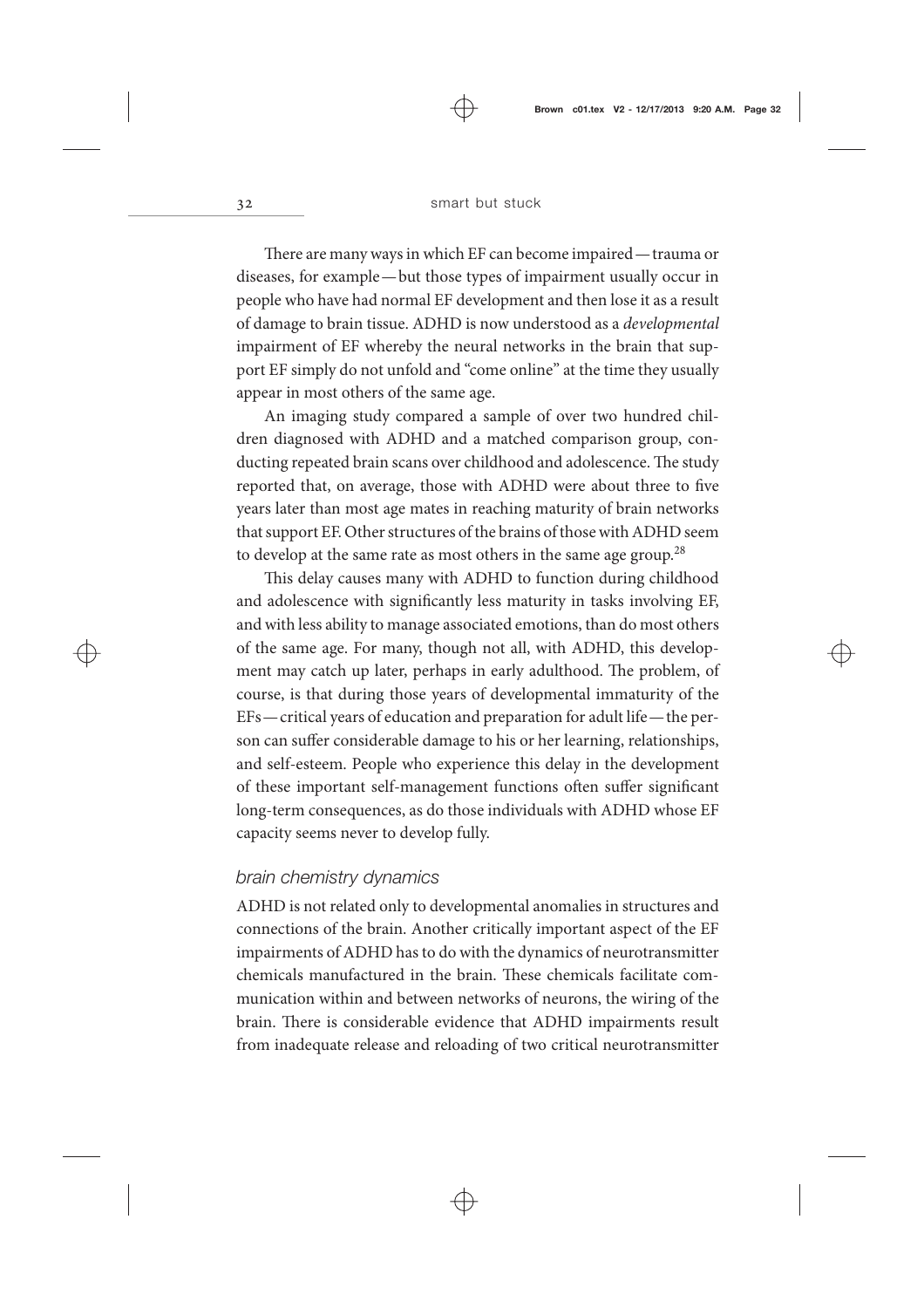chemicals.<sup>29</sup> Often people say that ADHD is a problem with the "balance" of chemicals in the brain. This makes it sound as though there is a problem with the ratio of one chemical to another in the fluid that is within and around the brain, as though the problem of ADHD were simply like having too much or too little salt in a soup.

In fact, the problem in the brain of a person with ADHD is not a global imbalance of chemicals; it is a problem with the release and reloading of two specific chemicals at the infinitesimal junctions of tiny neurons within complex networks. To help compensate for impairments of EF that characterize ADHD, medication treatments are often, though not always, helpful.There is a large body of research demonstrating effectiveness of stimulant and some nonstimulant medications for alleviating recognized symptoms of ADHD.<sup>30</sup>

Recently, researchers have begun to expand research to assess the impact of these medications on the broader range of EF symptoms implicated in ADHD. Experimental studies have shown that stimulant medication can improve the ability of children with ADHD to utilize working memory and to work for delayed rewards.<sup>31</sup> Self-report data have shown that patients with ADHD report significant improvement in a wide range of EF impairments, including emotional regulation, when receiving medication treatment for ADHD, though few studies of medication treatments for ADHD directly address their impact on emotional expression or on the various ways in which emotions affect  $EF^{32}$  Imaging studies employing fMRI have shown that stimulant medication can "normalize" activation and functional connectivity in attention and motivation networks in children with ADHD; these are suggestive, but more research is needed to sort out the impact of these treatments on the emotional aspects of EF.<sup>33</sup>

A recent study using electroencephalograms showed that as an alternative or supplement to medication treatment, reward incentives can also activate and normalize brain activity patterns while motivating improved task performance by children with ADHD. To have this beneficial effect, however, the reward incentive needed to be salient and administered promptly on the spot. $34$  A previous study showed that both money incentives and stimulant medication can improve task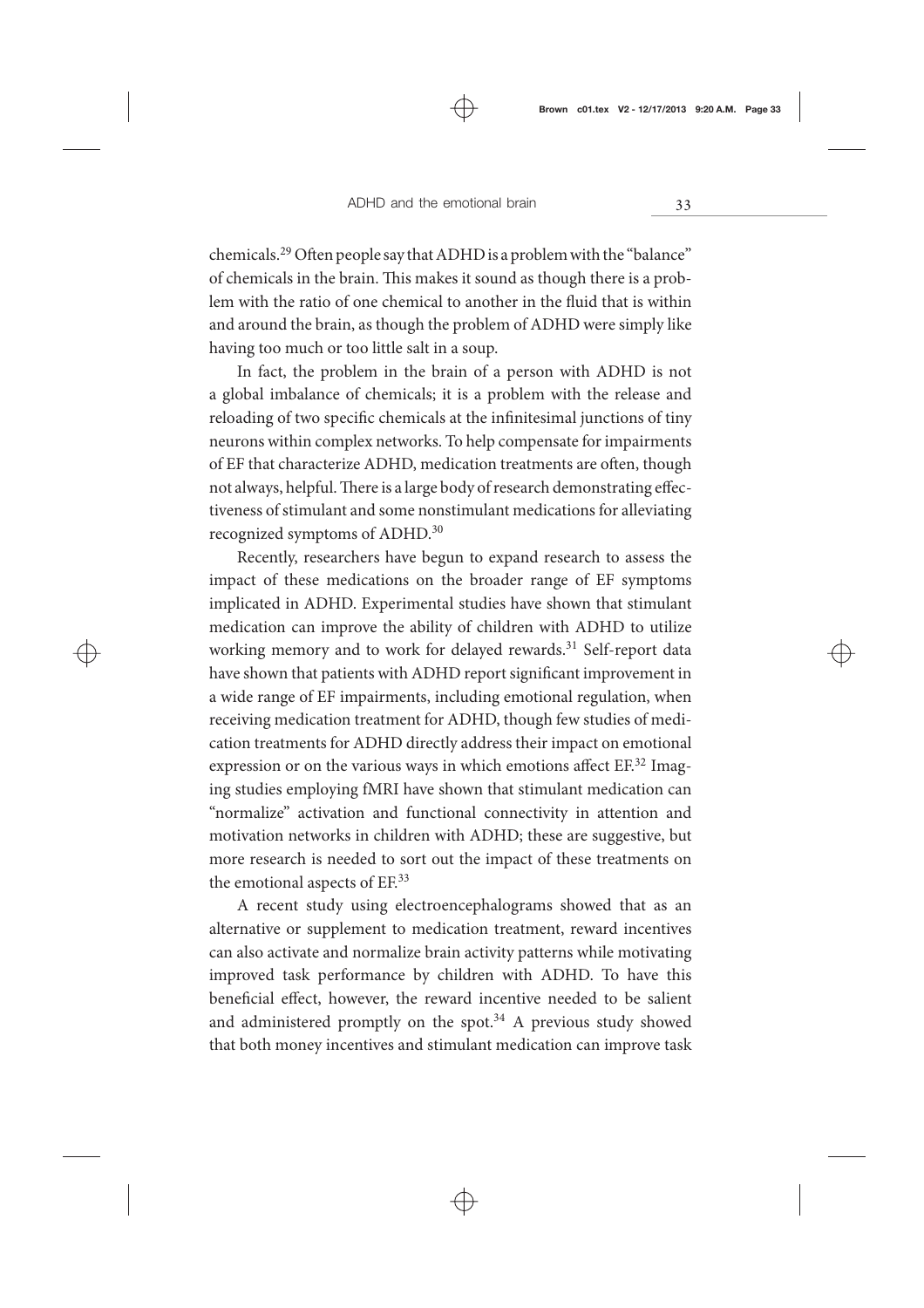performance of children with ADHD on a long, boring task, though the medication had more potent and sustained effects.<sup>35</sup> These studies and others suggest that for people with ADHD, both medication and immediately available incentives, including social rewards, are likely to support improved performance on EF tasks, many of which are substantially affected by emotional factors.<sup>36</sup>

### **°** additional psychiatric difficulties

ADHD is rarely the only significant problem for those who have it. Many who suffer from ADHD also have learning disorders or other psychiatric impairments that emerge in adolescence or adulthood, if not before. I have written two books and edited another that describe how these additional impairments often are severe enough to qualify for diagnosis as one or more co-occurring disorders, including a sleep disorder, anxiety disorder, mood disorder, specific learning disorder, obsessive-compulsive disorder, substance use disorder, disorders on the autism spectrum, or some combination of these. Most of these co-occurring disorders also involve specific bottom-up and top-down problems with managing emotions.<sup>37</sup>

All the individuals described in this book have had to struggle with a complicated mix of such interacting challenges. In most cases, adequate treatment involved interventions not only for their ADHD impairments but also for their co-occurring disorders.

### **°** common problems with emotions in people with ADHD

The stories upcoming in this book offer many examples of conscious and unconscious emotions shaping attitudes and behavior. The next sections describe some of these processes as they occurred in the experiences of these teens and adults who were stuck due to their ADHD.

#### extreme reactions

An adolescent with ADHD may become flooded with emotion, enraged when his parent refuses him use of the car for a gathering with friends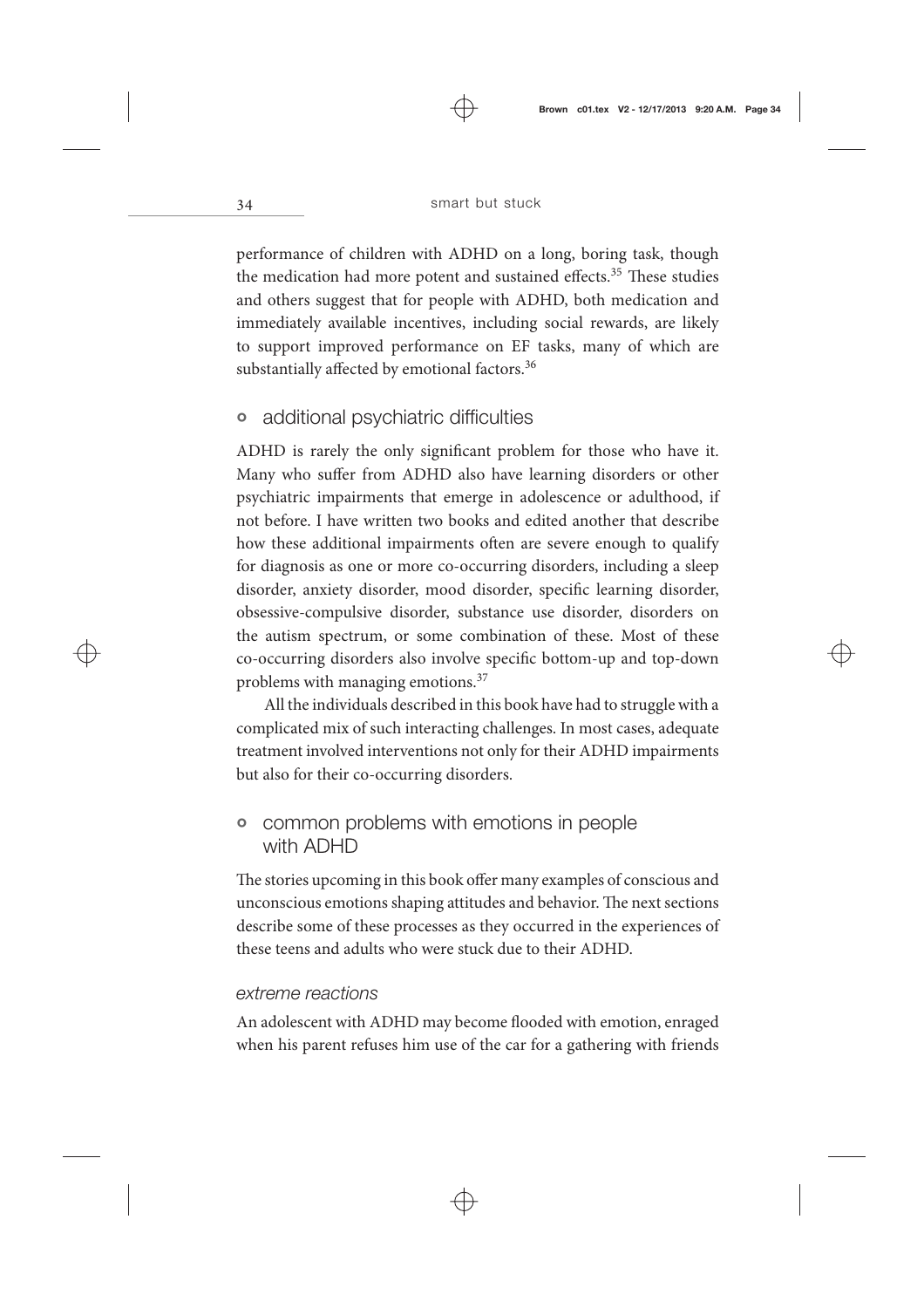that the teen considers very important. Many teenagers in this situation might persistently argue, loudly complain, swear, and become sullen, but most would not escalate into throwing things, pushing or hitting the parent, or punching a hole in a wall. A teen without ADHD might momentarily consider such extreme responses, but usually would inhibit them because he is able to keep in mind, despite the momentary intensity of anger, that this is a parent whom he loves and upon whom he depends.

Moreover, most teens would probably be able to maintain awareness that those more extreme reactions would be likely to bring harsher punishments. As the typical teenager sizes up such a situation, his working memory will usually factor these other expectations and emotions into his moment-by-moment calculations—with little or no conscious thought—allowing him to maintain a reasonable perspective to appraise the immediate situation in a broader context, modulate his anger, and regulate his behavior.

In coming chapters, you will see examples of this flooding with one emotion that crowds out other relevant facts and emotional priorities for example, in Martin's immersion in embarrassment that led to his continuing refusal to approach and talk with the professor he had disappointed (Chapter Four), and in Karen's consuming fear of disappointing her parents, which caused her protracted avoidance of telling them directly about her inability to begin the course she needed to be readmitted to her university (Chapter Three).

#### ignoring emotional information: the importance of working memory

The opposite extreme can be seen in the situation of an adult with ADHD whose alarm clock goes off early in the morning, announcing the need to get up and prepare to leave for work.The initial response of the person may be to awaken briefly and push the snooze button to get a few more minutes of sleep. Perhaps she was up late the night before laboring on a project she had brought home from work or had been engaged in a long argument with a family member or friend. In any case, when the alarm goes off for the second time, she turns the clock off fully, rolls over,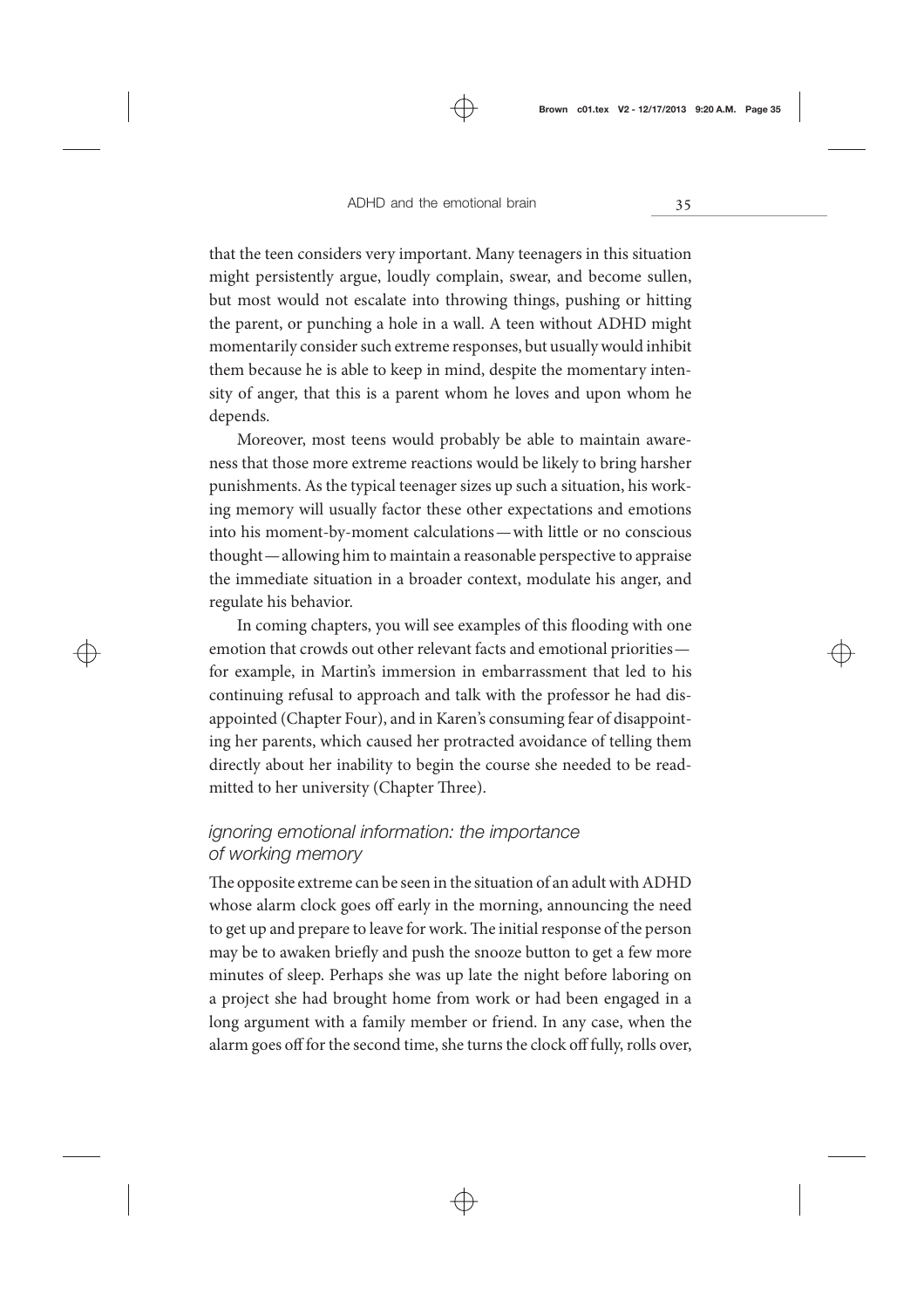and returns to a deep and protracted sleep, uninterrupted by any alarm and without having in mind a recent warning from her supervisor that she had been coming late to work too often and might be jeopardizing her job if the pattern continues. At the moment when she was awake and turning off the clock, her impaired working memory did not protect her by bringing up recall of that warning from the supervisor. Her past experience and awareness of fear of losing her job was not strong enough to help her overcome her strong wish of the moment to get more sleep.

As you'll see in Chapter Eight, Steve's working memory failed him repeatedly when he did not keep in mind his supervisor's warning about coming late to work. Each day, he became immersed in responding to emails or repeatedly listening to a particular CD, ignoring the passage of the time he needed to get to work when expected, totally losing track of the importance of his supervisor's warning. Similarly, as you'll read in Chapter Twelve, James's working memory did not sufficiently maintain his awareness of his urgent desire to work on and complete the term papers that threatened his status in his college. Whenever he approached his computer, he remembered only the games that offered him a reliable way to reduce his stress by allowing him to immerse himself in the pleasures of fantasy violence. Both of these are examples of living too much in the immediate moment and not keeping sufficiently in mind relevant memories of the past and relevant goals for the future.

Working memory is important not only for helping us remember to lock the door when we leave the house or for holding in mind a telephone number while we are dialing. Working memory is also the brain's search engine. It automatically pulls up relevant memories, with their related emotional weightings, to help us decide moment by moment how we will prioritize our conflicting wishes and their accompanying emotions in countless situations of daily life. When working adequately, it helps us make informed decisions about what we will do and when we will do it. For many with ADHD, however, working memory often does not work adequately to keep them aware of the emotional weightings that are important in much of their decision making in daily life.

Working memory brings into play, consciously and/or unconsciously, the emotional energy needed to help us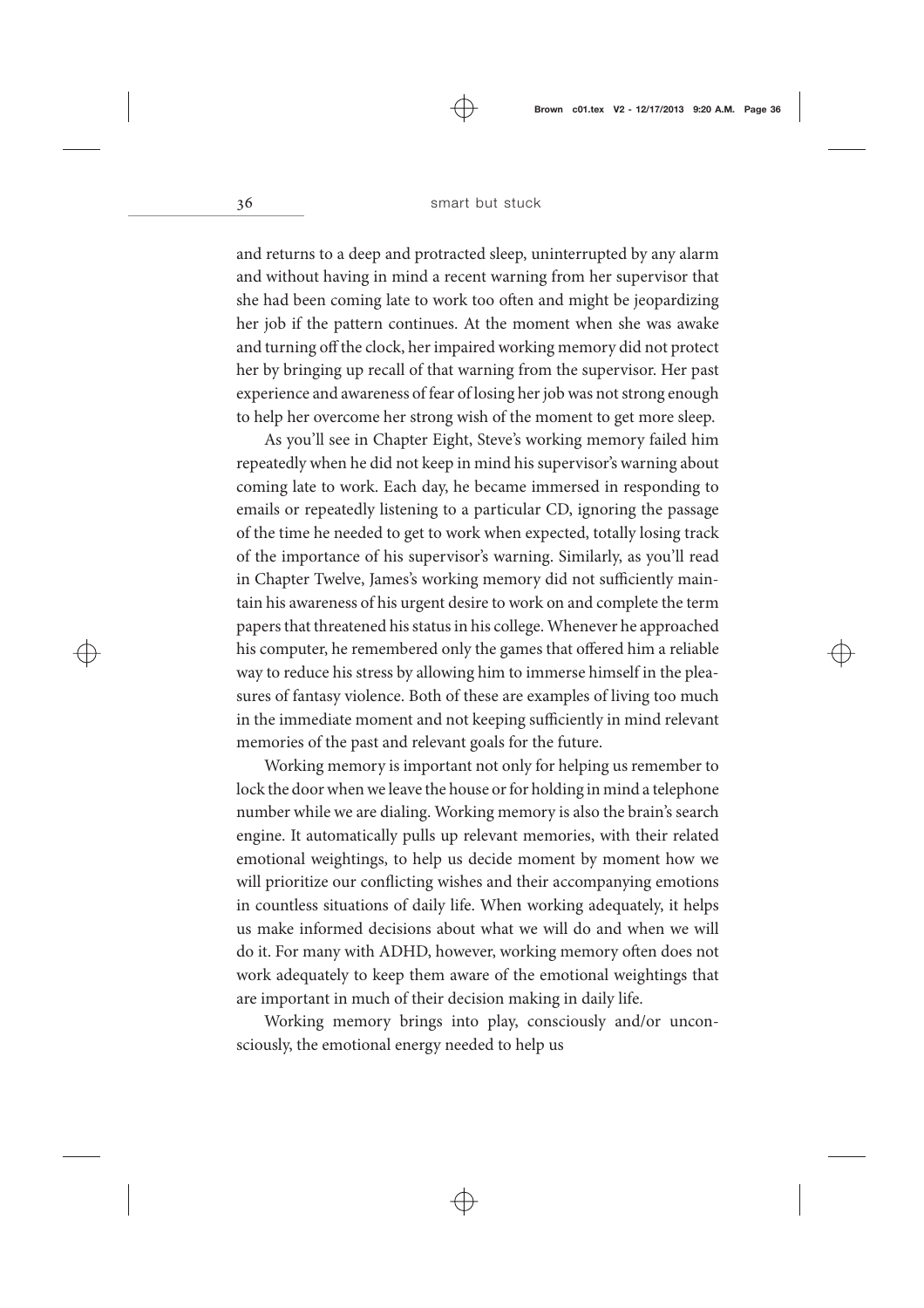- Organize and activate for tasks
- Sustain focus and shift focus when needed
- Regulate alertness and sustain effort for tasks
- Guide top-down control to modulate emotional responses
- Encode and access information learned
- Monitor and self-regulate our actions

Inadequate working memory causes a person with ADHD to insufficiently attend to the multiple emotions that play a critical role in guiding thought and behavior, or those emotions become eclipsed by one specific emotion.

Chronic impairment of working memory was a primary factor in the difficulties that caused the individuals described in this book to become stuck. As noted earlier in the chapter, inadequate working memory causes a person with ADHD to insufficiently attend to the multiple emotions that play a critical role in guiding thought and behavior, or those emotions become eclipsed by one specific emotion in a way that doesn't adequately take other relevant emotion-connected thoughts into account.

The coming chapters offer examples of how we need to keep in mind many shifting priorities, attending to the emotional weighting— the current personal importance—of multiple factors as well as the relative importance of each over the longer term of hours, days, or more. We depend on working memory to help us keep in mind the bigger picture— the larger context of the moments in daily life—and the variety of emotions that are relevant to our decision making.

When James was engaged in playing video games, he skillfully noticed action on many parts of the screen, assessing and responding to multiple potential threats and opportunities for his avatar. Yet he was not able to keep in mind the urgency he had felt earlier that evening about completing an essay due in class the next day. When Eric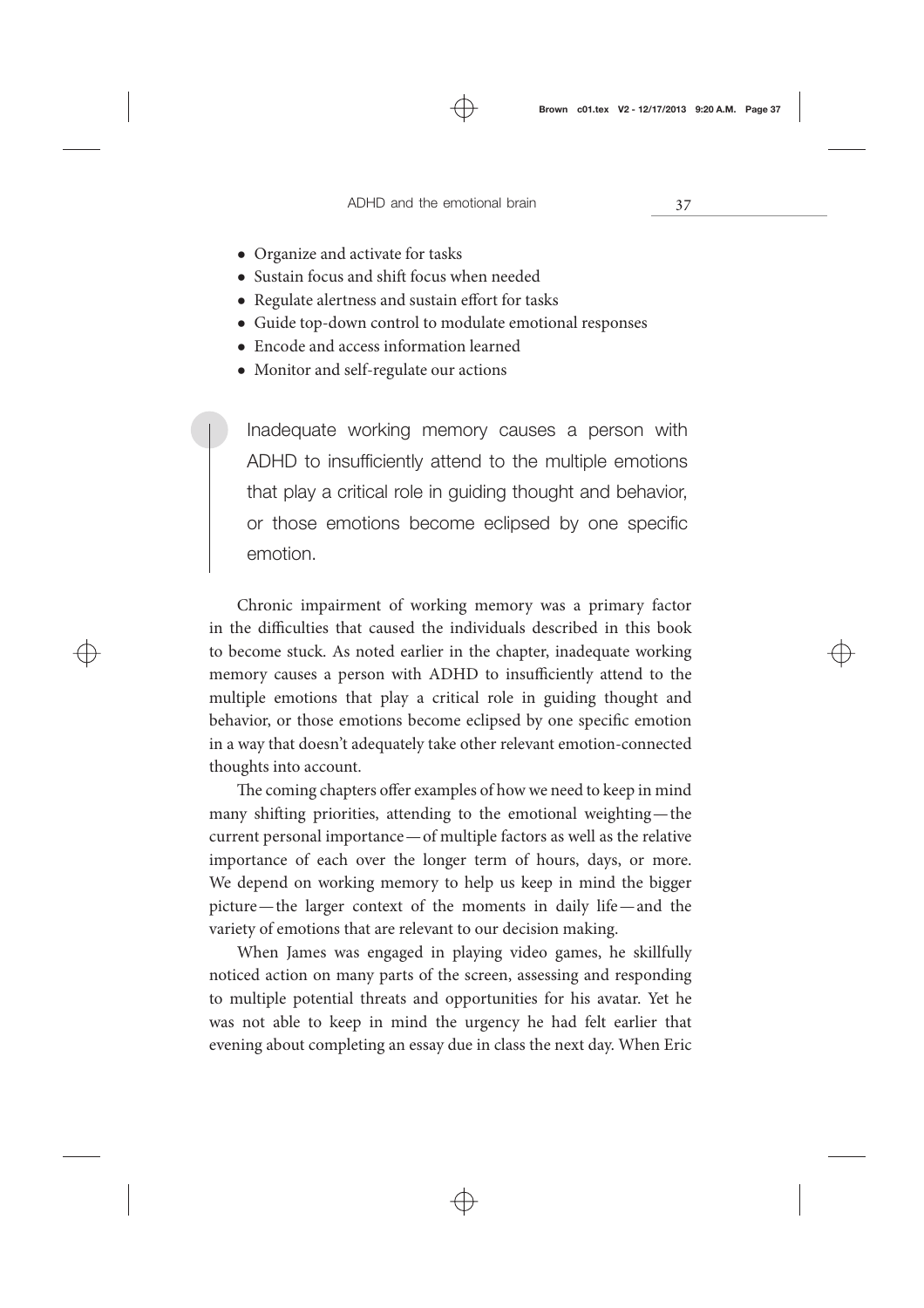(Chapter Two) suddenly noticed that he was late in leaving to meet his friends, he quickly jumped into his car and drove much too fast on an icy road, thinking only of his not wanting to keep them waiting, and not keeping in mind the risks of speeding on ice until his car slid off the road into a ditch.

Psychologists often measure working memory simply by asking the patient to listen to a string of digits and then to repeat those numbers in reversed order. Many people with ADHD are unable to do this task when the number of digits in each string gets beyond three or four. However, this digit-span test does not assess the far more important function of working memory that I've discussed here: the capacity to keep in mind the relative importance— the immediate and longer-term emotional significance—of various tasks, actions, risks, and opportunities that require attention throughout daily life.

#### family stresses

Stories in this book also illustrate the multiple ways in which ADHD tends to create chronic stress not only for people with ADHD but also for their families. Sometimes stress is due to conflict between family members. For example, siblings of a child with ADHD often live with chronic frustration, guilt, worry, and anger about their recurrent daily hassles with their brother or sister. Sometimes they harbor resentment over how much attention and privileged status their brother or sister with ADHD seems to receive too often.<sup>38</sup>

Frequently parents of a child with ADHD are excessively stressed and may become polarized against each other. Often one parent takes on the role of "butt kicker," confronting the child each time he or she is not doing what is expected. Meanwhile, the other parent may take on the role of "marshmallow," repeatedly making excuses for inappropriate behavior.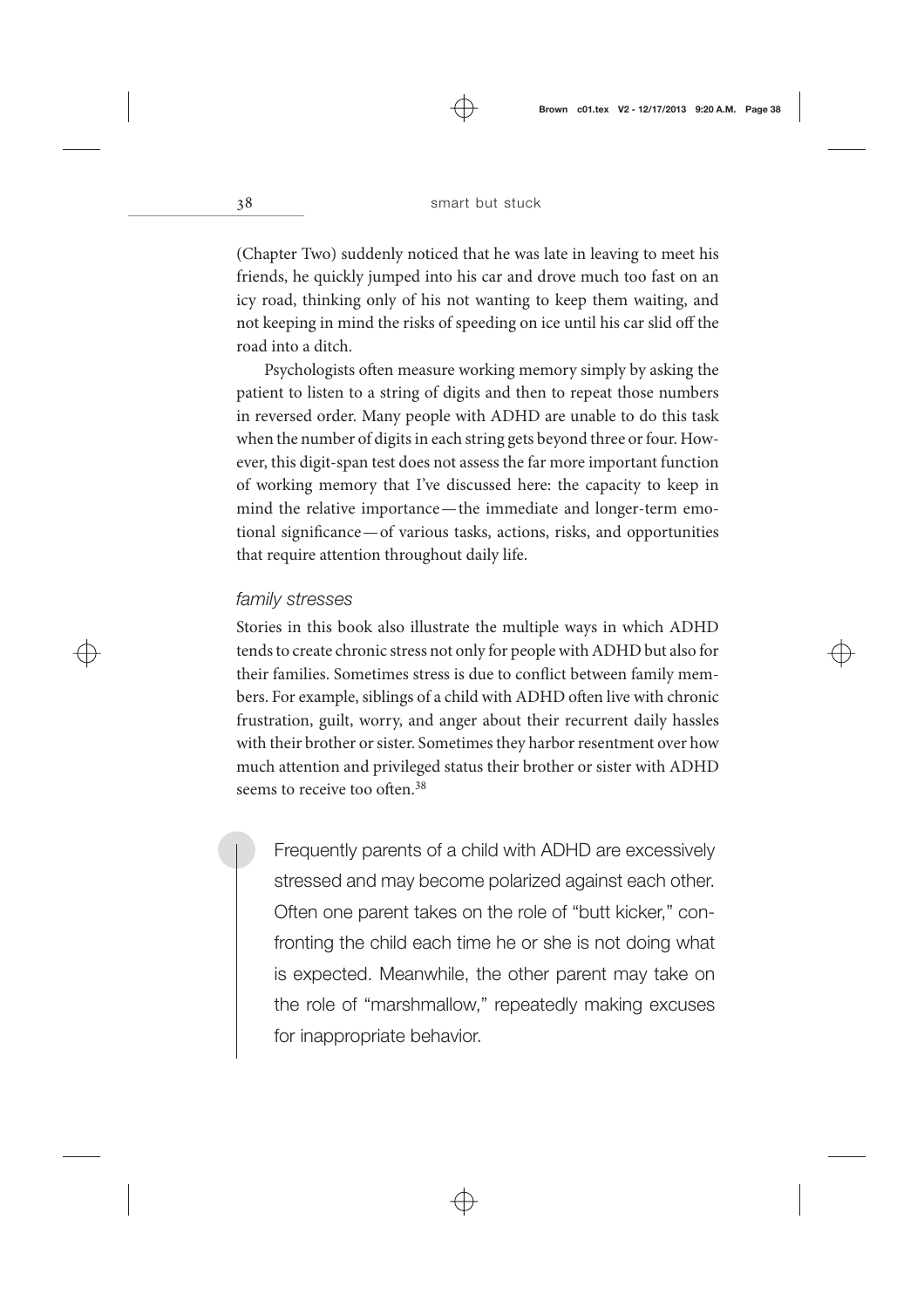Frequently parents of a child with ADHD are excessively stressed and may become polarized against each other, repeatedly arguing about how best to react to and deal with their child or children with ADHD. Often one parent takes on the role of "butt kicker," confronting the child each time he or she is not doing what is expected. Meanwhile, the other parent may take on the role of "marshmallow," repeatedly making excuses for inappropriate behavior or offering support and encouragement to that child while trying to arrange for others to modify their expectations and behavior to accommodate the apparent needs or wishes of the child with ADHD.

To adequately understand and effectively treat the individual with ADHD, we also need to understand the context of the family in which that individual lived or lives, and the chronic dynamics and stresses each family member may be coping with and responding to. Most of the stories in this book show how the identified patient created and reacted to stresses in their families, and they illustrate the complexity of the emotional interactions and interpersonal dynamics of people with ADHD.

#### chronic stress and the burden of the "willpower assumption"

One recurrent factor that complicated the emotions of these very bright individuals was the ongoing discrepancy between what was expected of them by their parents, grandparents, and teachers and even themselves and their frequent failure to achieve the expected success. Most of these patients had struggled since early childhood with continuing conflict between their picture of themselves as exceptionally bright and talented and their view of themselves as disappointing failures, unable to "deliver the goods" expected of them. Some had been very successful in their childhood, earning high grades and strong praise during the elementary school years, then gradually lost status and self-esteem due to increasing evidence of their difficulty in coping with the escalating demands of middle school, high school, and postsecondary schooling.

Every one of the patients whose story appears in this book suffered from being confronted repeatedly with the stark contrast between their impressive abilities, effort, and achievement in a few specific activities where they felt strong personal interest and their very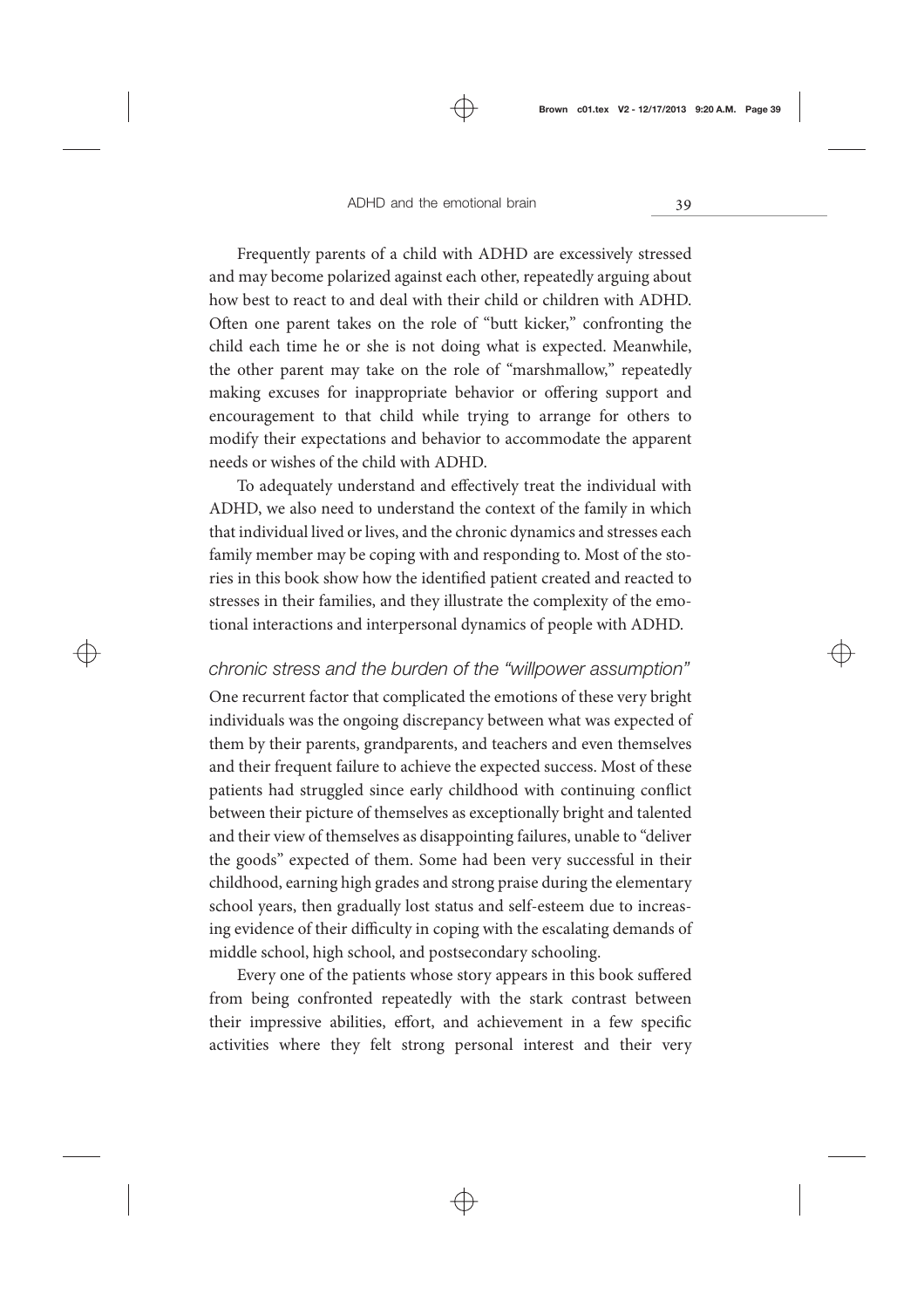inconsistent effort and weak achievement in many other activities that were clearly important for their longer-term future. Typically their parents, teachers, and others who recognized their strong potential and wanted to help them fulfill it would urge, cajole, and pressure them to exercise "willpower" to show the same strength, effort, and success in those other domains that could significantly improve their future options in life. Most often, those with ADHD joined in criticizing themselves for continuing failure to "just make myself do it." Both the well-intentioned critics and the guilt-ridden criticized shared the erroneous assumption that symptoms of ADHD could be overcome with sufficient determination and continuing exercise of presumably available willpower.

Except for genetic influences, the family does not cause a person to develop ADHD. However, family members can severely exacerbate the difficulties of someone with ADHD if they do not adequately understand the true nature of the disorder and if they tend to punish that individual with harsh and repeated criticism based on the erroneous assumption that ADHD impairments can be overcome simply by willpower. Such criticism is readily internalized, and the resulting shame, resentment, frustration, and self-loathing tend to echo endlessly in the memory of the person with ADHD. Even if they recognize this, those who live or work with a person who has significant ADHD impairments often feel extremely frustrated as they repeatedly encounter chronic lateness, poor planning, excessive forgetfulness, frequent lying, and recurrent disappointment from unfulfilled promises. It's not easy for them to hold back their criticism.

It's very difficult for most people to understand how any individual can be very focused on certain tasks or can mobilize themselves to complete a task effectively under the last-minute pressure of an imminent deadline and yet be unable to force themselves to deploy these same abilities in an appropriate and timely way, especially for tasks that are obviously important. Most do not understand that when a person is faced with a task in which he has strong and immediate personal interest, either because he really enjoys it or because he fears that not doing the task will quickly bring some very unpleasant consequence, the chemistry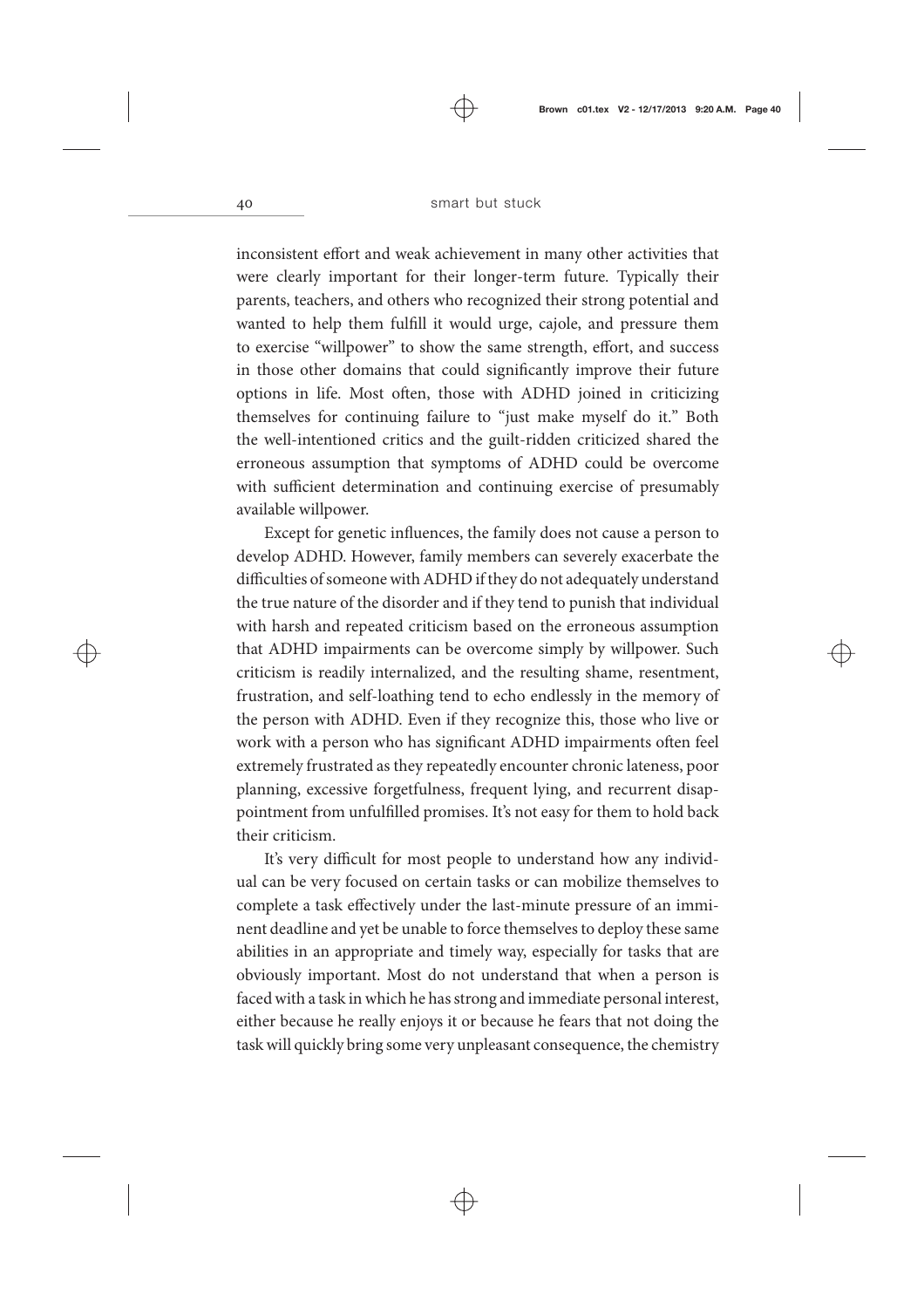of the brain is instantly altered to mobilize. And most don't know that this alteration of brain chemistry is not under voluntary control. ADHD clearly appears to be a problem of willpower failure, but it is actually a problem with the interacting dynamics of emotion, working memory, and the chemistry of the brain.

#### blaming the victim

Failure to understand this basic fact about ADHD— that it appears to be a lack of willpower, when it is not—commonly leads to a blaming of the victim. This manifests both in self-blaming by those with ADHD and in the many subtle or not-so-subtle reactions of family members, teachers, friends, or employers.

When we don't understand the cause of a problem, we tend to assume that the resultant misfortune is somehow the fault of the affected person. In the early 1800s, a massive epidemic of cholera occurred in New York City. The cause of cholera at that time was unknown, but in 1832, thousands of apparently healthy children and adults suddenly suffered severe diarrhea and vomiting, often dying within one day of being brought to the hospital. Because this disease hit hardest in low-income areas of the city, many blamed the epidemic on African Americans and immigrant Irish Catholics who lived there. John Pintard, a prominent citizen of New York, wrote at that time, "Those sickened must be cured or die off, and being chiefly of the very scum of the city, the quicker [their] dispatch, the sooner the malady will cease." Lacking adequate understanding of the cause of cholera, Pintard and

Failure to understand this basic fact about ADHD—that it appears to be a lack of willpower, when it is not  $$ commonly leads to a blaming of the victim. This manifests both in self-blaming by those with ADHD and in the many subtle or not-so-subtle reactions of family members, teachers, friends, or employers.